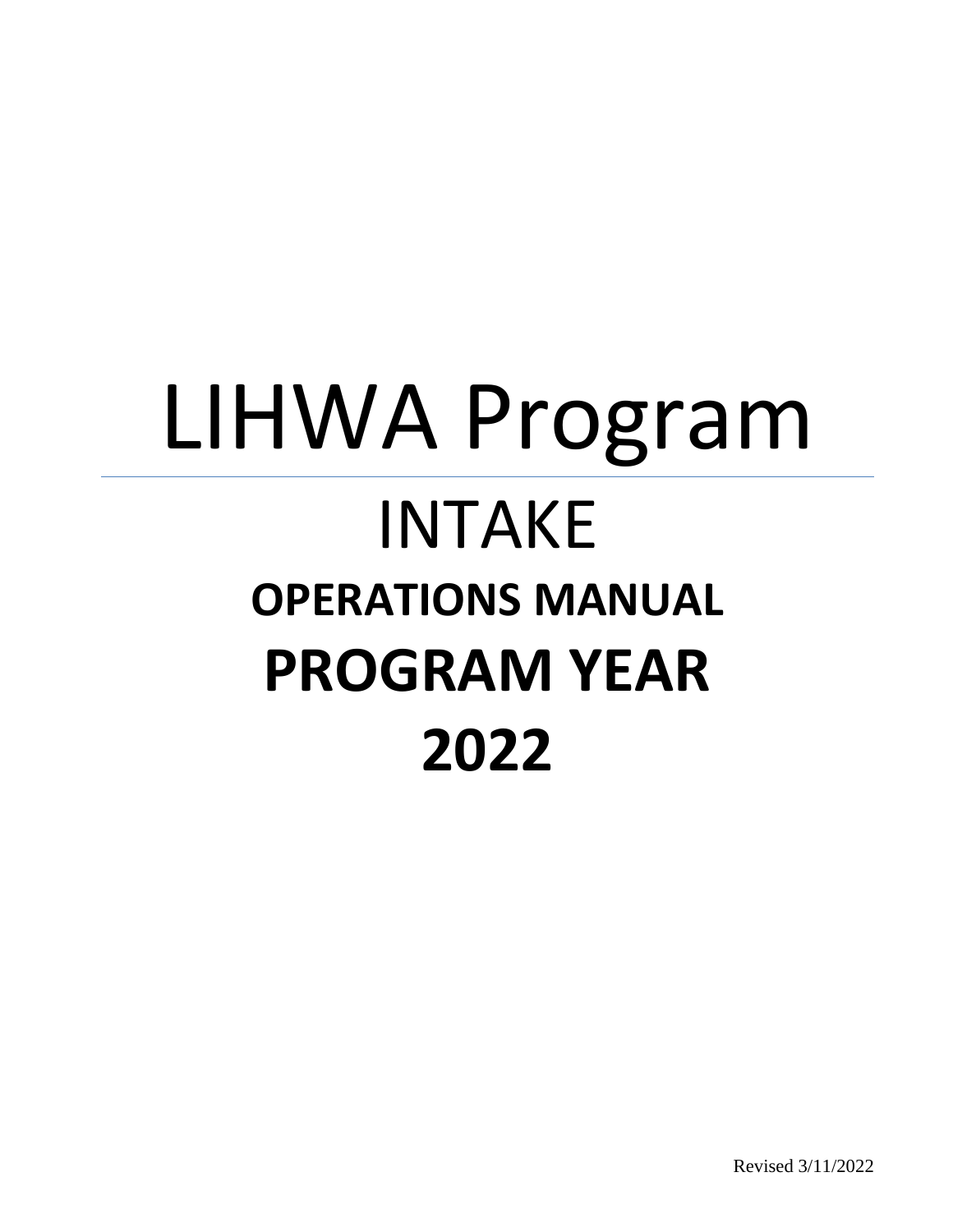| <b>INTRODUCTION: III</b> |  |
|--------------------------|--|
| <b>SECTION ONE:</b>      |  |
|                          |  |
|                          |  |
|                          |  |
|                          |  |
|                          |  |
|                          |  |
|                          |  |
|                          |  |
|                          |  |
|                          |  |
|                          |  |
|                          |  |
|                          |  |
|                          |  |
|                          |  |
|                          |  |
|                          |  |
|                          |  |
|                          |  |
|                          |  |
|                          |  |
|                          |  |
|                          |  |
|                          |  |
|                          |  |
|                          |  |
|                          |  |
|                          |  |
|                          |  |
|                          |  |
|                          |  |
|                          |  |
|                          |  |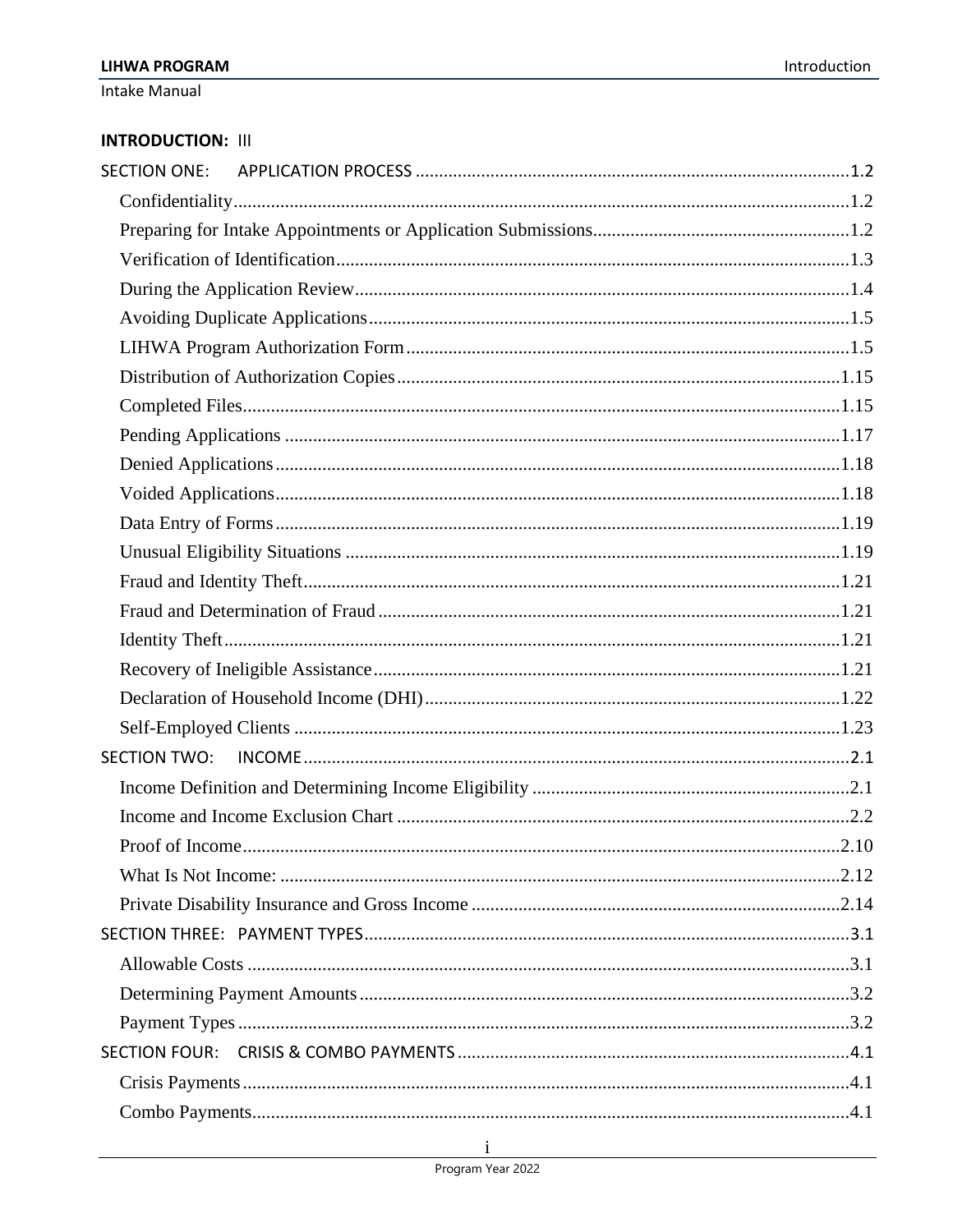### **LIHWA PROGRAM**

| <b>INDEX</b><br>7.11 |  |
|----------------------|--|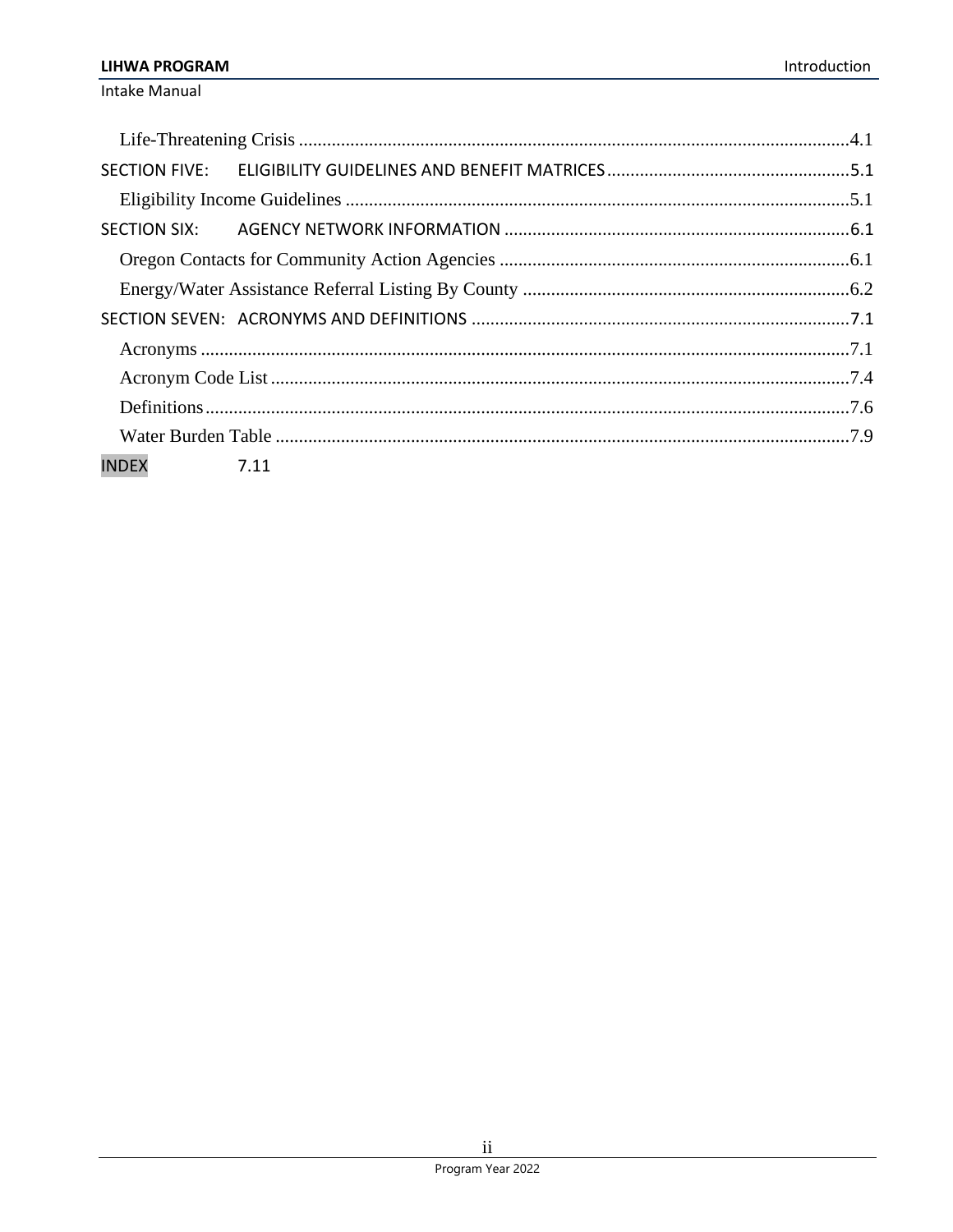## **LIHWA PROGRAM Intake Operations Manual**

## <span id="page-3-0"></span>**Introduction:**

Oregon Housing and Community Services (OHCS) administers the LIHWA Program using two federal assistance funding sources: the Consolidated Appropriations Act (CAA) of 2021 and the American Rescue Plan Act (ARPA) of 2021. As the LIHWA Program is independent of other assistance programs, it has its own distinct application process.

The LIHWA Program Intake Operations Manual establishes operating policies and procedures that govern both funding sources. The purpose of this manual is to provide detailed information and instructions for the administration of the LIHWA Program. Please note that this manual is not a compilation of best practices or suggestions; the requirements contained within it are not optional.

The LIHWA Program provides household drinking water and/or sewage disposal services assistance to low-income Oregonians, especially households with the lowest incomes and the highest water burden in relation to income. The purpose of this program is to supplement drinking water and sewage disposal services costs.

Water assistance payments are provided on a first come first served basis to households receiving services from any eligible public drinking water and/or water treatment utility. Allowable expenditures include arrearages and current due rate charges. The target population are those households with the highest water burden. Priority is given to households with disconnected services, pending disconnection of services, and arrearages.

OHCS recognizes that flexibility is necessary to meet the unique needs of each community across our state. It is critical that assistance coordinators and staff balance the requirements of this manual with the innovation necessary to move low-income Oregonians toward water independence.

While the policies and procedures included in this manual are rules for determining eligibility, delivering benefits, and administering the program, it is impossible to anticipate and provide examples for all situations; therefore, water assistance coordinators and staff are encouraged to use reason and apply good judgment in making decisions when rare and unusual situations are encountered. Decision-making based on the best information available, common sense, program knowledge, experience, and expertise in a particular situation is sometimes referred to as the Prudent Person Principle. OHCS requests coordinators and staff to document the rationale used in decision-making along with any applicable manual references and policy interpretations.

This manual, which is adapted from the Energy Assistance Programs Operations Intake Manual, is a direct reflection of the years of collaboration between OHCS and volunteer representatives from the statewide network of energy assistance coordinators and intake staff, the Oregon Energy Coordinators Association (OECA), and discussions convened at the annual statewide energy assistance meetings.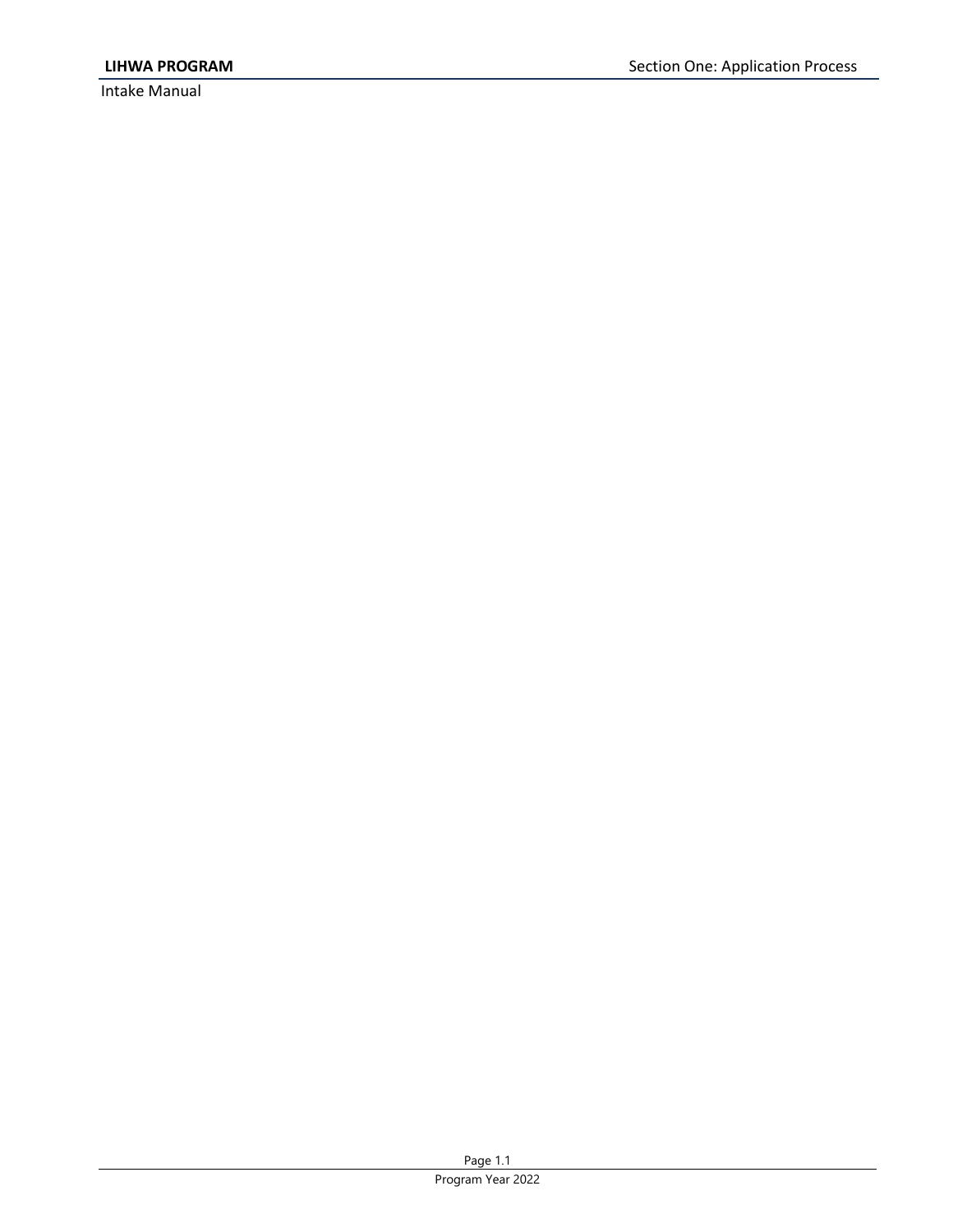## <span id="page-5-0"></span>**SECTION ONE:APPLICATION PROCESS**

### **This Section contains:**

- ✓ [Confidentiality](#page-5-1)
- ◆ [Preliminary Household Assessment](#page-5-2)
- ✓ [Verification of Identification](#page-6-0)
- $\sqrt{\phantom{a}}$  [During the Intake](#page-7-0)
- ◆ [Avoiding Duplicate Applications](#page-8-0)
- ✓ [Energy Assistance Program Authorization Form](#page-8-1)
- ✓ [Distribution of Authorization Copies](#page-18-0)
- ✓ [Completed Files](#page-18-1)
- $\sqrt{\phantom{a}}$  [Pending Applications](#page-20-0)
- **[Denials](#page-21-2)**
- **[Voids](#page-21-1)**
- ◆ [Data Entry of Forms](#page-22-0)
- **[Unusual Eligibility Situations](#page-22-1)**
- ✓ [Applicants and Identify Theft](#page-24-0)
- ✓ [Declaration of Household Income](#page-25-0)
- <span id="page-5-1"></span>✓ [Self-Employed Clients](#page-26-0)

### **Confidentiality**

Confidentiality of client information is essential and must be assured by the agency. The Master Grant Agreement (MGA) between each agency and OHCS specifically addresses this responsibility. Please reference the current MGA for specific language.

Each agency must have in place policies and procedures to assure compliance with this grant requirement. Refer to local agency confidentiality forms and policies.

For the protection of applicants and recipients, you must not disclose or use the contents of records, files, papers, or communications for purposes other than those directly connected with the administration of water or energy programs, whether on or off duty.

### <span id="page-5-2"></span>**Preparing for Intake Appointments or Application Submissions**

If clients are contacted prior to application submission, the following sample questions may provide measures to identify initial eligibility and determine necessary documentation required by low-income applications: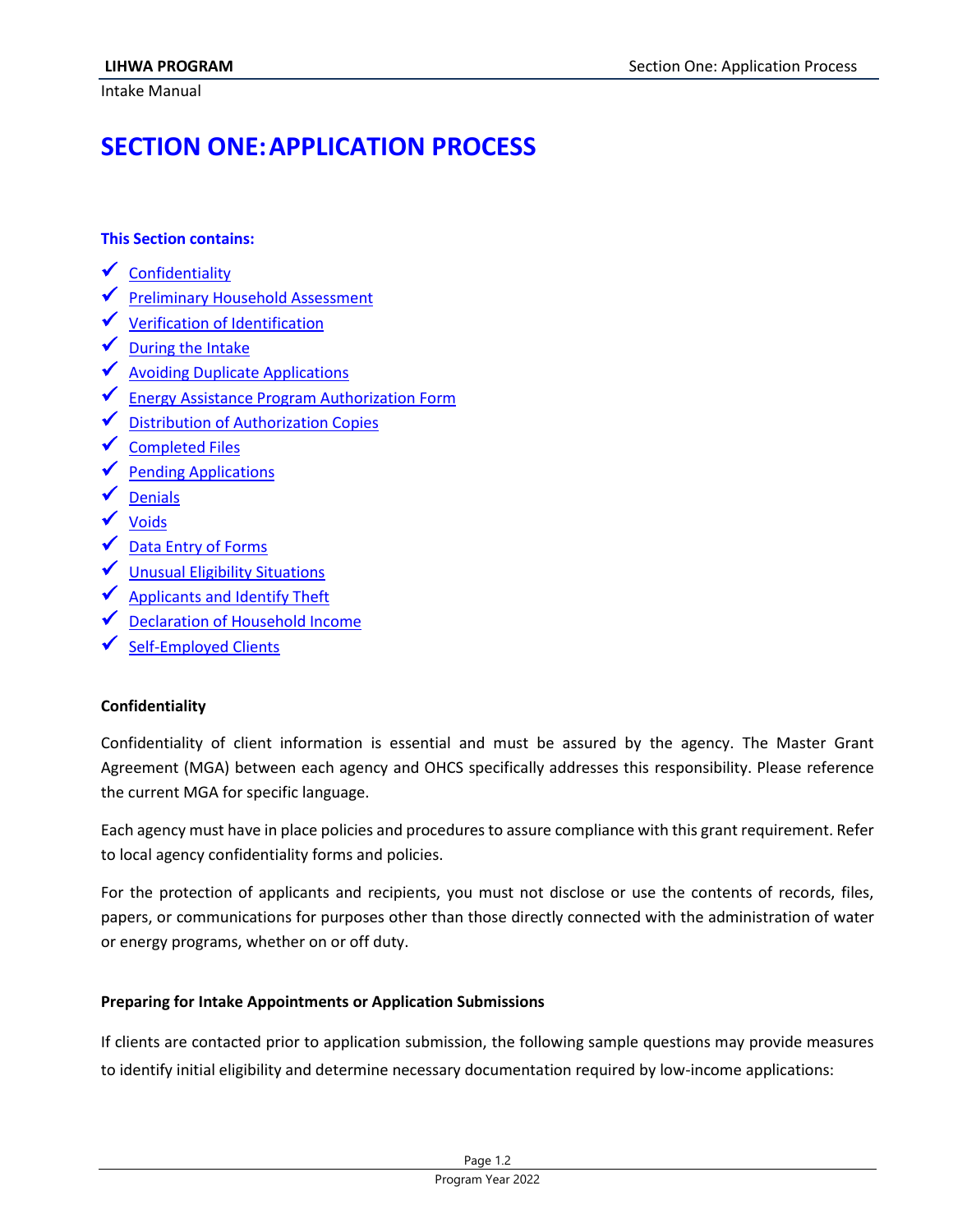- ➢ In which county does the client live? (Must be in local service area.)
- ➢ Has the applicant received assistance before? (If possible, check history in OPUS or client files.)
- $\triangleright$  Does the client have a combined bill or separate billings for drinking water and sewage disposal services?
- $\triangleright$  Does the client pay a utility or a landlord for water and sewage disposal services?
- ➢ How many people reside in the household? How many adults? How many children?
- ➢ What are the sources and amounts of gross income for the household? (Except income earned by minors.)
- ➢ Is the household in a crisis? *(See section Four)*

All applicants should be prepared to provide the following information, except for those items indicated with an asterisk (\*) when the LIHWA application is being approved through express enrollment using LIHEAP:

- $\triangleright$  \*Social Security number(s) and birthdates for everyone in the household.
- ➢ \*Identification for all adult members. *(See following section for examples of Identification Verification.)*
- ➢ \*Income verification for **all** household members except for income **earned** by minors.
- ➢ Drinking water and sewage disposal utility/vendor bill(s), statement, invoice, or receipt (must be in the name of applicant or adult HH member). All households are required to bring **both** their drinking water and sewage disposal services bills (if separate), and account information for both must be updated in OPUS. (Intake worker may verify utility information if no bill is provided).
- ➢ Landlord/Renter Documentation (where applicable).

The applicant may need one or more of the additional forms to supplement their intake appointment or application submission. Please refer to your local agency form(s):

- ➢ Landlord/Renter Verification Forms.
- $\triangleright$  Declaration of Household Income Form (DHI) and/or other local agency form(s).
- ➢ Self-Employment Form.
- $\triangleright$  Other form(s) as determined by local agency policy.

### <span id="page-6-0"></span>**Verification of Identification**

At a minimum, all adult household members must provide proof of identity once per program year. Agencies are strongly encouraged to keep copies of identification documents.

Below are examples of documentation that can be provided to establish identity:

Driver's License Passport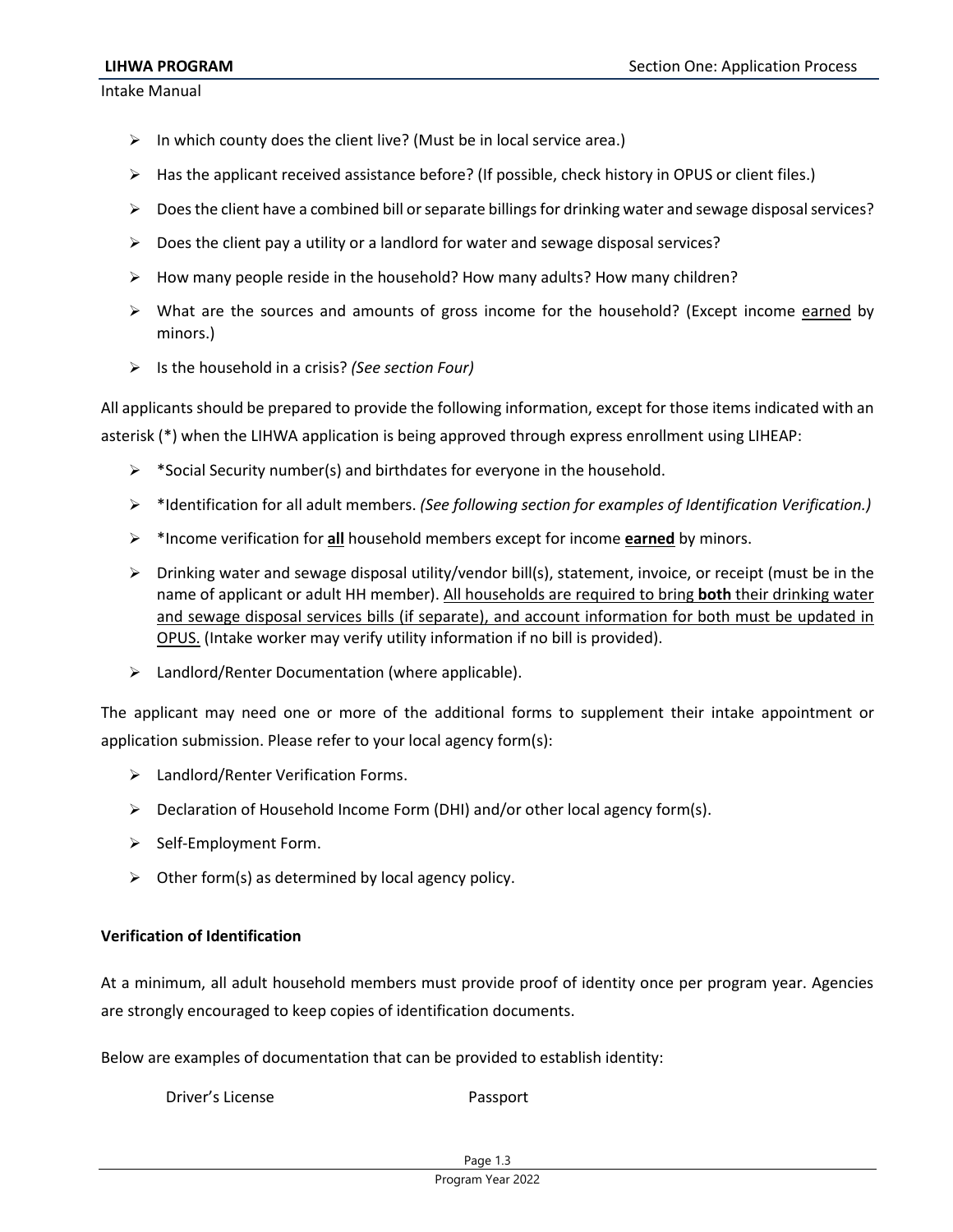| Military Identification<br><b>Birth Certificate</b> | State Identification/ Government<br>issued identification<br>School Records/ID |  |  |  |  |  |  |
|-----------------------------------------------------|--------------------------------------------------------------------------------|--|--|--|--|--|--|
|                                                     |                                                                                |  |  |  |  |  |  |
| <b>Insurance Card</b>                               | Tax Records                                                                    |  |  |  |  |  |  |
| Insurance Records                                   | <b>DHS Printout</b>                                                            |  |  |  |  |  |  |
| <b>Court Documents</b>                              | <b>Utility Bills</b>                                                           |  |  |  |  |  |  |
| <b>Government Records</b>                           | Pay Stub                                                                       |  |  |  |  |  |  |
| <b>Social Security Records</b>                      |                                                                                |  |  |  |  |  |  |
|                                                     |                                                                                |  |  |  |  |  |  |

<span id="page-7-0"></span>**During the Application Review**

Verifying and entering/updating all necessary information provided by the applicant helps to ensure that the household is eligible for water assistance, and that the intake worker has all documentation required to process the application and make a water assistance commitment.

During each intake, the intake worker should document the following information:

Other paperwork identifying household member

- ➢ Names, birthdates, and Social Security numbers for every household member. In cases where issues inhibit applicants from providing a social security number, OPUS will issue a unique client identification number (OPUS System ID) to assure non-duplication of services. When an OPUS system ID number is used, and the client meets the exception criteria, it must be noted in the client file which exception criteria have been met *(See exception criteria on page 1.5). (Confidential/sensitive information should never be entered into OPUS)*
- ➢ Contact information (phone number, mailing address, and physical address).
- $\triangleright$  Residence information (type of dwelling).
- ➢ Demographic information (intake workers must ask, however services will not be denied for refusal to provide information).
- $\triangleright$  Gross income documentation for all household members (may include Declaration of Household Income (DHI), Social Security calculator worksheet, and/or local agency forms).
- ➢ Vendor/account information (drinking water and sewage disposal services, either combined or separate).

Intake workers must include copies of all relevant documentation that the applicant provides to produce a finalized application (*See page 1.13 of Intake Manual for further explanation of documents required for a completed application).*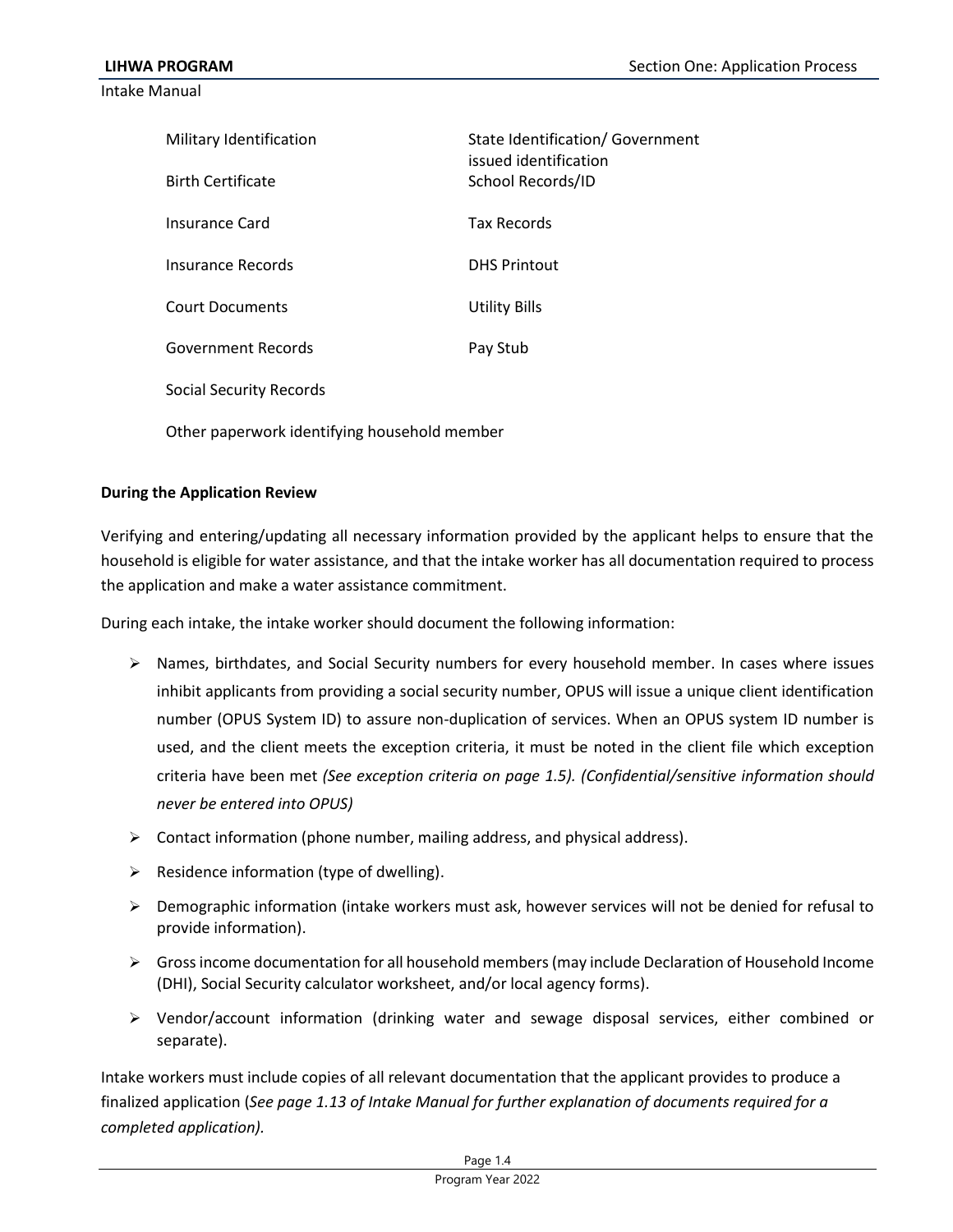Depending on local resources available to the client, intake workers should also provide additional information and contact numbers to the client during the intake appointment or process. This should include, but is not limited to, energy and weatherization assistance and education, case management, interagency services, and local community programs.

### <span id="page-8-0"></span>**Avoiding Duplicate Applications**

To avoid duplicate applications, client information must be entered into the OPUS database. If intake is conducted without electronic entry into OPUS at time of application, data must be entered into OPUS according to standards outlined in the agency's LIHWA Amendment to the Master Grant Agreement.

### <span id="page-8-1"></span>**LIHWA Program Authorization Form**

The following are general steps and information for completing either an OPUS intake or filling out a hard copy application.

- **1. Authorization Number:** Preprinted or computer-generated number.
- **2. Applicant's Legal Name:** Enter applicant's full legal name as listed on the most current documentation from the Social Security Administration (SSA) or state issued photo ID.
- **3. Agency**: Enter the agency acronym or name.
- **4. Program**: Select the program for the application.
- **5. Household type:** Enter the household type.

### *Client Information Section (Begin with the applicant.)*

- **6. Legal Name:** Enter full legal name as listed on the most current documentation from the SSA or state issued photo ID, for each member of the household.
- **7. Birthdate:** Enter date of birth for each household member (Month/Day/Year).
- **8. SSN/SYSID:** Enter the social security number (SSN) issued by the SSA for each household member.

In those cases where circumstances prevent applicants from providing a social security number, OPUS will issue a unique client identification number to prevent duplication of services**.** 

### **Links to:**

- [The Social Security Administration](http://www.ssa.gov/) website
- SSA info about SSNs [here](http://www.socialsecurity.gov/employer/stateweb.htm) and [here](http://www.socialsecurity.gov/employer/randomization.html)

Note: A valid SSN will not begin with 000, 666, or 900-999.

**9. Social Security Number Code:** *(See SSN code on reverse side of the application.)* When an OPUS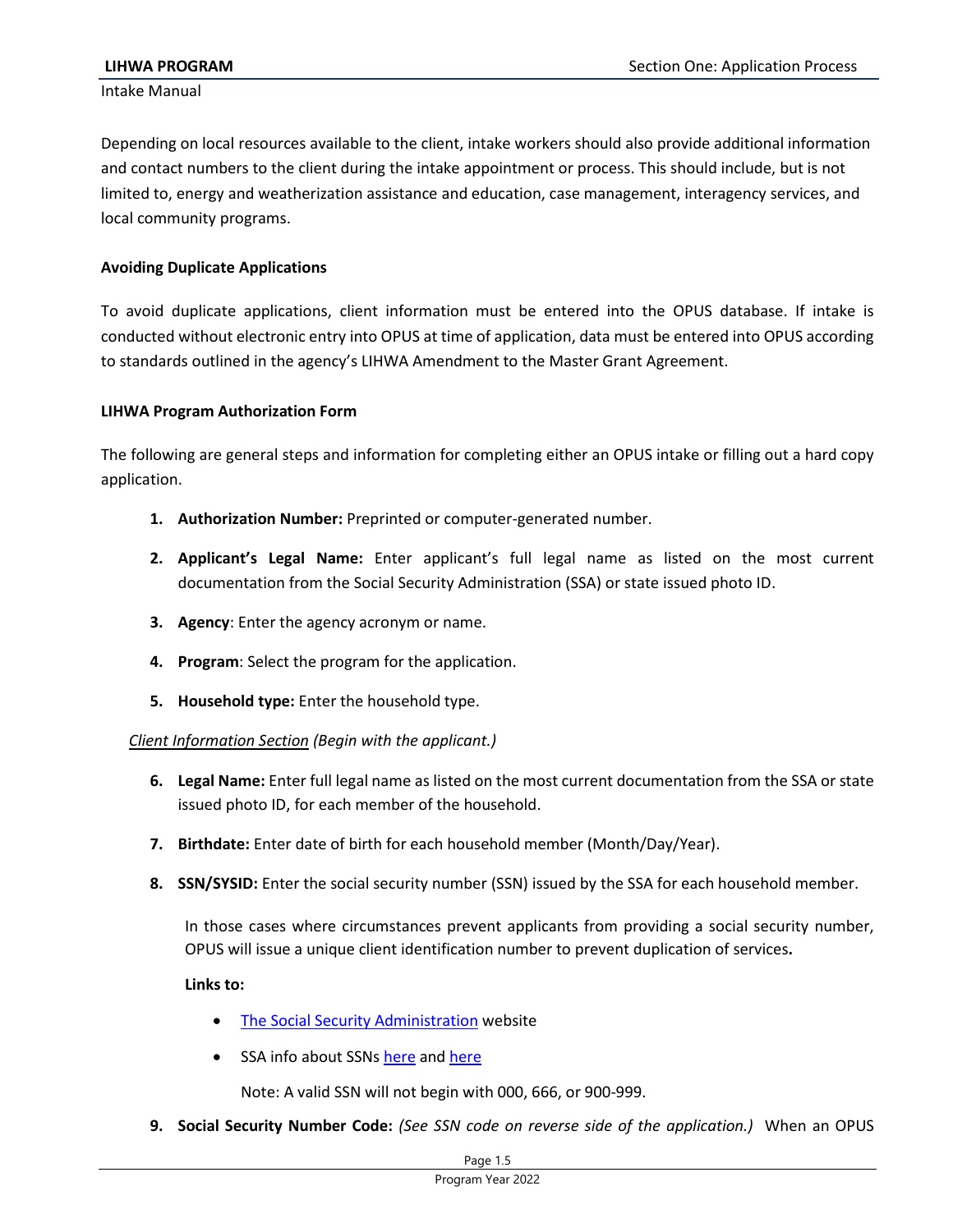system ID number is used and the client meets the exception criteria, it must be noted in the client file which exception criteria have been met. Examples of exceptions for not providing a social security number include:

- Unavailable to custodial guardian/parent
- Domestic Violence (DV) (any information regarding DV should only be documented in/on the paper file, **not** in OPUS
- Children under the age of one
- Adult applying for SSN with letter of SSN application
- **10. Adult Identification Verified:** Select if adult household members' identification has been verified and documented. If adult ID has *not* been verified and documented, the household member's income will be counted but the member will not be counted towards the benefit matrix.

*Client Demographics Section - ALL DEMOGRAPHIC DATA MUST BE REQUESTED FOR EACH HOUSEHOLD MEMBER (However, services will not be denied for refusal to provide demographic information).*

- **11. Language:** Enter the applicable language acronym for each household member.
- **12. Gender:** Enter gender code.
- **13. Ethnicity:** Enter ethnicity code.
- **14. Race:** Enter the applicable race(s) acronym for each household member (select all that apply).
- **15. Oregon Tribes:** Enter Oregon Tribes code.
- **16. Education:** Enter the acronym of the highest level of education completed for all Household Members.
- **17. Disability:** Enter disability code.
- **18. Veteran:** Enter veteran code.
- **19. Homebound:** Enter homebound code.
- **20. Non-Cash Benefits:** Enter the non-cash benefit(s) code, select all non-cash benefits that apply.
- **21. Phone:** Enter a primary telephone number for the household. When available enter secondary phone number(s).
- **22. Mailing Address:** Enter the household's mailing address, if separate from the physical address.
- **23. Physical Address:** Enter the household's physical address, which should match the service address on the utility bill/vendor receipt. *Changes to OPUS should not occur for minor discrepancies in the address format between utilities (i.e., 1234 W Main St versus 1234 Main St W).*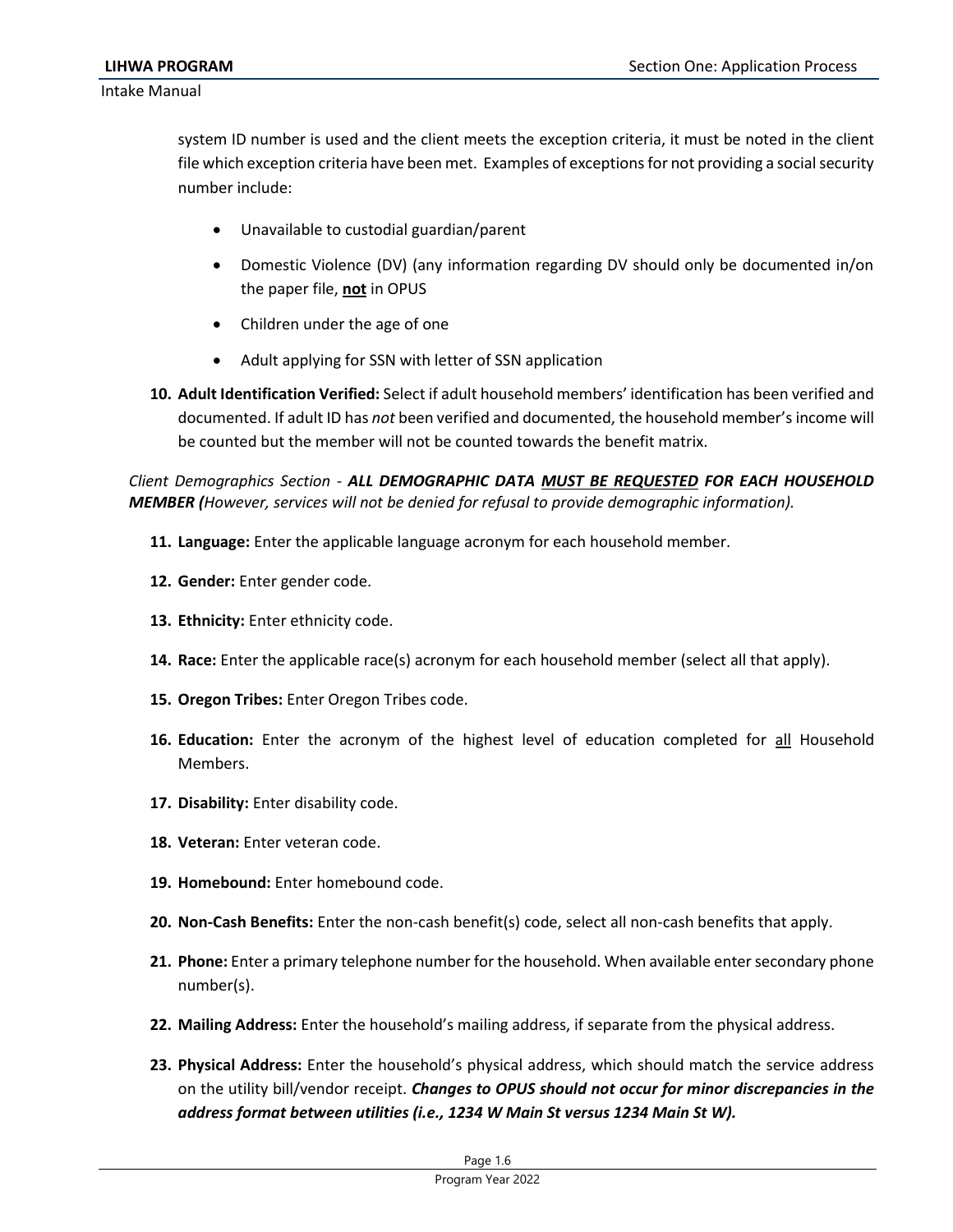- **24. Dwelling Type:** Enter the correct dwelling type.
- **25. Residence Status:** Enter the correct residence type.
- **26. Energy Sources:** Enter the heat/energy source type. (*This does not apply for the LIHWA Program*).
- **27. Income Source/Income Reported:** Insert letter(s) that correspond(s) to the client(s) who receives income. Enter specific income source.
- **28. Income Type:** Enter income type code.
- **29. Income Verification:** Enter income verification code.

*Required documentation may vary across agencies. Staff should verify guidelines and policies with their local assistance coordinator.*

- **30. Comments:** Enter any comments related to payment details. All special circumstances must be documented.
- **31. Calculating Income:** Determination of income is based on all household income *before any deductions* (this is known as **gross income**). *(See "What Is Income and What Is Not Income" chart in Section Two.)*

**Income must be calculated/entered exactly; do not round up or down, do not project or average income.**

Income must be calculated using data from one of the following three time periods: one (1) month, three (3) months, or twelve (12) months. Within a household, if using monthly income, you must consistently use either one (1) calendar month or previous thirty (30) days. Count past income, do not project forward.

These time periods also apply to applicants who are self-employed.

**Amount**: Household income must be documented and verified. If the household has more than one income source, list each source individually and total the income in the Annual Amount column. Income documents must be addressed with a household member with either a name or social security number.

**Frequency**: At a minimum, verification must be collected for at least one consecutive month or 30 days of income but may be collected for the quarter or year.

**Income verification timelines may vary across agencies. Staff should verify policies and procedures with their local agency.**

**Annual amount**: Total calculated income for the year (i.e., monthly amount multiplied by twelve (12) for annual income, quarterly amount multiplied by four (4) for annual income).

### **NOTE: Income that exchanges hands within a household is not counted.**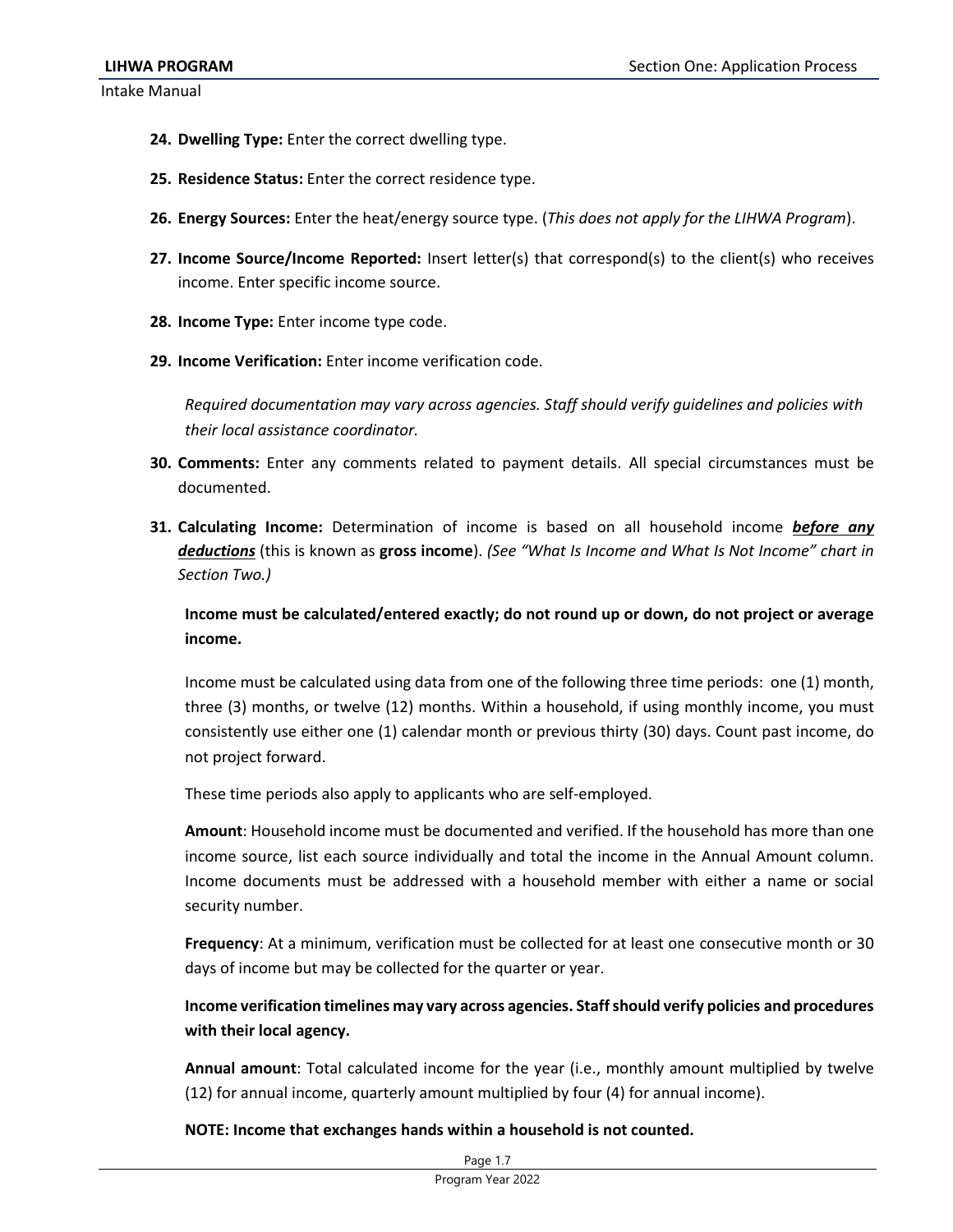**Income certification:** Household income must be certified at the time of intake. This certification is considered valid for a maximum of 60 days, but agencies may elect to recertify at a shorter interval. The exception to this requirement is if the intake worker is using a LIHEAP payment made for the same household in the same program year for express enrollment into the LIHWA Program. *Express enrollment may be completed using either a LIHEAP22 or LIHEAP22-ARPA payment, as these income and eligibility guidelines are identical. Include an OPUS household view or payment view screenshot with the application.* Certification timelines must be consistent for all households, and all completed file requirements (as outlined on page 1.13) must be followed.

- **32. Program Payment Type:** Circle the correct payment type out of the following options:
	- ➢ Regular (Standard)
	- ➢ Crisis
	- ➢ Combo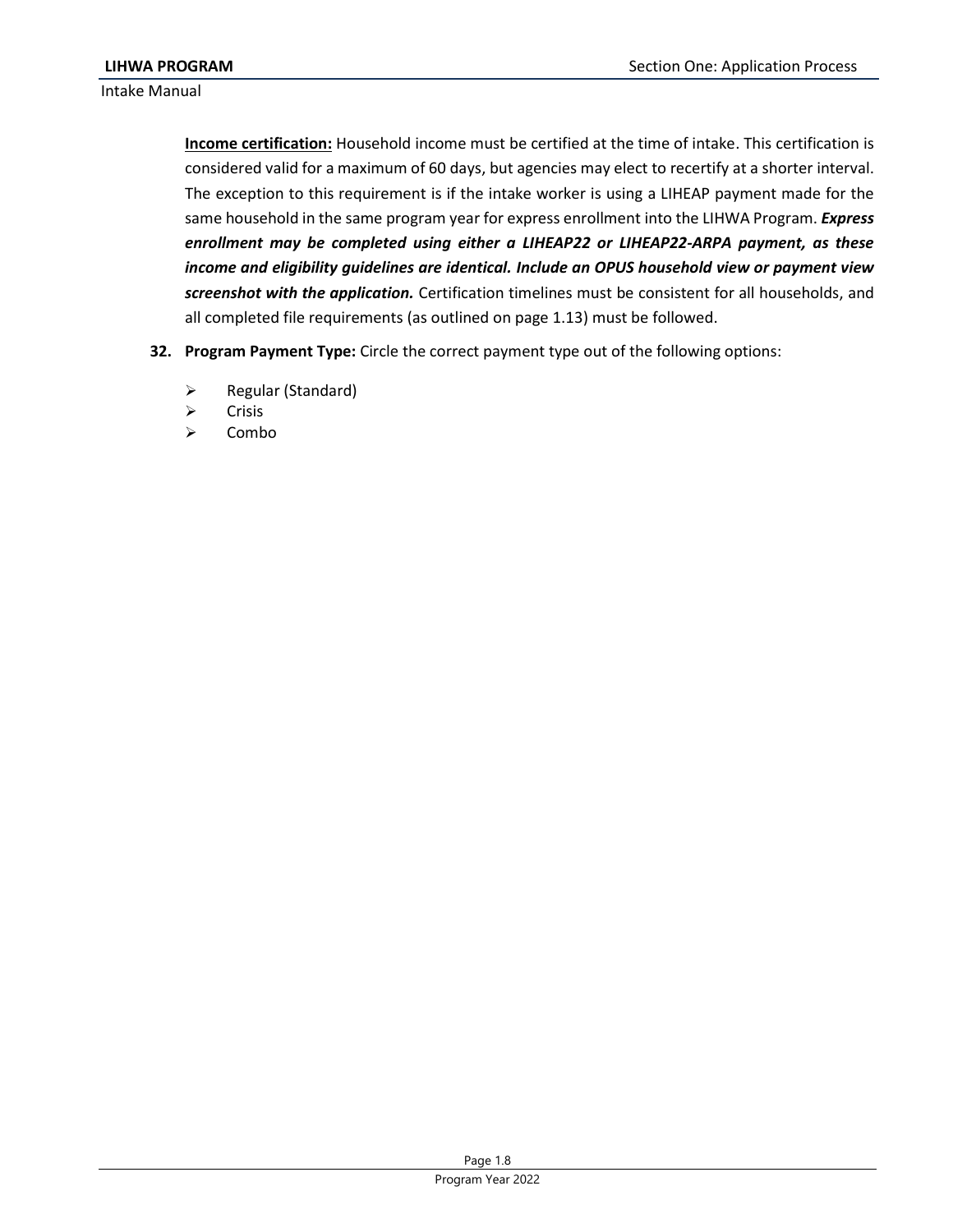**33. Account Status:** Circle the utility account status at the time of application.

**Please note:** The "Disconnected" option should only be used when utility service is actually disconnected.

- ➢ Current
- ➢ Past Due
- $\triangleright$  Shutoff 1-5 days
- $\triangleright$  Shutoff 0-24 hours
- ➢ Disconnected

**34. Energy Education**: Select the appropriate response.

- **35. Intake Date:** 
	- ➢ **In-person interview:** This is the date the interview process takes place.
	- ➢ **Mailouts:** This is the date the application is received and or completed by the local agency.
- **36. Matrix Energy Type**: Enter the type of energy used to process the payment based on the selected matrix. (Not applicable to LIHWA)
- **37. Referral to Weatherization:** Check box if applicant is referred to Weatherization.
- **38. Referral to Non-Energy Service:** Check box if applicant is referred for Non-Energy Service (examples include prescription assistance, rental assistance, food box, etc.).
- **39. Energy Advocacy:** Check box if applicant is provided Advocacy for water and sewage disposalservices (examples include assisting with payment plan, arrearage forgiveness, medical certification).
- **40. Total Annual Income**: Fill in the annual income amount from the calculation.
- **41. Vendor/Utility:** List each vendor/utility separately.
- **42. Account Number:** Account number on the most recent vendor/utility bill or contact made. If a standardized account number is not utilized by utility/vendor, at a minimum, a client name must be listed in lieu of account number. *Leaving the account number box blank is not acceptable.*
- **43. Name on Account:** The utility/vendor account holder must be the applicant or an adult member of the household. In the case where the applicant pays the landlord for water and sewage disposal services, the account holder name should reflect as such, notes must indicate that the account holder is the landlord and who the payment should credit, and the landlord authorization form must be on file.

*Every effort should be made to place the applicant or an adult household member on the utility bill/account*. In cases where this is not feasible, justification must be well documented. Examples include: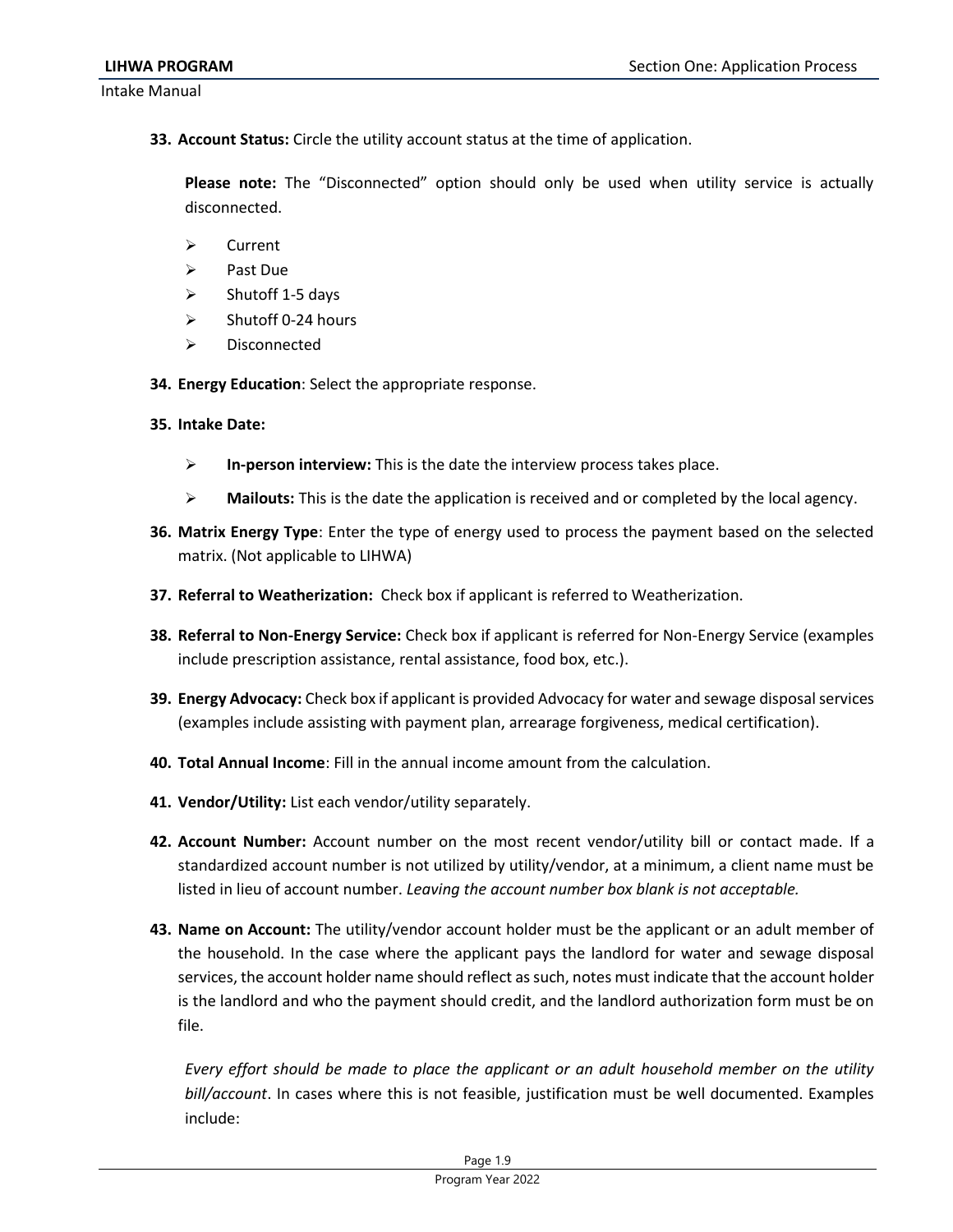- Domestic Violence (DV)/Safety Concerns (any information regarding DV should only be documented in/on the paper file, *not* in OPUS)
- Military Deployment of the Account Holder
- "Payee" or "Power of Attorney" Arrangement
- Incarcerated Account Holder
- **44. Account Status:** Enter the status of the account for each account.
- **45. Authorized Amount:** The water assistance benefit amount for the household, based on the specific household's need.
- **46. Vendor Amount:** The benefit amount committed and paid to each vendor.
- **47. Payment Comment Box:** This section must be used to describe special circumstances. This includes, but is not limited to:
	- Reason for denial or void
	- Justification for Crisis Payment
	- Justification for Crisis Benefit Amount *(particularly when the benefit exceeds documented need or may result in a credit on a utility/vendor account)*.
- **48. Program Type:** Select the appropriate program type.
- **49. Approved/Denied:** Mark approved or denied box.
- **50. Signatures:** The applicant signs and dates the application after they have reviewed the information and have read the current program applicant disclaimer and release (see current year applicant disclaimer and release below). The intake worker then signs and dates the application; a copy of the application must be provided to the client upon request.

*In those circumstances, where obtaining a traditional, original signature is not possible or presents an undue hardship for the client, the intake worker may accept an emailed, faxed, or otherwise electronically transmitted document in lieu of a hardcopy signature. The intake worker may also be permitted to read the LIHWA Program disclaimer to the client over the phone and document a verbal agreement in lieu of a signature. The document(s) must be printed and either stamped or marked as "Original" and a notation made in the client file as to the substitution of an original signature.*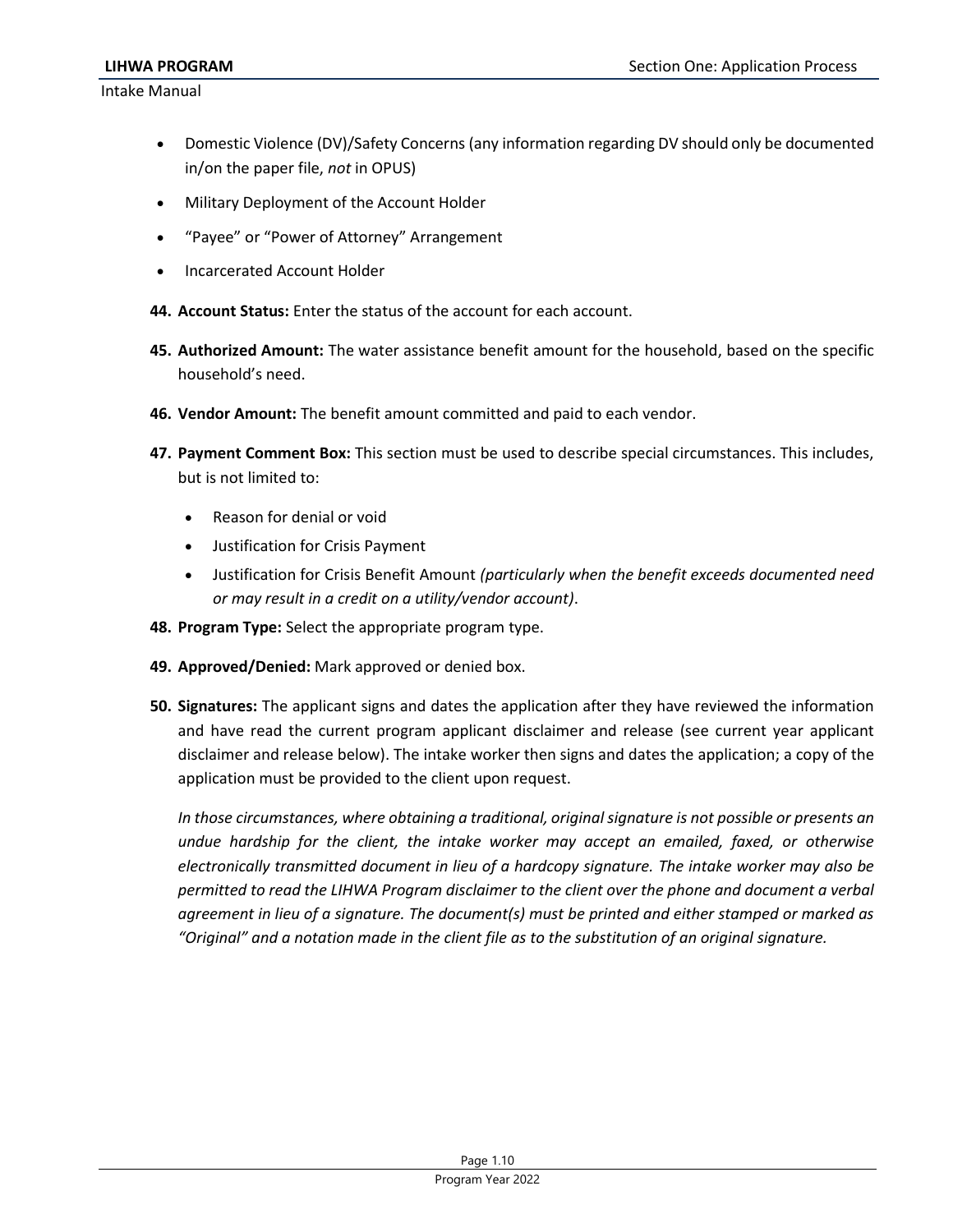### **LIHWA DISCLAIMER:**

With my signature, I, the Applicant, agree to the following statements in regard to the Low-Income Household Water Assistance (LIHWA) Program:

- I attest that the information stated in this application is true and accurate and will be used to determine my eligibility for water and/or wastewater assistance.
- I understand that the information provided, if misrepresented or incomplete, may be grounds for immediate application termination and/or could result in penalties as specified by law, including but not limited to enforcement under the Federal and Oregon False Claims Acts.
- I agree, as the water and/or wastewater services account holder, to the additional Release of Information to the water and/or wastewater provider or its authorized partners and representatives as necessary to verify services provided and those costs associated with services and process payment.
- If I pay my landlord or authorized representative for water and/or wastewater services, I have provided a signed Landlord Authorization Form as Release of Information.
- In addition, I agree that data from this application and from my water and/or wastewater services account (not including my personal identifying information) may be used for reporting or program evaluation purposes by the water and/or wastewater provider, its authorized partners and representatives, and the State of Oregon, including but not limited to Oregon Housing and Community Services (OHCS) and its authorized partners and representatives.

| <b>Applicant Signature:</b> |  |
|-----------------------------|--|
| Date:                       |  |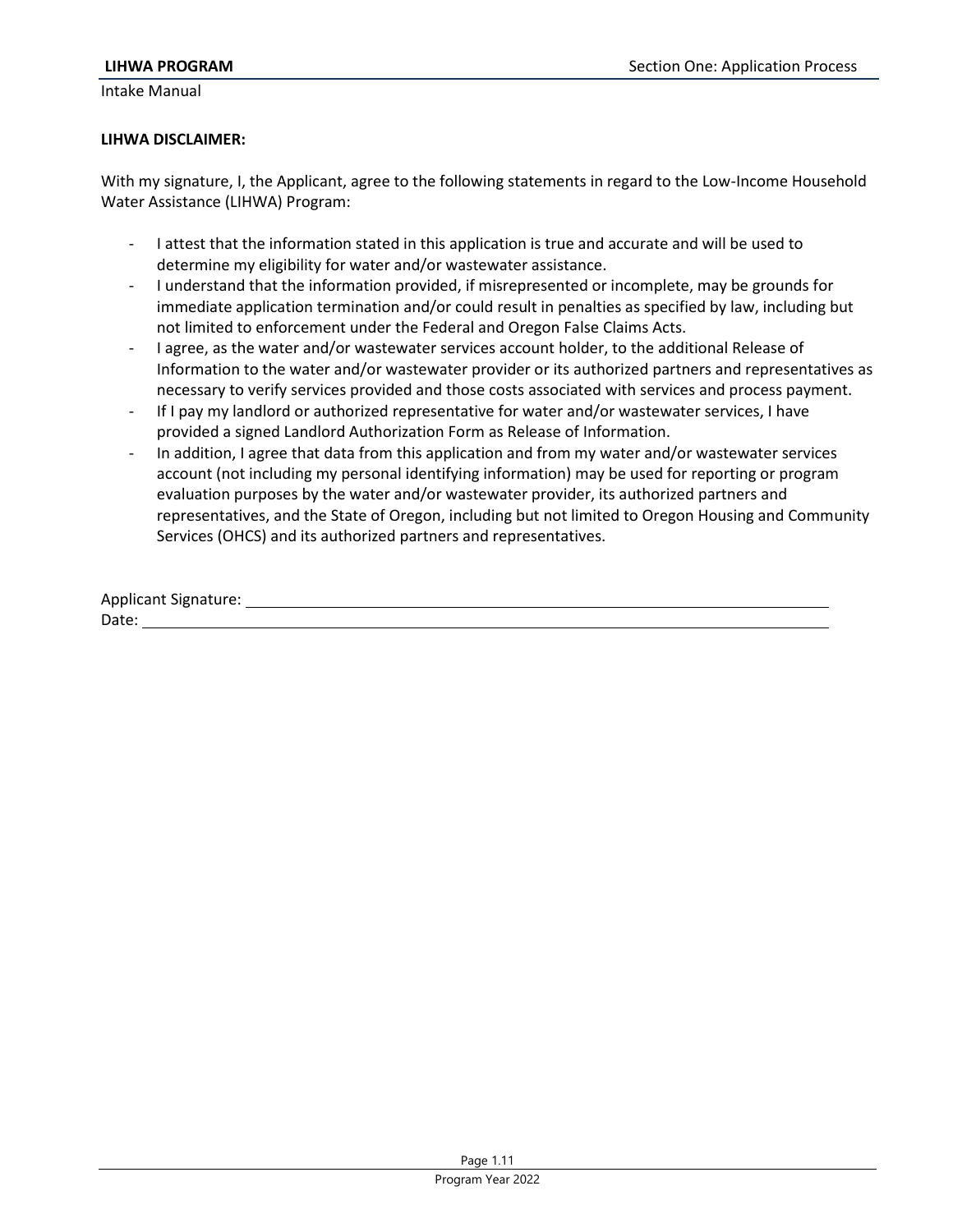### **DESCARGOS DE RESPONSIBILIDAD DEL PROGRAMA:**

Con mi firma, yo, el Solicitante, estoy de acuerdo con las siguientes declaraciones en lo que respecta al programa de Asistencia de Agua y Aguas Residuales (LIHWA):

- En certificado que la información provista en esta solicitud es verdadera y correcta y se usa para determinar mi elegibilidad para asistencia de agua y aguas residuales.
- Yo entiendo que la información provista, si tergiversada o incompleta, puede resultar en una terminación inmediata y/o puede resultar en sanciones según lo especificado en el lay, incluyendo, pero no limitado a, los Actos de Reclamos de federal o Oregón.
- Como titular de la cuenta de servicios de agua y/o aguas residuales, yo estoy de acuerdo con la liberación de información adicional al proveedor de servicios de agua y/o aguas residuales o sus representantes a verificar los servicios prestados y los costos asociados con esos servicios y para procesar pagos.
- Si pago mi propietario u otro representante autorizado para servicios de agua y/o aguas residuales, yo previsto la forma de Autorizado de los Propietarios con firma para la liberación de información.
- En adicional, yo estoy de acuerdo que los datos e información en esta solicitud y este del proveedor de servicios de agua y/o aguas residuales (no incluyendo mi información personal o identificativa) puede ser utilizado para reportar o evaluar del programa por el proveedor de servicios de agua y/o aguas residuales, sus socios y representantes autorizados, y el Estado de Oregón, incluyendo pero no limitado a la agencia de Vivienda y Servicios Comunitarios del Estado de Oregón (OHCS) y sus socios y representantes autorizados.

| Firma del Solicitante: |  |
|------------------------|--|
| Fecha:                 |  |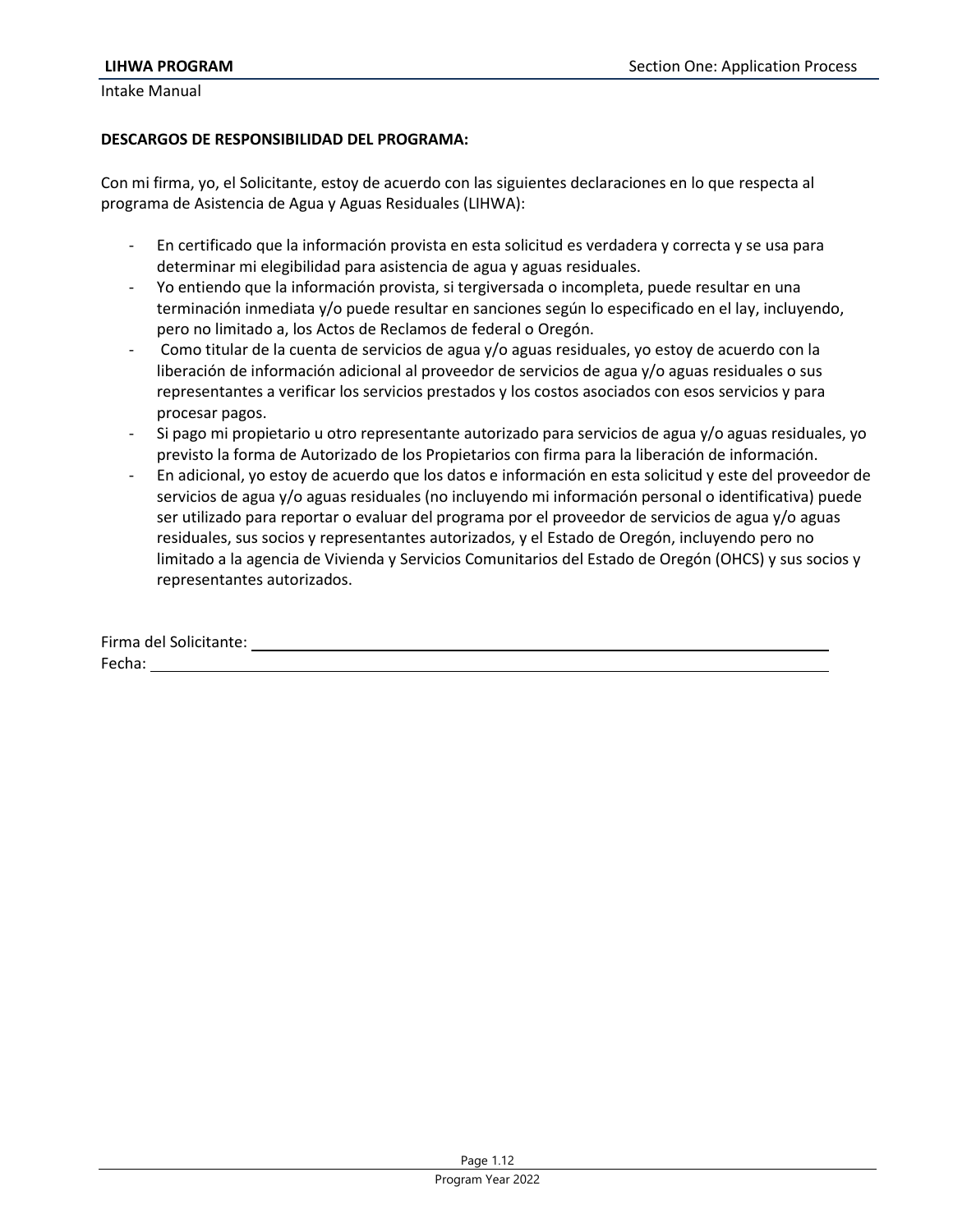| Authorization #:             |                                                                                                                                                                              |             | Applicant Legal Name:                                                                                                                                                                                                                                                               |             | (Last, First)   |      |           |              |                                                   |                                                                                       | Agency: |                                                                                            |                 |                |        |                                        |
|------------------------------|------------------------------------------------------------------------------------------------------------------------------------------------------------------------------|-------------|-------------------------------------------------------------------------------------------------------------------------------------------------------------------------------------------------------------------------------------------------------------------------------------|-------------|-----------------|------|-----------|--------------|---------------------------------------------------|---------------------------------------------------------------------------------------|---------|--------------------------------------------------------------------------------------------|-----------------|----------------|--------|----------------------------------------|
|                              | OREGON HOUSING AND COMMUNITY SERVICES<br>ENERGY ASSISTANCE PROGRAM AUTHORIZATION FORM <b>DELITE APALAPAC DI OF APALAPA/C</b> DOTHER                                          |             |                                                                                                                                                                                                                                                                                     |             |                 |      |           |              |                                                   |                                                                                       |         |                                                                                            |                 |                |        | Revised: 09/12/2017                    |
|                              |                                                                                                                                                                              |             |                                                                                                                                                                                                                                                                                     | 5           |                 |      |           |              | Circle One Household Type: M S SPM SPF EXF 2P COH |                                                                                       |         | Acronym Code List - See Reverse Side of Form                                               |                 |                |        |                                        |
|                              |                                                                                                                                                                              |             | Total Number in Household:                                                                                                                                                                                                                                                          |             |                 |      |           |              |                                                   |                                                                                       |         |                                                                                            |                 |                |        |                                        |
| Ref.                         | Legal Name                                                                                                                                                                   | Birthdate   | SSN/SYSID                                                                                                                                                                                                                                                                           | SSN<br>Code |                 |      | vange ce. | $\diamond$   | (see codes on reverse side)                       | Race                                                                                  |         | $\sigma_{\infty}^{\infty}$                                                                 | Faulon Disc Jet |                | Homebo | undon<br>$\mathcal{R}^{\mathcal{C}}$ s |
| CLIENT INFORMATION<br>Α<br>B | 6                                                                                                                                                                            |             | 8                                                                                                                                                                                                                                                                                   | 9           | 10              | 11   | 12        | 13           |                                                   |                                                                                       | 15      | 16                                                                                         | 17              | 18             | 19     | 20                                     |
| $\mathsf C$                  |                                                                                                                                                                              |             |                                                                                                                                                                                                                                                                                     |             |                 |      |           |              |                                                   |                                                                                       |         |                                                                                            |                 |                |        |                                        |
| D                            |                                                                                                                                                                              |             |                                                                                                                                                                                                                                                                                     |             |                 |      |           |              |                                                   |                                                                                       |         |                                                                                            |                 |                |        |                                        |
| $\mathsf E$                  |                                                                                                                                                                              |             |                                                                                                                                                                                                                                                                                     |             |                 |      |           |              |                                                   |                                                                                       |         |                                                                                            |                 |                |        |                                        |
| F                            |                                                                                                                                                                              |             |                                                                                                                                                                                                                                                                                     |             |                 |      |           |              |                                                   |                                                                                       |         |                                                                                            |                 |                |        |                                        |
| G                            |                                                                                                                                                                              |             |                                                                                                                                                                                                                                                                                     |             |                 |      |           |              |                                                   |                                                                                       |         |                                                                                            |                 |                |        |                                        |
| H                            |                                                                                                                                                                              |             |                                                                                                                                                                                                                                                                                     |             |                 |      |           |              |                                                   |                                                                                       |         |                                                                                            |                 |                |        |                                        |
| $\Box$<br>ш<br>PHON          | HOME Phone is the SAME for entire Household (except as ref at right side)<br>HOME Phone: _<br>21                                                                             |             |                                                                                                                                                                                                                                                                                     |             |                 | Ref. |           | Home Phone # |                                                   | Home                                                                                  |         | Work   Message   Cell                                                                      |                 | Fax            | VM     | Pager                                  |
|                              | <b>MAILING ADDRESS:</b>                                                                                                                                                      |             | $\Box$ Mailing Address is the same for all Clients in Household                                                                                                                                                                                                                     |             |                 |      |           |              |                                                   |                                                                                       |         |                                                                                            |                 |                |        |                                        |
|                              | $\Box$ Mailing is <b>SAME AS</b> Physical Address (Except where noted below)                                                                                                 |             |                                                                                                                                                                                                                                                                                     |             |                 |      |           |              |                                                   |                                                                                       |         |                                                                                            |                 |                |        |                                        |
|                              | Street Address:<br>22                                                                                                                                                        |             |                                                                                                                                                                                                                                                                                     |             | $\Box$ PO Box#: |      |           |              | Apt. or Space#:                                   |                                                                                       |         |                                                                                            |                 |                |        |                                        |
| City:                        |                                                                                                                                                                              |             | State:                                                                                                                                                                                                                                                                              |             | Zip:            |      |           |              |                                                   | County:                                                                               |         |                                                                                            |                 |                |        |                                        |
| <b>ADDRESSES</b>             | <b>PHYSICAL ADDRESS:</b>                                                                                                                                                     |             | $\Box$ Only if different than Mailing Address (written below)                                                                                                                                                                                                                       |             |                 |      |           |              |                                                   |                                                                                       |         |                                                                                            |                 |                |        |                                        |
|                              | <b>Street Address:</b><br>23                                                                                                                                                 |             |                                                                                                                                                                                                                                                                                     |             |                 |      |           |              |                                                   | Apt. or Space #:                                                                      |         |                                                                                            |                 |                |        |                                        |
| City:                        |                                                                                                                                                                              |             | State:                                                                                                                                                                                                                                                                              |             | Zip:            |      |           |              |                                                   | County:                                                                               |         |                                                                                            |                 |                |        |                                        |
|                              | HH Comments:<br>24                                                                                                                                                           |             |                                                                                                                                                                                                                                                                                     |             |                 |      |           |              |                                                   |                                                                                       |         |                                                                                            | 26              |                |        |                                        |
| н<br>м<br>U                  | Type of Dwelling (Circle below):<br>Single Family House<br>K.<br>Multi-Unit (2-4)<br>Hotel / Motel<br>Е.<br>Multi-Unit (Over 4)<br>T.<br><b>Travel Trailer</b><br>R<br>Other | Mobile Home | Residence Status (Circle below):<br>Rent (Heat not included)<br>R<br>Е.<br>Rent (Heat included)<br>$\mathbf{o}$<br>Own<br>Subsidized Rent with Utility Allowance (Heat not included)<br>s<br>u<br>Subsidized Rent (Heat included)<br>w<br>Subsidized Rent without Utility Allowance |             | 25              |      |           |              | Е.<br>N<br>$\mathbf{o}$<br>L.                     | Energy Sources (Circle below)<br>Electric<br>Natural Gas<br>Oil<br>Propane/Liquid Gas |         | W<br>$V_{\mathbf{v} \cup \mathbf{v} \mathbf{u}}$<br>P<br>s<br>Enter Primary Energy Source: | Pellet<br>Solar | O Other (list) |        |                                        |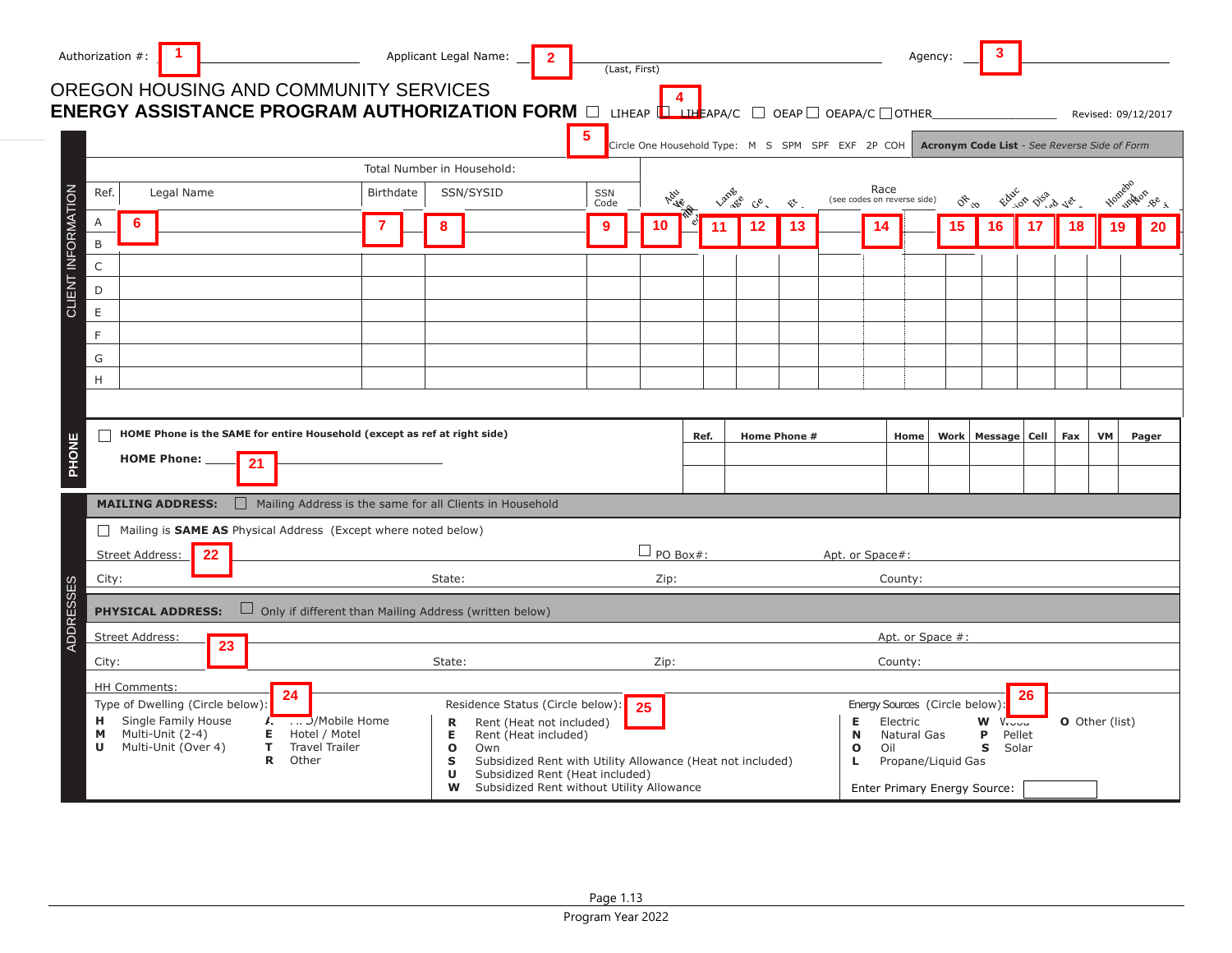| Authorization #:                                                                                                                                        |                                                                                                                                                                    |                                            |                                              | <b>Applicant Legal Name:</b> |                     |                                             |            |    | $\mathbf{2}$<br>$\blacksquare$ , First)                                |                 |                                               |          | Agency:       | 3                                                                                                                                |          |               |
|---------------------------------------------------------------------------------------------------------------------------------------------------------|--------------------------------------------------------------------------------------------------------------------------------------------------------------------|--------------------------------------------|----------------------------------------------|------------------------------|---------------------|---------------------------------------------|------------|----|------------------------------------------------------------------------|-----------------|-----------------------------------------------|----------|---------------|----------------------------------------------------------------------------------------------------------------------------------|----------|---------------|
| Ref.<br><b>INCOME</b>                                                                                                                                   | Income Source / Income Reported<br>27                                                                                                                              |                                            |                                              | Type<br>28                   |                     | <b>Income Verification</b><br>29            |            |    | Comments<br>30                                                         |                 |                                               |          | <b>Amount</b> | <b>FREQ</b><br>31                                                                                                                |          | Annual Amount |
| Circle I<br>Type(s)<br>32<br>PROGRAM<br>Regu<br>2. Rmr/Bdr<br>3. Fuel<br>4. Crisis<br>5. Combo<br>6. Equipment<br>7. Supplemental<br>8. Other<br>9. H&S | tatus:<br>Ag<br>33<br>ī.<br>3.<br>Shutoff<br>$1-5$ days<br>4.<br>Shutoff<br>0-24 hours<br>5.<br>Disconnect<br>6.<br><b>Bulk Fuel</b><br>7.<br><b>Bulk Fuel Out</b> | <b>Energy Educ</b><br>Vendor:<br>Life Thre | 34<br>Referral for Wea<br>41<br>Comments: 47 | $\Box$ 1. Intake<br>37       | tion<br>Account No: | 42<br>Crisis $\Box$ 18 hour $\Box$ 48 hours | $\Box$ Non | 38 | <b>12.</b> 2. In-Home□ 3. Workshop<br>Service<br>Ivalue on Account: 43 | $\Box$ Energ 39 | Intake Date<br>cacy<br><b>Account Status:</b> | 35<br>44 |               | Matrix Energy Type<br>36<br>Total Annual Income:<br>Authorized Amount:<br>Vendor Amount:<br>Vendor Amount:<br>Direct Pay Amount: | 40<br>48 | 45<br>46      |

### **APPLICANT DISCLAIMER AND RELEASE:**

I understand that these programs are voluntary; if I choose to apply for assistance I must provide all required information. During the Application processing I may be asked for more information in order to determine my eligibility.

I understand that the information I provide to complete this application will be used to determine and verify my eligibility for water services and for the purposes of referral, research, evaluation, and analysis. I understand that if I feel my application was unjustly denied or not processed in a timely manner, I may be entitled to a fair hearing if requested within 30 days of the completion date of the application or date of denial. Any such request for a hearing must be in writing and delivered or mailed to the service provider. In addition to any appeal rights from such hearing granted by the service provider, I may contact the Oregon Housing and Community Services Department (OHCS) within 30 days of the hearing decision to request that OHCS review the hearing decision for material deficiencies. The request for OHCS review must be in writing and delivered by email t[o energyservices@oregon.gov](mailto:energyservices@oregon.gov) or mailed to 725 Summer St NE Suite B, Salem OR 9301. Review by OHCS, and the manner thereof, is at the sole discretion of OHCS.

I declare, under penalty of perjury, that the information I provided to complete this application is true and correct and that any funds received by me will be used solely for the purpose of paying my energy costs.

My signature gives consent for other offices of the state and federal governments, their designated subcontractors, and the utility(ies) or home energy supplier(s) identified in this application to share information related to my application including information about my account(s) including, but not limited to, account number, account name, service address, annual usage or consumption, and annual costs. I agree to hold harmless and/or release such organizations from and against any claims, losses, demands, damages, or liability of any kind caused by or allegedly caused by such disclosure.

I authorize my utilities and/or my fuel suppliers/vendors to release my account information to OHCS and to the service provider for the purposes of providing water services for the current program year (10/1 to 9/30). I am the  $\epsilon$  and polder or the customer's authorized agent for the utility, fuel supplier, and/or fuel vendor service account(s) identified in this application. **50**

| $\sim$<br>annli <b>'</b><br>Signature<br>ΩT | utho <sup>,</sup><br>entative?<br>repre<br>.17 <sup>F</sup> | `~<br>Daw |
|---------------------------------------------|-------------------------------------------------------------|-----------|

**FOR OFFICE USE**

| Agency Certification: The above named applicant has met the income eligibility requirements for the State of Oregon low-income energy assistance programs and is authorized to receive assistance in the amount<br>above. |      | 50                                    |                           |
|---------------------------------------------------------------------------------------------------------------------------------------------------------------------------------------------------------------------------|------|---------------------------------------|---------------------------|
| Intake Worker Signature<br>$\overline{50}$                                                                                                                                                                                | Date | Authorizing Agency Signat             | Date                      |
| Date Entry                                                                                                                                                                                                                | Date | ┑<br>LIHEAP  <br>Other<br><b>OEAP</b> | Ш<br>  Denied<br>Approved |
|                                                                                                                                                                                                                           |      |                                       |                           |
|                                                                                                                                                                                                                           |      | Page 1.14                             | 49                        |

Program Year 2022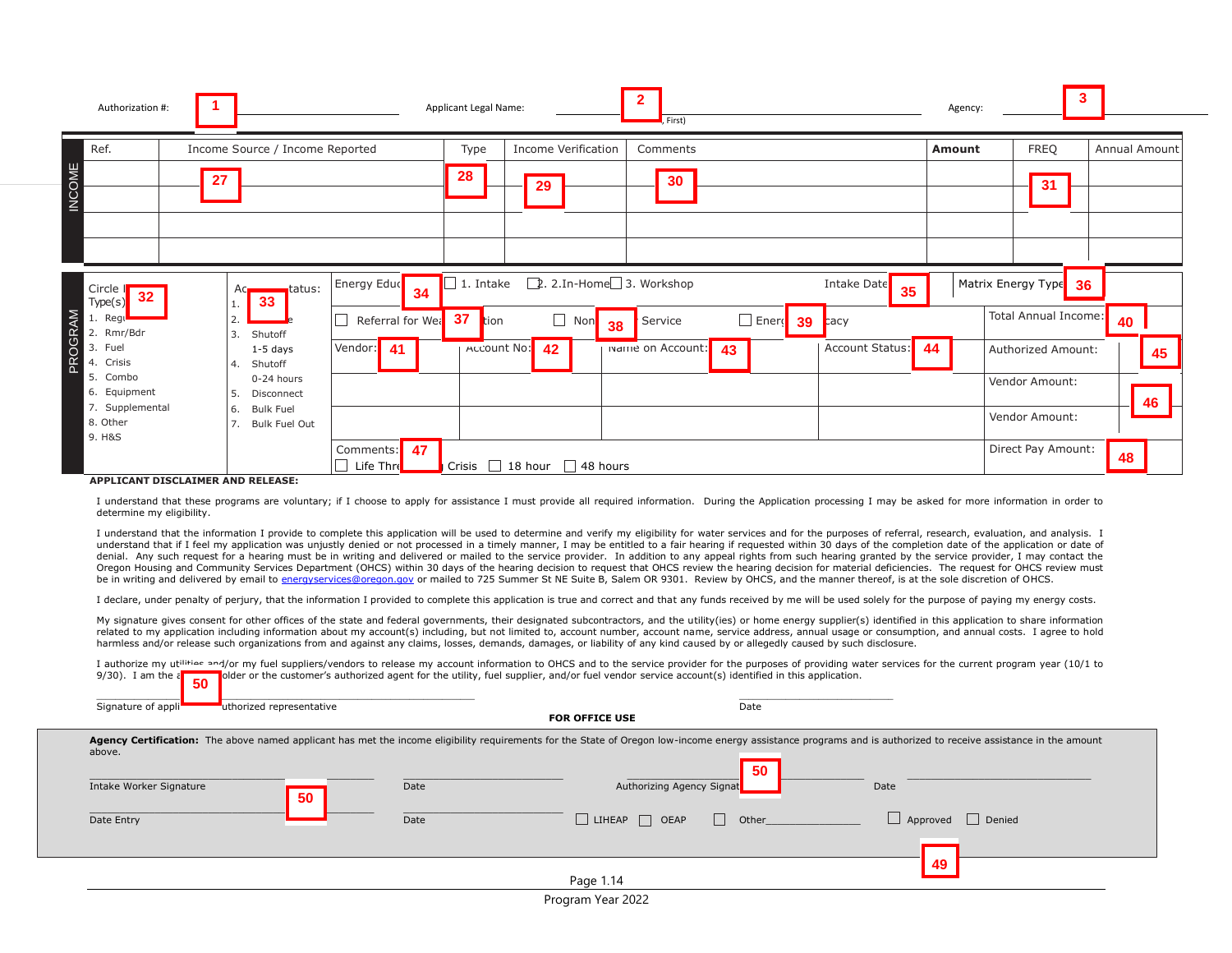### <span id="page-18-0"></span>**Distribution of Authorization Copies**

Once the applicant and intake worker have signed the assistance application, the authorization form is now complete and ready to be turned in for approval, data entry and payment. Intake and application processes may vary across agencies; staff should verify policies and procedures with their local assistance coordinator.

The Original document must be maintained for agency records and should also be the document used for data entry. After the information from the form is entered into OPUS, it should be kept as part of an official agency file. It is not necessary to maintain separate number and alpha files. All official program files must comply with standard records management principals. There must be a date recorded on all authorizations for audit purposes.

The Original document should be kept in the sub-grantee or sub-recipient's official program files. All documentation used to establish household eligibility must be attached. The file should contain all copies of correspondence pertaining to the application and should be considered as the official program file.

Upon request, the Client Copy must be given to the client to retain for future reference.

In accordance with the Federal LIHWA Program Statute, the Oregon LIHWA Program State Plan indicates that: *"Households are notified regarding the amount of assistance committed at the time of their intake. Applicants who apply by mail will receive a notice by mail or may be notified by telephone."*

**Each agency must have a process in place to assure compliance with this program guideline. Staff should verify policies and procedures with their local agency.**

### <span id="page-18-1"></span>**Completed Files**

A completed file **must have** the following:

- File is defined as an original application with all supporting documentation for a single payment, from a single funding source including original signatures. "Signature-on-file" is not acceptable.
- The completed application and OPUS must match.
- **1.** The file must contain one of the following with all required signatures and dates in addition to current year disclaimer:
	- ➢ Local Application
	- ➢ OHCS Authorization Form
	- ➢ OPUS Authorization Form

Local applications and/or OPUS Authorization Forms must be signed and dated by the applicant, the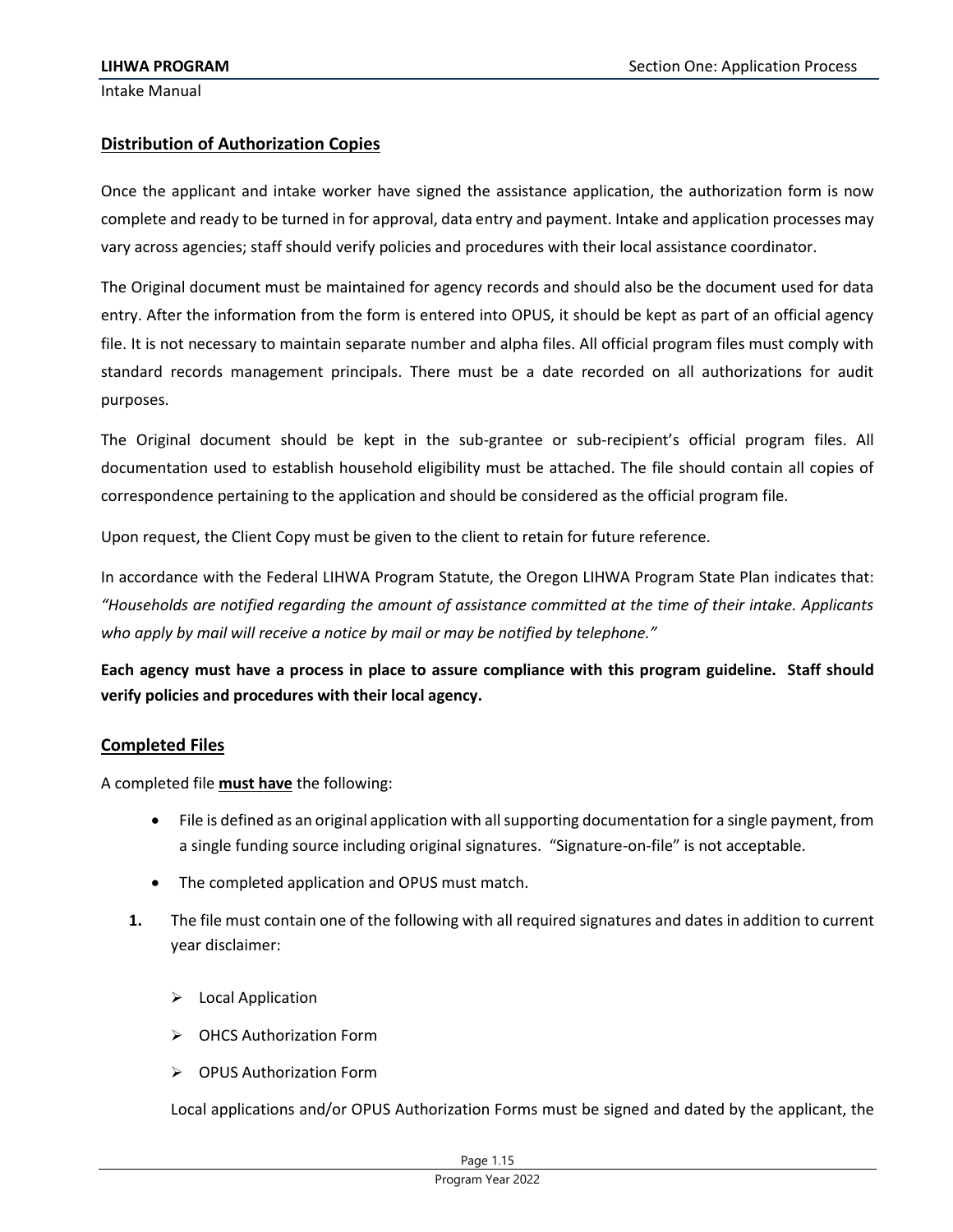intake worker, data entry worker if applicable and an authorizing agency representative. If a nonhousehold member is signing the application/OPUS Authorization Form, a Power of Attorney form or a "permission to sign" form, with a justification must be included in the file.

An intake worker is generally defined as the person who gathers information, conducts the interview with the applicant via phone, mail, or in person and determines eligibility.

A data entry signature is required from the person who enters the application information into OPUS. If the same person is completing the intake and the data entry, an intake signature alone is sufficient.

An authorizing agency representative is generally defined as the person who reviews the application for accuracy and signs the application for processing.

For internal control purposes, the person completing the intake and the person authorizing the file (and their corresponding signatures) may not be the same.

For monitoring and quality assurance purposes, all applications must be reviewed for accuracy and contain an authorizing signature prior to being authorized in OPUS.

In addition to the things listed above, all pages of the intake report/application must have matching dates and times.

- **2.** OPUS screenshot of LIHEAP22 or LIHEAP22-ARPA payment or copy of the application if income qualification provided through express enrollment.
- **3.** Justification for crisis or combo payments as described in *Section Four*.
- **4.** Contact with utilities/vendors must be documented and included in the client file. If contact is made by phone or through utility portal, the following information must be included on a *Utility Verification Form*; a printout of the client's information obtained via a utility portal may be used in place of a utility verification form.
	- $\triangleright$  Name(s) of utilities/vendors
	- $\triangleright$  Person(s) contacted (if verifying via a log-in required utility portal, make note)
	- $\triangleright$  Date(s) of contact
	- ➢ Utility/vendor account number(s)
	- $\triangleright$  Verification of name and address on account(s)
	- ➢ Landlord Authorization Form
	- ➢ Account balance
	- $\triangleright$  Signature of agency representative completing form (clients may not fill out the Utility Verification Form for themselves, it must be done by agency staff)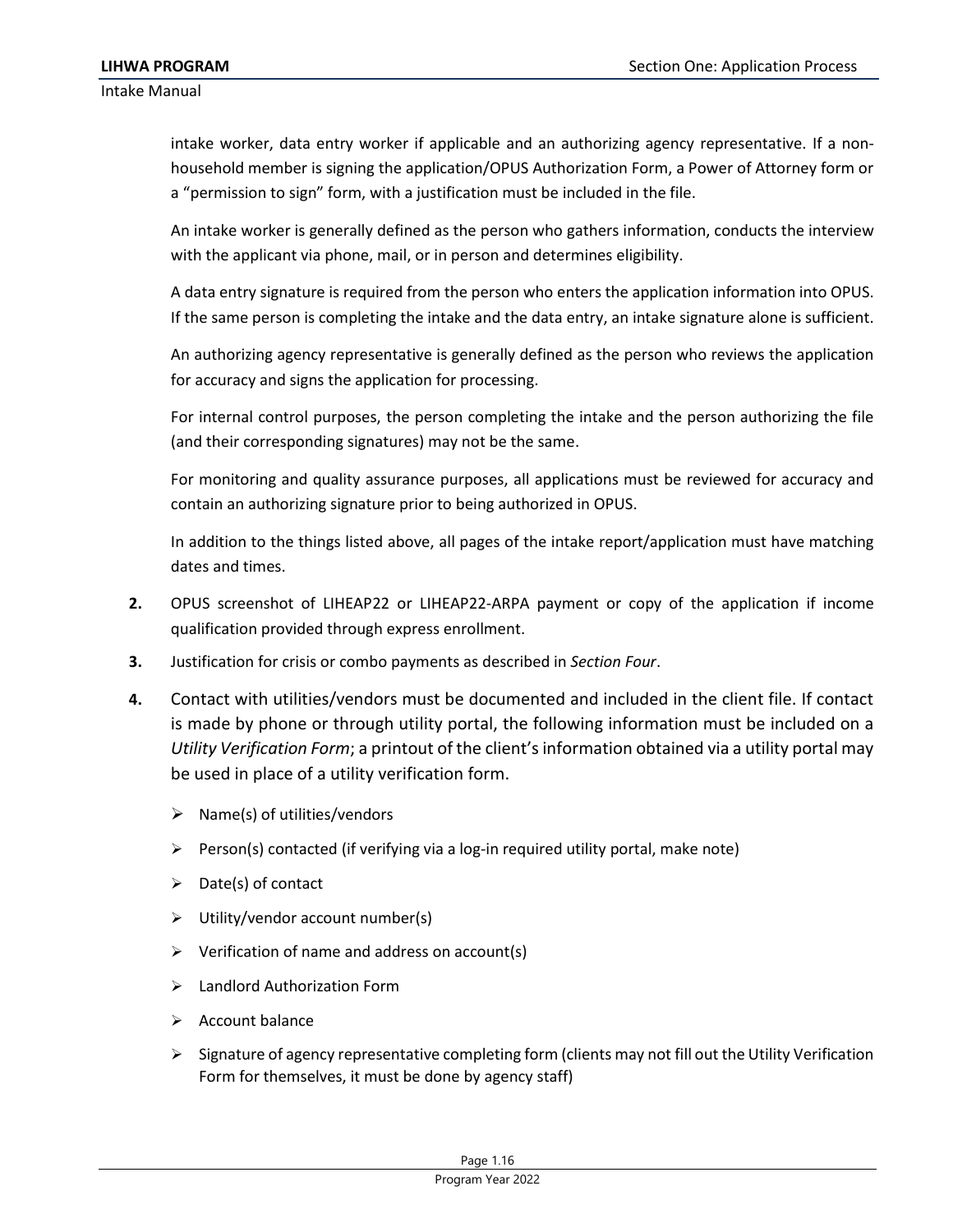- **5.** Income documentation for all household members, excluding income earned by minors. This could include, but is not limited to:
	- ➢ Wage Slips
	- ➢ Employer Statement
	- ➢ Official State and/or Court documents
	- ➢ Benefit Verification Letters
	- ➢ Self-employment form
	- ➢ Bank Statements

If any adult member(s) of the household do not have income, this must be accounted for on a Declaration of Household Income form (DHI). *The Food Stamps screen should only be used as last resort for income verification and is only accepted as a last resort for limited types of income.*

- **6.** Proof of all household members' Social Security numbers and copies of all adult ID.
- **7.** Copy of all correspondence/documentation such as:
	- ➢ Notice of Action (NOA)

A NOA is required when an application is pended or when a benefit amount changes. A NOA may be required by the local agency for other changes or modifications.

- $\triangleright$  Declaration of Household Income Form (DHI) and/or other local agency form(s)
- ➢ Self-Employment Form
- ➢ General Release of Information Form
- $\triangleright$  Subsidy Verification– verification is only required if the household is not receiving a utility allowance (see LIHWA Coordinator for specific recommendations).

### **Please Note:**

- $\triangleright$  Any local forms with signature lines must be signed (see page 1.10).
- $\triangleright$  Additional file/documentation may be required by agency. Staff should verify policies and guidelines with their local energy assistance coordinator.
- $\triangleright$  If changes are made to the client record/payment in OPUS after the initial intake, the household must be "re-qualified" in the OPUS system for these changes to be reflected.

### <span id="page-20-0"></span>**Pending Applications**

Applications that need additional eligibility verification may be placed in a pending file or placed on "Hold" in OPUS. Applicants should be informed that it is their responsibility to provide the additional information promptly.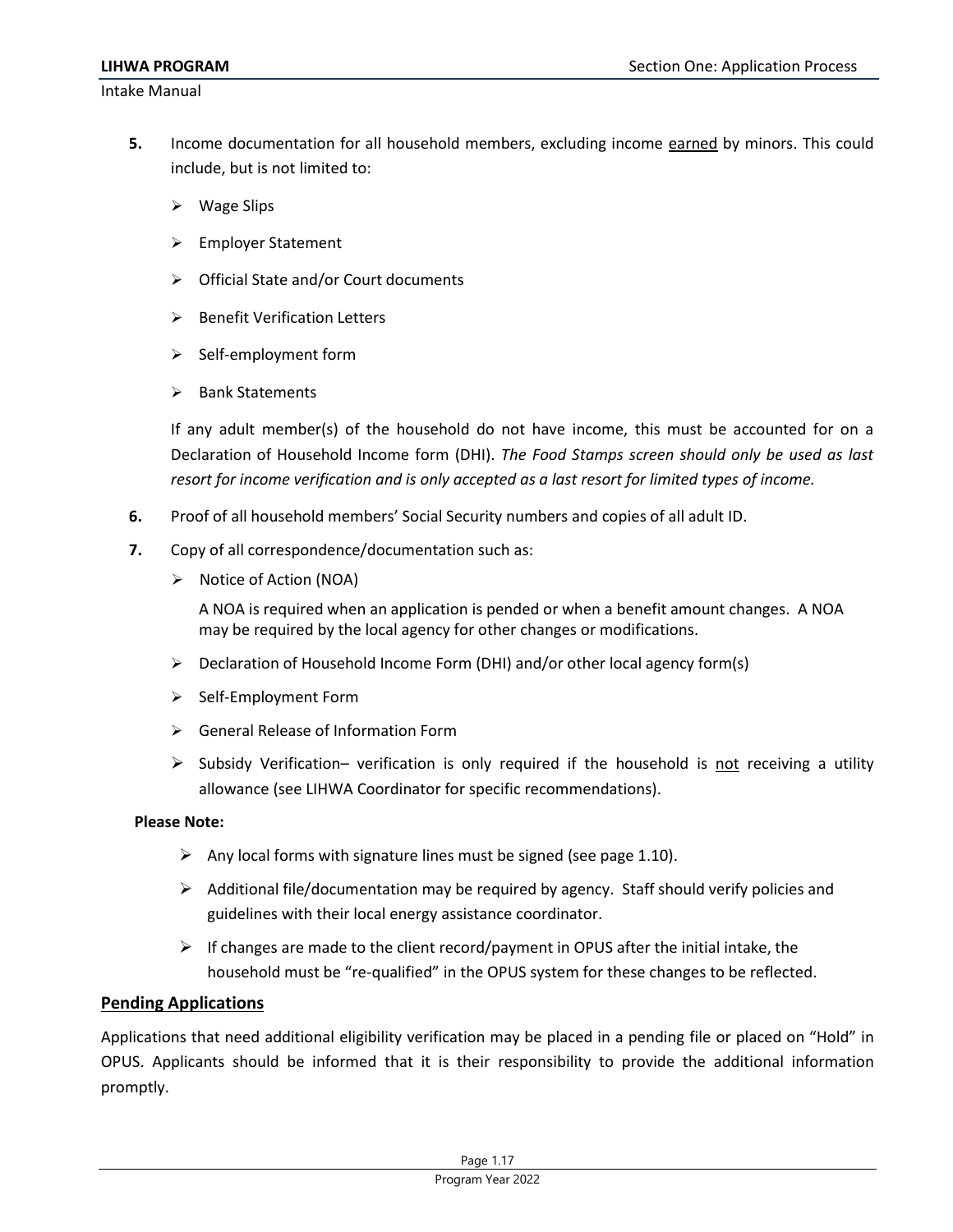Pending applications or applications on Hold must be held a minimum of fifteen (15) calendar days and a "Notice of Action" (NOA) containing the following information must be provided to the applicant:

- Reason the application has been pended
- Information needed to complete the application
- Date by which the information is to be provided
- Result if information is not received by deadline (including denial of application)

Applicants may be denied after the appropriate pending period as detailed above.

### <span id="page-21-2"></span><span id="page-21-0"></span>**Denied Applications**

An application is *denied* if the applicant fails to meet program eligibility requirements at the time of application.

Applicants must be provided a copy of the application, or a notice of action which outlines the reason for their denial. For households whose applications were pended then denied due to non-completion, the original pending notice (see above section, Pending Applications) is sufficient notice of denial.

All notices of denial (including pending notices) must include information regarding fair hearings. Any individual whose claim for LIHWA assistance is denied, or not processed with reasonable promptness, is entitled to ask for a fair hearing at the local agency level. The reason for denial must be documented.

All denied applications must be kept on file and have an intake and authorizing signature. Unless a client refuses, a client signature is required on all denied applications. If refused, please note "Refused" in place of the client signature.

Clients may contact Oregon Housing and Community Services (OHCS) within 30 days of the hearing decision to request that OHCS review the hearing decision for material deficiencies. The request for OHCS review must be in writing and delivered or mailed to OHCS at 725 Summer St NE Suite B, Salem OR 97301, or by email to [HCS.WaterAssistance@hcs.oregon.gov.](mailto:HCS.WaterAssistance@hcs.oregon.gov) Review by OHCS, and the manner thereof, is at the sole discretion of OHCS.

### <span id="page-21-1"></span>**Voided Applications**

An application is *voided* when it is found to be in error or when it is withdrawn by the applicant after it has been signed by an intake worker but not batched in OPUS. Applications already batched in OPUS can only be voided by OHCS.

Voided applications do not need to be printed but the reason for voiding an application must be documented in OPUS.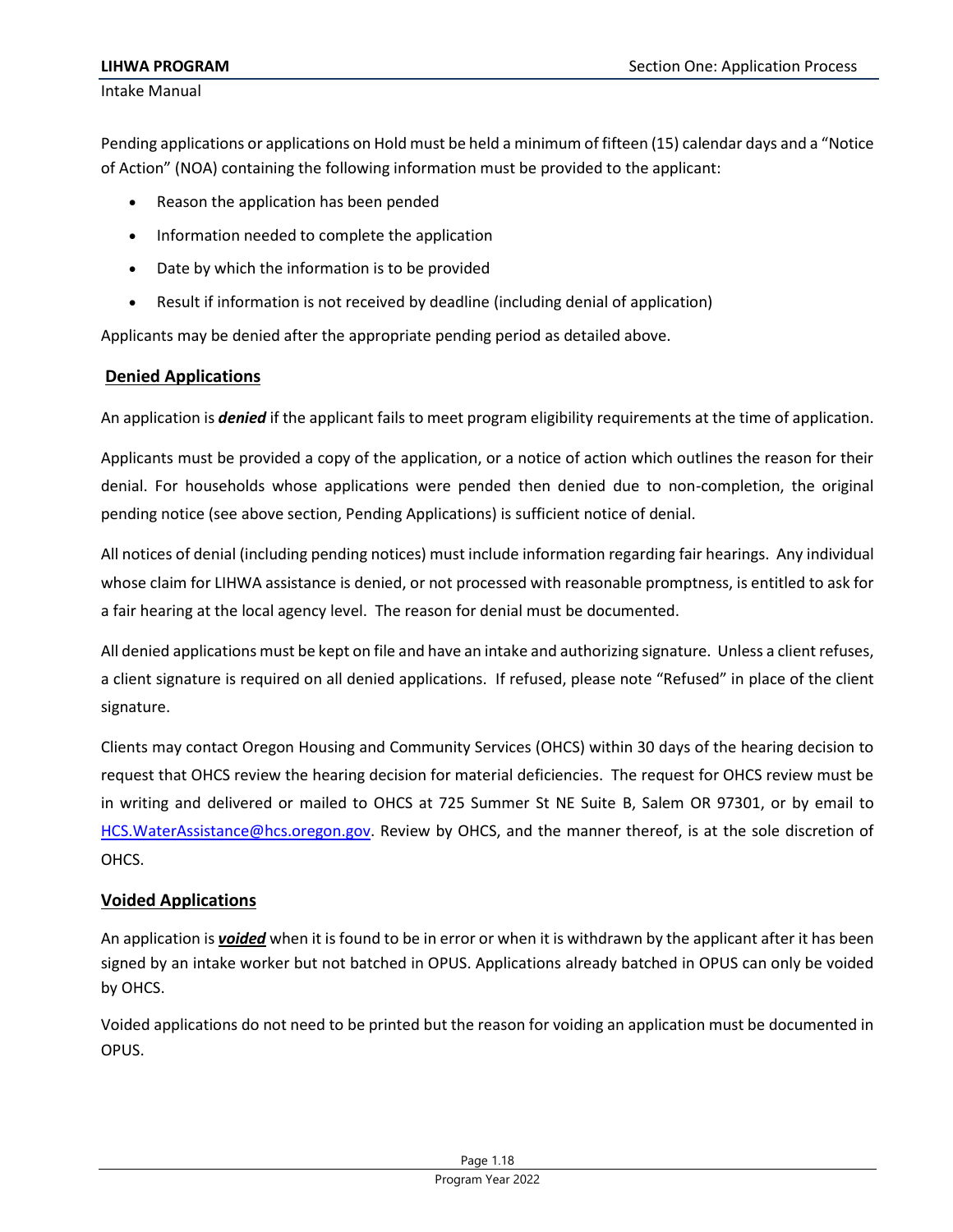### <span id="page-22-0"></span>**Data Entry of Forms**

Accurate data entry is very important. Data entry errors can lead to duplicate or denied applications. Inaccurate entry of address or account number(s) could result in checks being mailed to the wrong address or applied to the wrong account.

### <span id="page-22-1"></span>**Unusual Eligibility Situations**

The following section provides some basic guidance regarding eligibility determination in unusual situations. This information is not intended to be comprehensive, and discretion should be used in circumstances that do not fall neatly into the categories listed below.

- **Dwellings with a Shared Meter:** Many applicants reside in a dwelling that utilizes a single or master meter. These may include, but are not limited to:
	- **a) Multifamily Complexes and Manufactured/Mobile Home Parks**: Multifamily properties or manufactured/mobile home parks that have one water/sewer meter supplying more than one residential unit. Typically, the property/park owner or landlord is the utility account holder. A landlord authorization form must be on file.
	- **b) Roomer/Boarder:** A roomer/boarder is a person who rents a room from the building owner. A roomer/boarder does not have a separate site address from other occupants of the building and independently provides the necessities of life (e.g., food, living costs). A roomer in a single-family structure must verify he or she is not part of the economic unit of the other tenants of the structure (e.g., rental agreement). Typically, the single-family structure owner is the utility account holder. A landlord authorization form must be on file.
	- **c) Co-Habitants/Roommates:** Persons living in a housing arrangement with their own room, sharing common spaces (such as kitchens, living rooms, TV rooms, recreation rooms), and sharing the costs of the necessities of life are generally *not* considered roomers. Persons sharing common spaces are part of a household with other members and eligibility must be assessed for the whole group as an economic unit (household).
	- **d) Neighbors/Land Sharing:** Applicants who obtain their water/sewer from a neighboring residence are not eligible to receive LIHWA for their water/sewage disposal services costs. However, they may apply as part of the neighboring household.
	- **e) Hotels/Motels:** Applicants may be eligible for LIHWA if they have resided in a hotel/motel for 30+ days **OR** if they are paying a "rental" (long-term) rate. Applicant is responsible for verifying length of stay and/or special rate. A landlord authorization form must be on file.
	- **f) Group Homes:** The Income of all residents must be considered in determining eligibility. "Group Home" examples may include Adult Foster Care, Oxford Houses or Homes for Adults with Developmental Disabilities. Group homes administered under a contract with or administered by a government unit are considered an "institution" and are *not* eligible to receive LIHWA services (e.g., most nursing home facilities).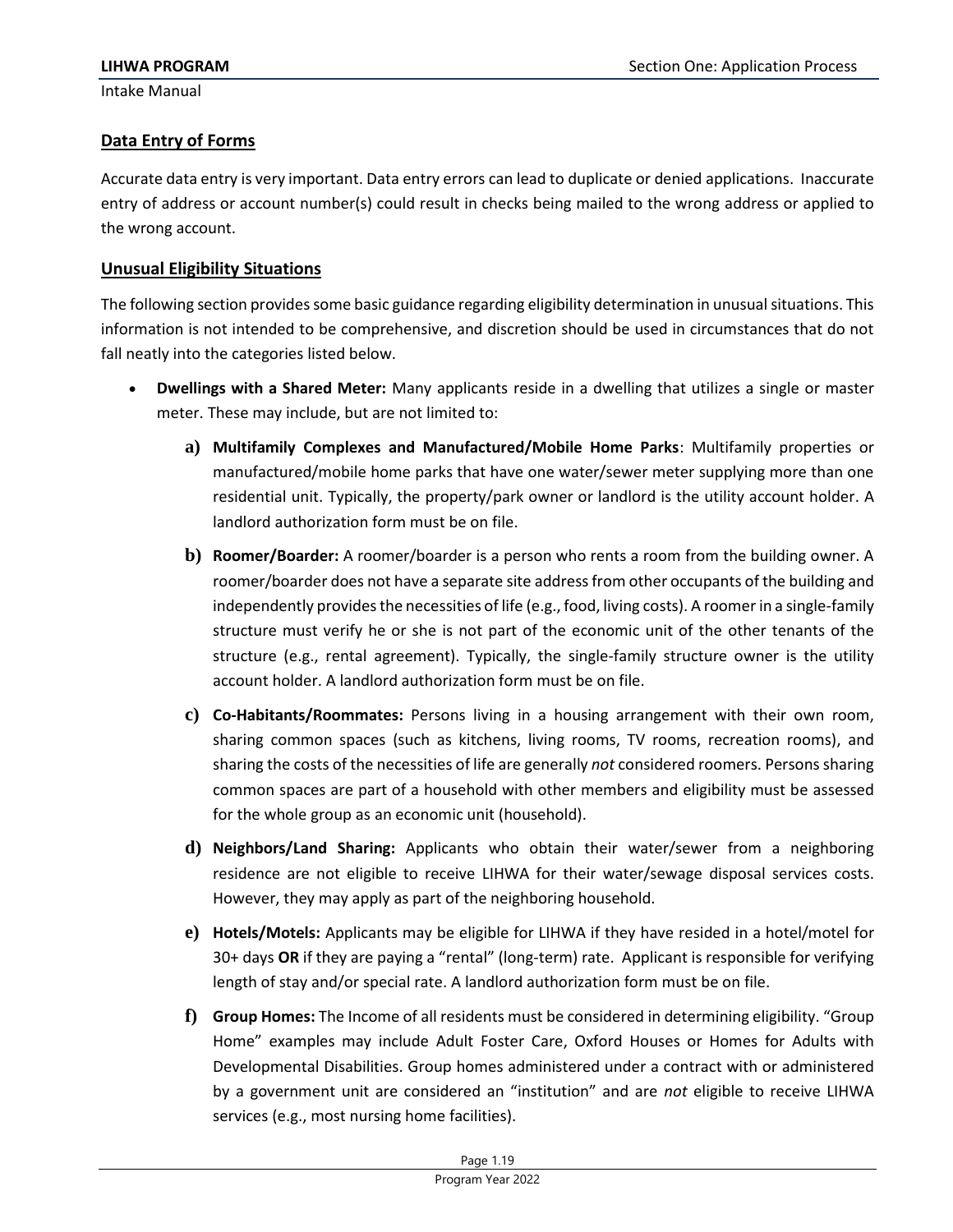- **g) Institutions**: Applicants living in institutions are *not* eligible to apply for water assistance. Institutions include, but are not limited to correctional facilities, nursing homes, alcohol/drug rehabilitation centers, treatment programs, dormitories, fraternities, sororities, domestic violence shelters and homeless shelters.
- **Commercial Utility Account:** Applicants with a commercial utility account are *not* eligible to receive water assistance.
- **Non-Public or Non-Residential Utility Account**: Applicants with a utility account that is not public or not residentially based are *not* eligible to receive water assistance.
- **Companion/Attendant/Caregiver (C/A):** Some applicants may have someone living with them who provide health/supportive services. If the caregiver lives with the applicant and that is their only residence, they will be counted as part of the household and their income will be included. If the caregiver provides documentation that they have their own residence, they will not be included as part of the household and income will not be included. If the live-in caregiver is paid solely by the applicant and no other money is paid from outside of the household the income of the caregiver will not be counted as income. If the live-in caregiver is paid from a source outside of the residence that amount shall be counted as income.
- **Household Separation:** If a previously served household separates, none of the adults may receive another standard payment. Each new household *may* still be eligible for a crisis payment.
- **Counting Children in more than one household:** Children can be counted in more than one household based on local agency decision and policy. Both households may qualify for a standard payment.
- **Agency Staff as Applicants:** Eligible agency staff may apply for LIHWA assistance. Employee applications must be approved and signed by the Executive Director or their designee. **A list of agency staff receiving LIHWA must be retained for auditing purposes and supplied to OHCS upon request**.
- **Family and Friends as Applicants:** Eligible family members and friends may apply for LIHWA assistance; however, a staff person other than a family member or friend should conduct the interview. In agencies where it is otherwise not possible to meet these criteria, the staff person *must* record the relationship in OPUS and on the application. All applications of family and friends must be approved and signed by the agency Executive Director or their designee. (When friends or family members are assisted at the agency, a list of those served and the relationship must be retained for auditing purposes and supplied to OHCS upon request).

## **Please note that these are minimum requirements, and that the definition of "friend" is not always clear. For further guidance staff should verify policies and procedures with their local agency.**

• **Tribal Members:** Prior to receiving LIHWA assistance, agency staff must verify if a member of the eligible household has received LIHWA assistance from his or her tribe. If the household has received LIHWA assistance from their tribe, they would only be eligible to receive a LIHWA Crisis payment (assuming they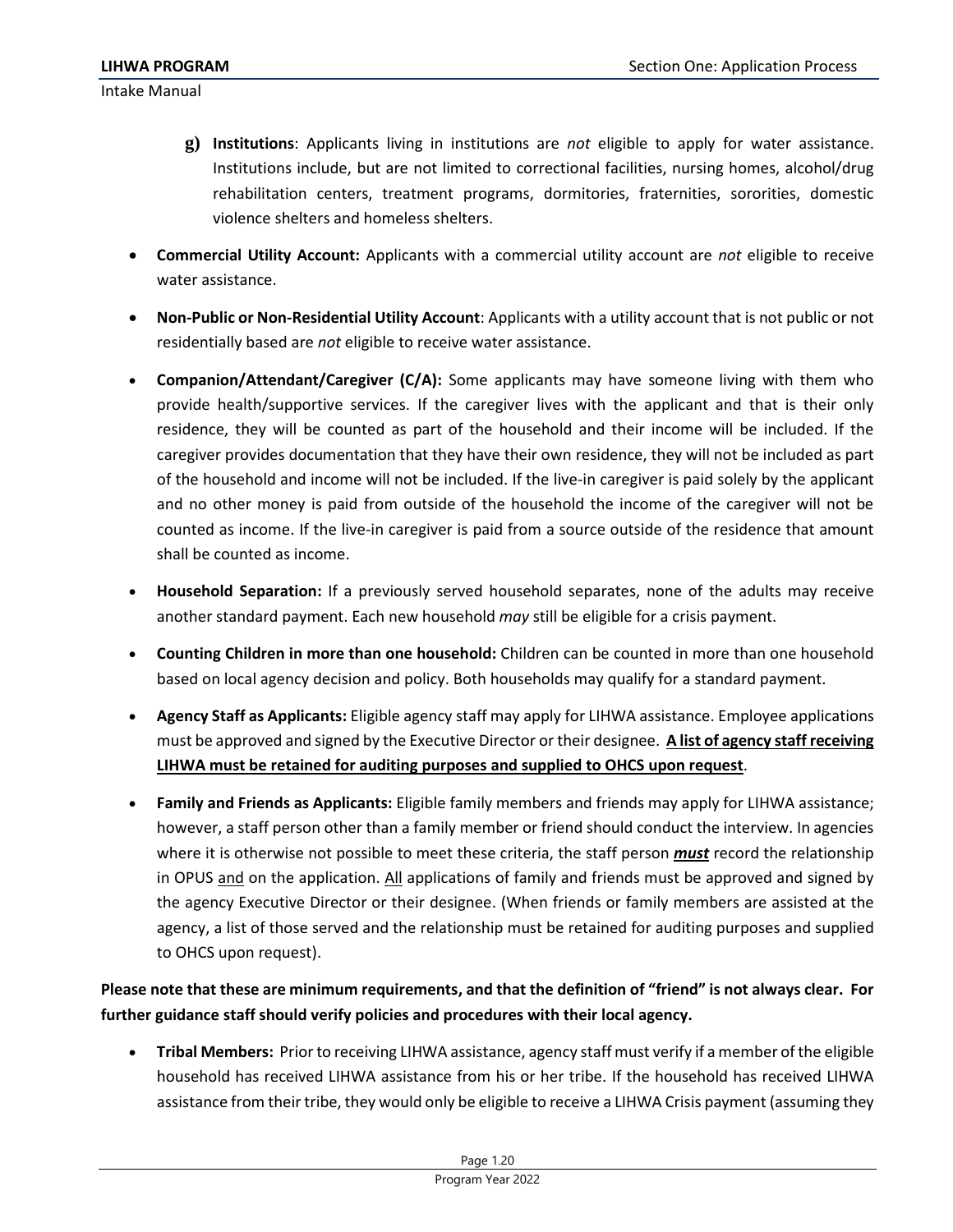meet the crisis criteria for each agency). Please work with the OPUS HelpDesk to edit payments as necessary to reflect crisis assistance after initial tribal assistance has been received.

Any deviation from these policies must be approved by the State LIHWA Coordinator within local agency work plans.

### <span id="page-24-0"></span>**Fraud and Identity Theft**

### <span id="page-24-1"></span>**Fraud and Determination of Fraud**

Fraud can involve applicants, employees, or vendors. In all cases of actual or suspected fraud the sub-grantee shall take necessary action to recover the funds and must inform OHCS. Fraud occurs when a household or business takes any of the following actions knowingly, willfully, and with deceitful intent by:

- Making false statements, or knowingly assisting applicants to make a false statement(s) to the agency or its agent(s), either orally or in writing, to receive benefits, services, or payments, for which the household/business are not eligible
- Concealing information that would change or disallow benefits for the household
- Violating provisions set forth in the program regulations, vendor contracts, or other documents pertaining to LIHWA

### <span id="page-24-2"></span>**Identity Theft**

OHCS is committed to mitigating identity theft amongst low-income Oregonians who receive LIHWA funding. In addition to protecting the privacy and confidentiality of applicants, agencies should also be making efforts to ensure that day-to-day program practices guard against identity theft.

Some households may self-report establishing accounts in other household members' names to avoid large arrearages or maintain utility service. In these situations, agencies are advised to work with the applicant, utility and OHCS to re-establish an account in the proper name including arranging for additional water assistance and/or alternative payment options if necessary.

### <span id="page-24-3"></span>**Recovery of Ineligible Assistance**

The local agency is responsible for recovering duplicate payments, overpayments, and forgeries. Agencies should first determine if the ineligible assistance is due to agency error, or applicant error. *If assistance has been provided due to agency error, the agency is responsible for repayment and/or recovery of ineligible benefits.*

If ineligible benefits are due to applicant error or fraud, agencies should follow the recovery procedure as outlined below:

Notify the vendor with information about the problem, and request return of the funds. If entire amount is returned from the vendor, the case is closed.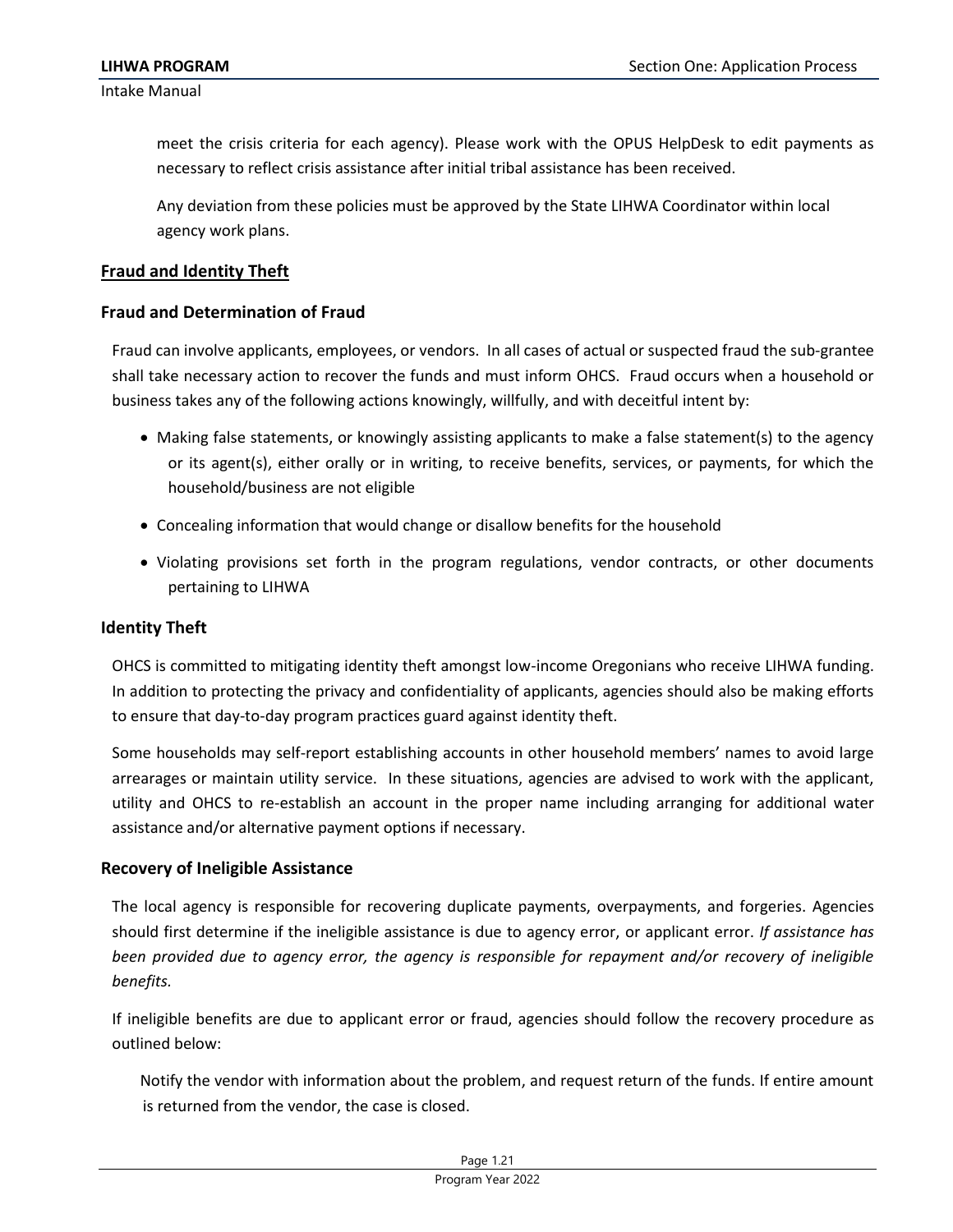If funds have already been applied to the applicant's account by the vendor, the applicant is responsible for repaying the full benefit amount to the local agency. Send a certified letter to the applicant requesting reimbursement and providing a specific date for response. If fraud is suspected, include the fact that no response to the letter will result in the case being turned over to appropriate authorities for fraud investigation.

- 1. Send a copy to OHCS and keep all related documents in applicant file. The applicant's Authorization Number must appear on all correspondence.
- 2. If there is no response within thirty days from initial applicant contact, send a second letter to the applicant by certified mail, return receipt requested, with a copy to OHCS. This letter shall state that the matter is being turned over to OHCS, as of a specific date (use seven days from date certified letter was received), for fraud investigation.

All cases of actual or potential fraud must be reported to the state LIHWA Program Coordinator at OHCS. Additionally, all attempts to recover energy assistance funds by an agency must be reported *in writing* to OHCS.

Should the applicant not complete their obligation to repay all ineligible funds received, notify OHCS.

### <span id="page-25-0"></span>**Declaration of Household Income (DHI)**

Each household applying for assistance must provide documentation of income. Household members claiming no income or irregular income must sign a DHI).

This form *must* be used for the following circumstances:

- A household member has no income
- A household member whose irregular income is the result of occasional work such as mowing lawns, childcare, donating blood, collecting cans/bottles, or a household whose income is from an informal child support agreement
- Regular cash gifts-gifts given *three consecutive months or more* will be counted as income

At a minimum the form must contain:

- Applicant's name
- Name of adult HH member(s) claiming zero or irregular income
- Amount and type of income (if applicable)
- The month/time period for which information is being collected
- A brief description of how basic needs (shelter, utilities, food) is being met
- A statement certifying accuracy of information
- An applicant's signature and the date signed

Multiple members of the household may be listed on one (DHI) form and/or other local agency form(s)—and the applicant may sign the form for all household members.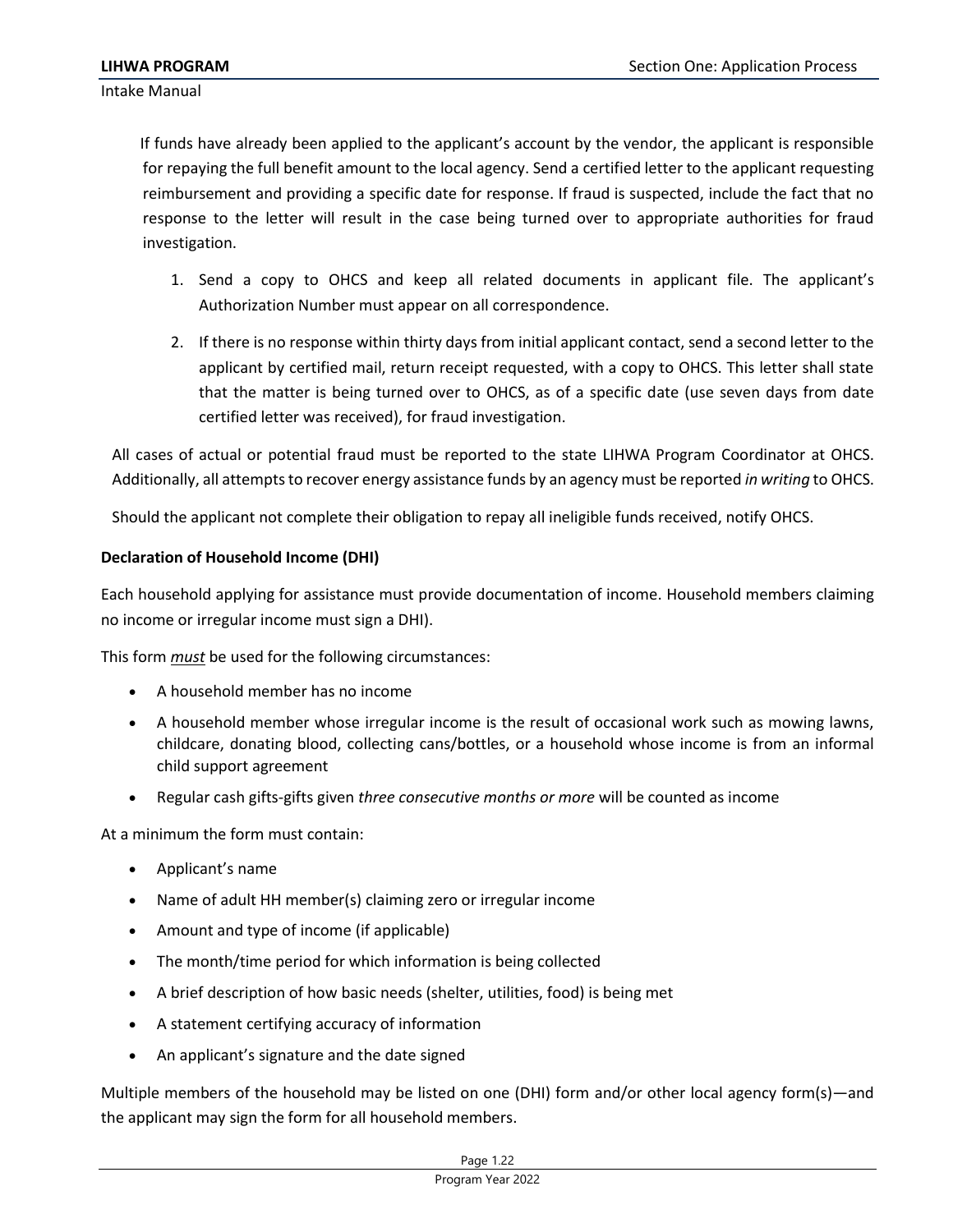Local agencies may require applicants and/or households claiming zero income to submit additional information. Staff should verify policies and procedures with their local agency.

### <span id="page-26-0"></span>**Self-Employed Clients**

For applicants who are Self-Employed, income should be based upon the adjusted gross income remaining after the cost of doing business. Business expenses include all costs necessary to maintain the business.

Previous year's losses or expenses are not allowed to be carried forward.

All self-employed applicants (including those landlords who own rental properties) should complete the selfemployment form.

Additional supporting documentation may be required at the local level. Staff should verify policies and procedures with their local agency.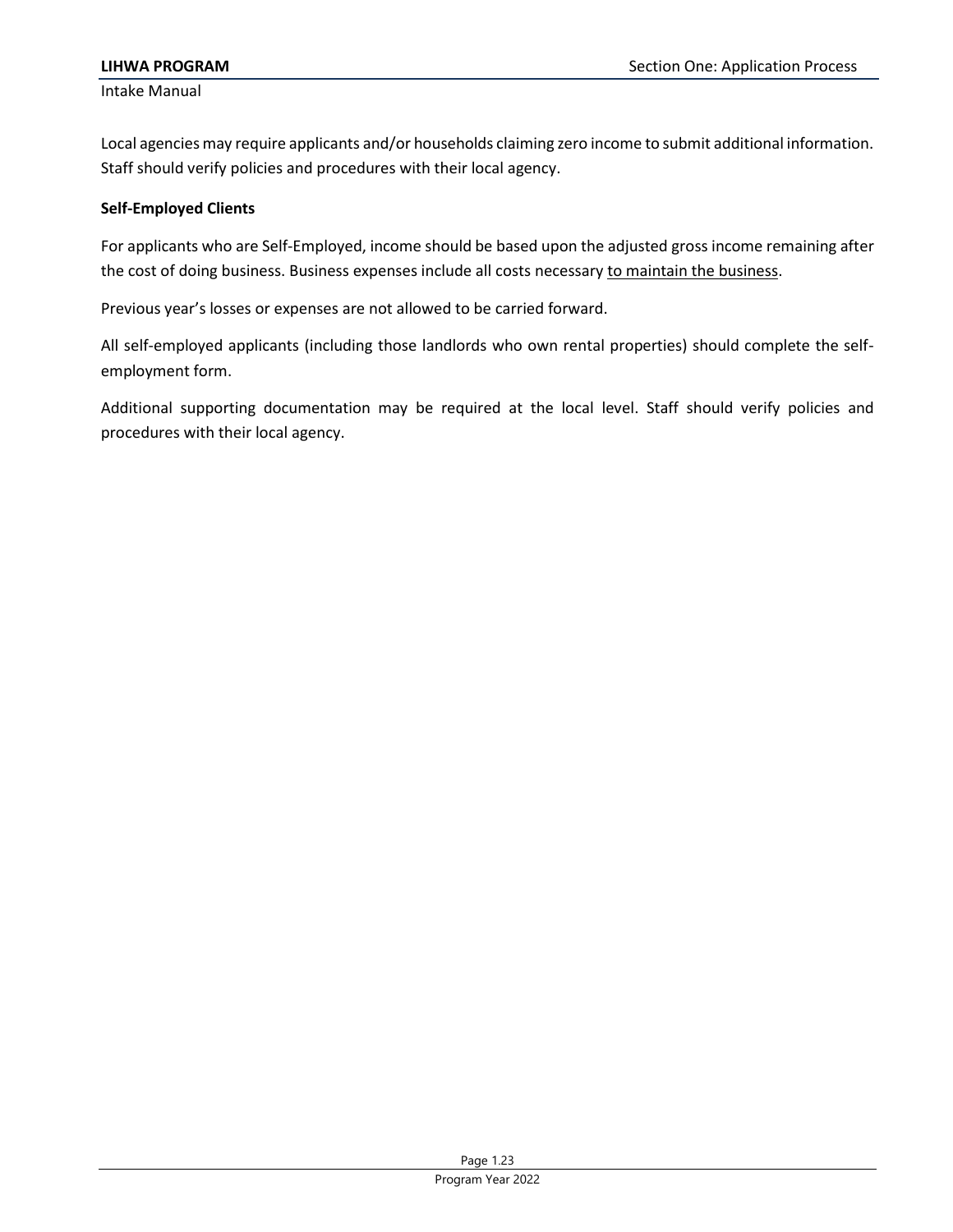## <span id="page-27-0"></span>**SECTION TWO: INCOME**

### **This Section contains:**

- ✓ [Income Definition and Determining Income Eligibility](#page-27-1)
- ✓ [Income and Income Exclusion Chart](#page-27-2)
- ✓ [Proof of Income](#page-36-0)
- ✓ What Is [Not Income](#page-38-0)
- ✓ [Private Disability Insurance and Gross Income](#page-40-0)
- ✓ Social Security Retirement Calculator

### <span id="page-27-1"></span>**Income Definition and Determining Income Eligibility**

To be eligible for assistance, a household's gross income (total household income from all sources before any deductions) must be within the income guidelines provided by OHCS for each program year *(See Section Five).*

Eligibility for LIHWA is based on the following:

- All household income before any deductions (*gross income*).
- Number of household members.

Households must provide documentation of their gross income for the eligibility period determined by their local agency (in compliance with the timelines expressed in this manual). Declaration of household income (DHI) forms must be used for the households or household members claiming zero income (local agencies may require that applicants and/or households claiming zero income to submit additional information).

### **Please Note:**

• **Income that exchanges hands within a household is not counted.**

*Example: Bill lives with Mary and pays her cash for rent; the money he gives her would not be counted as income for Mary.*

<span id="page-27-2"></span>• **If the name listed on the income documents differs from the legal name(s), the reason must be documented in the comment section. All income documents must have the client's name on them, or be linked to a specific client in some form (SSN#, etc.)**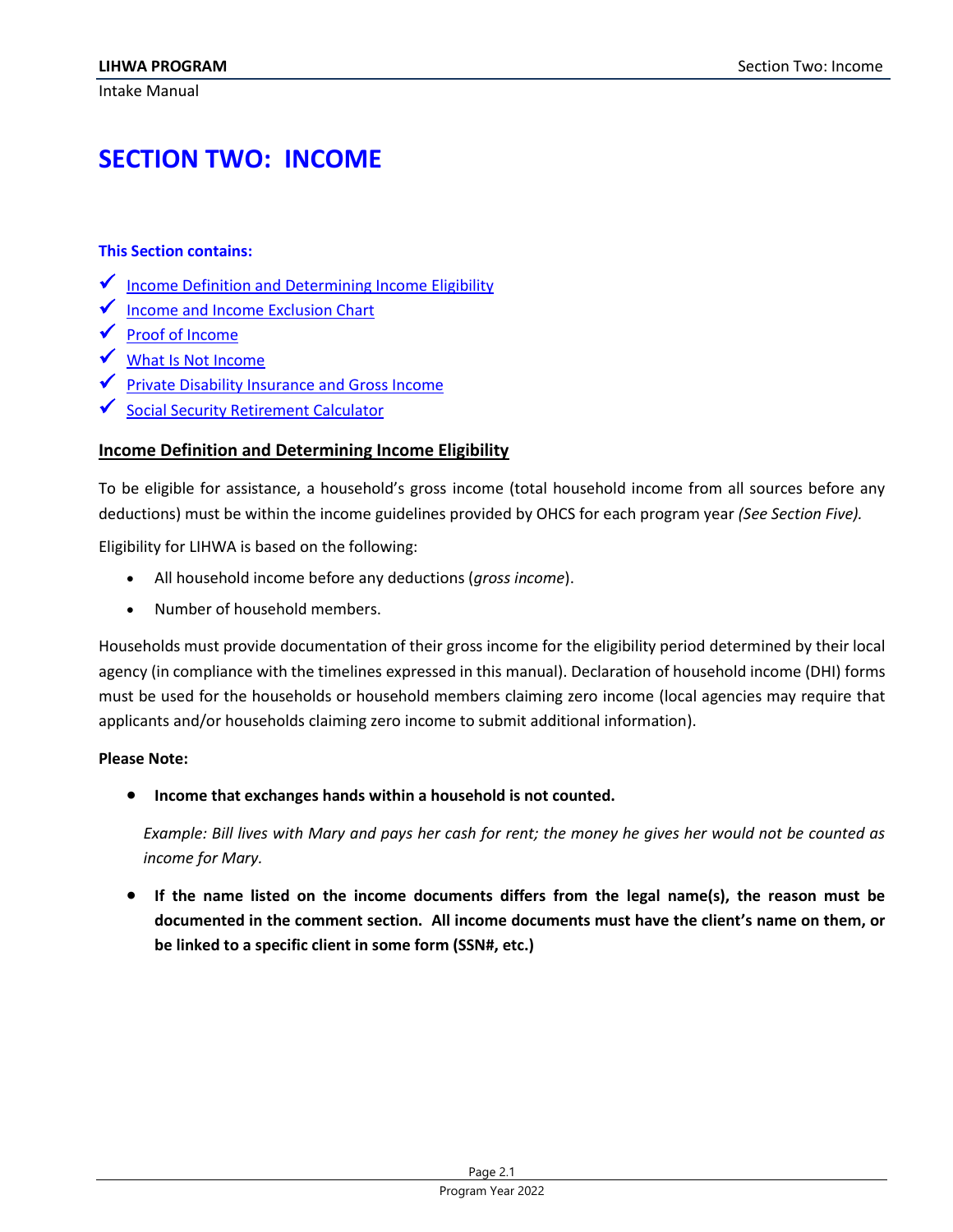### <span id="page-28-0"></span>**Income and Income Exclusion Chart**

| Income types                                                                                                                  | <b>Definition</b>                                                                                                                                                                                                                   |            | <b>Considered</b> | <b>Proof of Income</b>                                                                                                                           |  |  |  |
|-------------------------------------------------------------------------------------------------------------------------------|-------------------------------------------------------------------------------------------------------------------------------------------------------------------------------------------------------------------------------------|------------|-------------------|--------------------------------------------------------------------------------------------------------------------------------------------------|--|--|--|
|                                                                                                                               |                                                                                                                                                                                                                                     |            | Income?           |                                                                                                                                                  |  |  |  |
|                                                                                                                               |                                                                                                                                                                                                                                     | <b>Yes</b> | <b>No</b>         |                                                                                                                                                  |  |  |  |
| <b>Adoption Assistance</b>                                                                                                    | Financial assistance and medical coverage<br>granted to an adoptive family to offset the<br>short-and long-term costs of adopting an<br>eligible child                                                                              | X          |                   | Official state and/or court<br>documents                                                                                                         |  |  |  |
| Alimony                                                                                                                       | An allowance paid to a person by that<br>person's spouse or former spouse for<br>living expenses                                                                                                                                    | X          |                   | Court documents, written<br>statement from person<br>paying support, DHI form                                                                    |  |  |  |
| Annuities                                                                                                                     | A specified income payable at stated<br>intervals for a fixed or a contingent period,<br>often for the recipient's life                                                                                                             | X          |                   | Statement from<br>investment firm or bank<br>statement (as a last resort)                                                                        |  |  |  |
| Cash Gifts - Irregular                                                                                                        | Irregular cash gifts or payment on behalf<br>of the household also includes loans and<br>cash draw down on credit cards. (Gifts<br>given for three consecutive months or<br>more will be counted as income)                         |            | X                 |                                                                                                                                                  |  |  |  |
| Cash gifts - Regular                                                                                                          | Must provide regular support for an<br>individual or for the household, paid<br>directly to the household. (Gifts given for<br>three consecutive months or more will be<br>counted as income)                                       | X          |                   | Written statement from<br>person providing support,<br>DHI form                                                                                  |  |  |  |
| Child Support                                                                                                                 | Money paid for the care of one's minor<br>child. Include Child Support income that is<br>provided to minors                                                                                                                         | X          |                   | Court documents, written<br>statement from person<br>paying support, DHI form,<br>Reliacard statement or<br>bank statement (as a last<br>resort) |  |  |  |
| <b>Contract for Deed</b>                                                                                                      | A land contract is a contract between a<br>seller and buyer of real property in which<br>the seller provides financing to buy the<br>property for an agreed-upon purchase<br>price and the buyer repays the loan in<br>installments | x          |                   | Contract documents,<br>receipts                                                                                                                  |  |  |  |
| <b>DHS Cash Assistance</b><br>(SNAP in the form of<br>cash assistance<br>instead of food<br>stamps)<br>(See also Food Stamps) | Cash assistance deposited directly into<br>household bank account                                                                                                                                                                   |            | X                 |                                                                                                                                                  |  |  |  |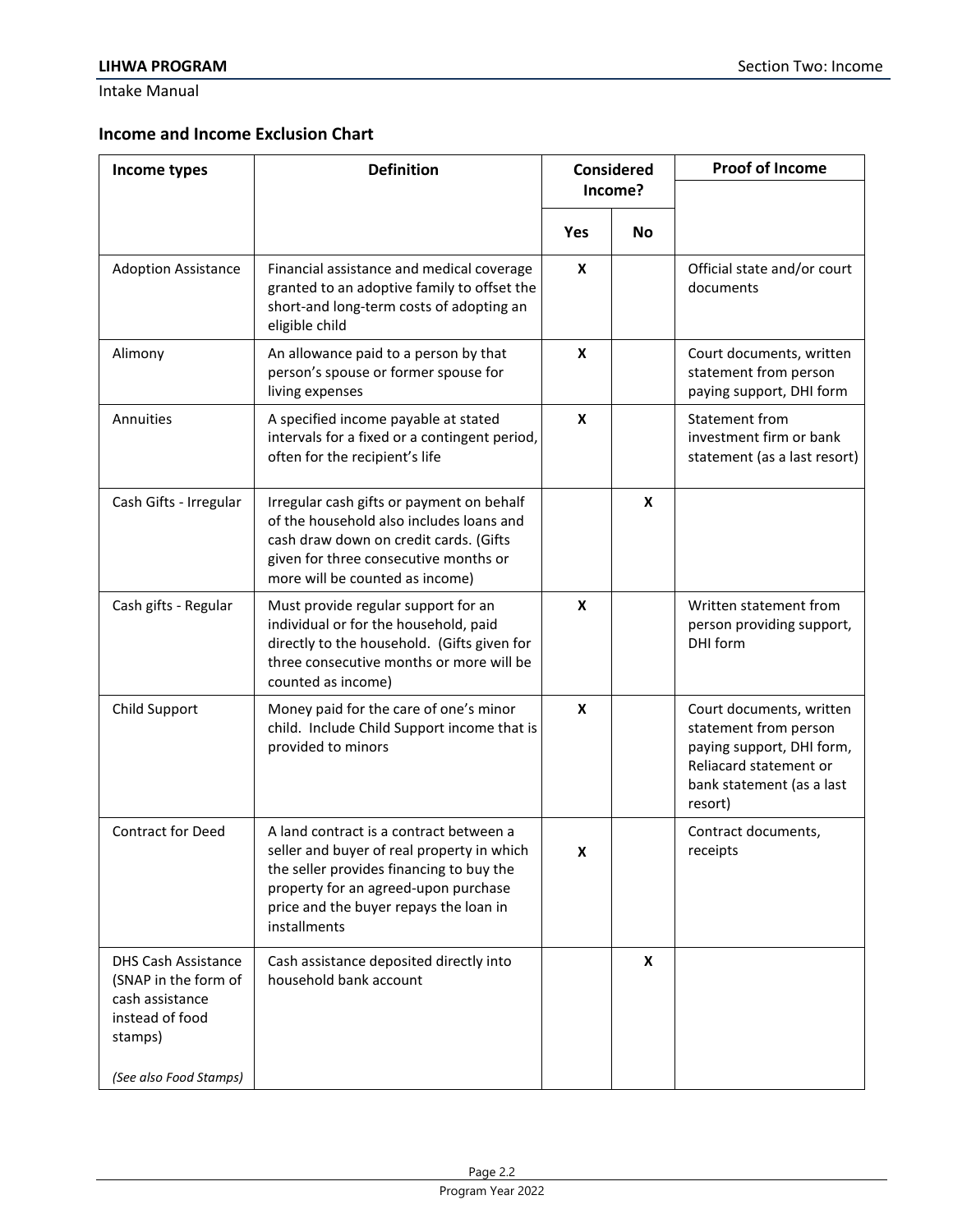| Income types                                                   | <b>Definition</b>                                                                                                                                                                       | <b>Considered</b> |         | <b>Proof of Income</b>                                                                                                                                           |
|----------------------------------------------------------------|-----------------------------------------------------------------------------------------------------------------------------------------------------------------------------------------|-------------------|---------|------------------------------------------------------------------------------------------------------------------------------------------------------------------|
|                                                                |                                                                                                                                                                                         |                   | Income? |                                                                                                                                                                  |
|                                                                |                                                                                                                                                                                         | Yes               | No      |                                                                                                                                                                  |
| Disability Insurance<br>(Private)                              | Income payable at stated intervals for a<br>fixed or a contingent period                                                                                                                | X                 |         | Official documentation<br>such as an award letter or<br>benefit verification letter<br>(see addendum at the end<br>of Section Two for<br>additional information) |
| Dividends                                                      | A sum of money paid to shareholders of a<br>corporation out of earnings                                                                                                                 | X                 |         | Letter from corporation<br>listing amount or a bank<br>statement                                                                                                 |
| Earned Income                                                  | Wages, Salaries, Commissions,<br>Bonuses, Profit Sharing, Tips, Vacation<br>Pay, Overtime Pay, Severance Pay, Sick<br>Leave                                                             | X                 |         | Wage Stubs or statement<br>from employer                                                                                                                         |
| <b>Earned Income Credit</b><br>(EIC)                           | A tax credit for low-income households                                                                                                                                                  |                   | X       |                                                                                                                                                                  |
| Employers paid fringe<br>benefits                              | Health Insurance, retirement, etc.                                                                                                                                                      |                   | X       |                                                                                                                                                                  |
| <b>Energy Grants</b>                                           | Money received under last year's LIHEAP,<br>OEAP or from private utility energy<br>assistance programs                                                                                  |                   | X       |                                                                                                                                                                  |
| <b>Federal Disaster</b><br>Payments                            | Payments made by federal agencies under<br>a presidential declaration of disaster                                                                                                       |                   | X       |                                                                                                                                                                  |
| Food Stamps<br>(see SNAP)<br>(See also DHS Cash<br>Assistance) | Assistance given under a federal program<br>to eligible persons for food at designated<br>grocery stores or markets                                                                     |                   | X       |                                                                                                                                                                  |
| <b>Foster Care</b>                                             | Payments made to foster families. Types<br>of foster care:<br>Family Foster Care, Special Rate Foster<br>Care, Family Shelter Care, Relative Foster<br>Care, Independent Living Program | X                 |         | Official state and/or court<br>documents                                                                                                                         |
| <b>Foster Grandparents</b><br>Program                          | A program for limited income people ages<br>60 and older to serve as a role model,<br>mentor, and friend for a small stipend                                                            |                   | X       |                                                                                                                                                                  |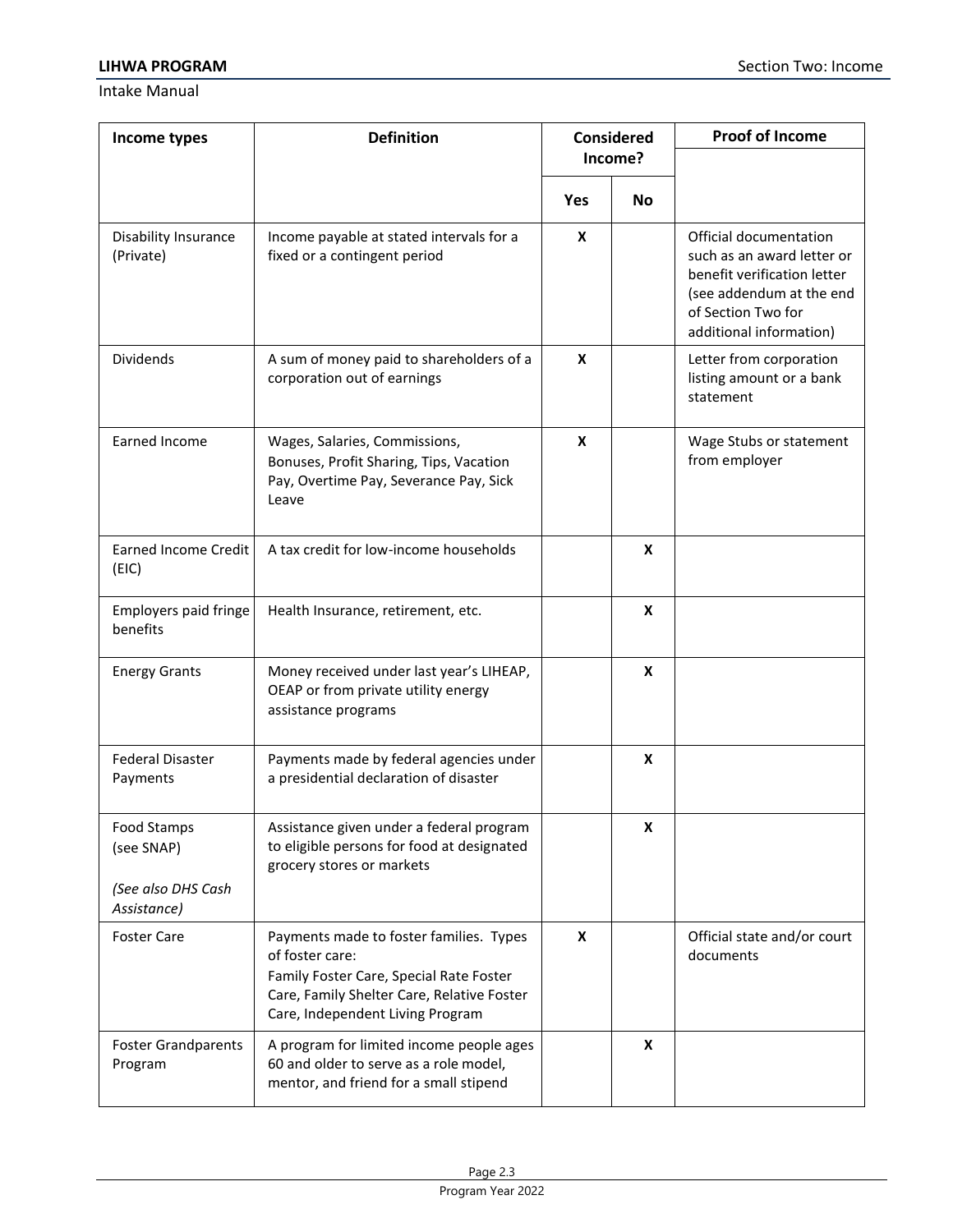| Income types                                                              | <b>Definition</b>                                                                                                                                                                                                                                                                                                                                                                            |     | <b>Considered</b><br>Income? | <b>Proof of Income</b> |
|---------------------------------------------------------------------------|----------------------------------------------------------------------------------------------------------------------------------------------------------------------------------------------------------------------------------------------------------------------------------------------------------------------------------------------------------------------------------------------|-----|------------------------------|------------------------|
|                                                                           |                                                                                                                                                                                                                                                                                                                                                                                              | Yes | <b>No</b>                    |                        |
| GI Bill                                                                   | Any of various Congressional bills enacted<br>to provide funds for college educational<br>cost, which may include tuition, fees,<br>books and housing costs                                                                                                                                                                                                                                  |     | X                            |                        |
| Home Ownership<br>Voucher Program                                         | Section 8 home ownership program                                                                                                                                                                                                                                                                                                                                                             |     | X                            |                        |
| ICP-Independent<br>Choices Program                                        | The Independent Choices Program (ICP)<br>provides Medicaid recipients with monthly<br>cash payments and to manage or self-<br>direct their own care instead of receiving<br>care services managed by the state. These<br>monies are not to be considered income<br>for the Medicaid recipient, but are<br>considered wages for the person the<br>Medicaid recipient is paying for their care |     | X                            |                        |
| Income Earned by<br>household members<br>still enrolled in high<br>school | Income Earned by household members<br>eighteen (18) and over, who are enrolled<br>in high school                                                                                                                                                                                                                                                                                             |     | X                            |                        |
| Income Earned by<br>minors                                                | Income Earned by household members<br>under the age of eighteen (18)                                                                                                                                                                                                                                                                                                                         |     | X                            |                        |
| Income Not Counted<br>by Law-<br>Domestic Volunteer<br>Service Act        | Title I: Volunteers In Service To America<br>(VISTA), AmeriCorps, University for Action<br>(UYA), Urban Crime Prevention Program                                                                                                                                                                                                                                                             |     | X                            |                        |
| <b>Income Not Counted</b><br>by Law-<br>Domestic Volunteer<br>Service Act | Title II: Retired Senior Volunteer Program<br>(RSVP), Foster Grandparent Program<br>(FGP), Older Americans Service Program<br>(Senior Health Aides, Senior Companions)                                                                                                                                                                                                                       |     | X                            |                        |
| Income Not Counted<br>by Law-<br>Domestic Volunteer<br>Service Act        | Title III: Service Corps of Retired<br>Executives (SCORE) and Active Corps of<br>Executives (ACE)                                                                                                                                                                                                                                                                                            |     | X                            |                        |
| Income Not Counted<br>by Law-<br>Title V of the Older<br>Americans Act    | Experience Works, Senior Health Aides,<br>Senior Companions, Volunteer Respite care                                                                                                                                                                                                                                                                                                          |     | X                            |                        |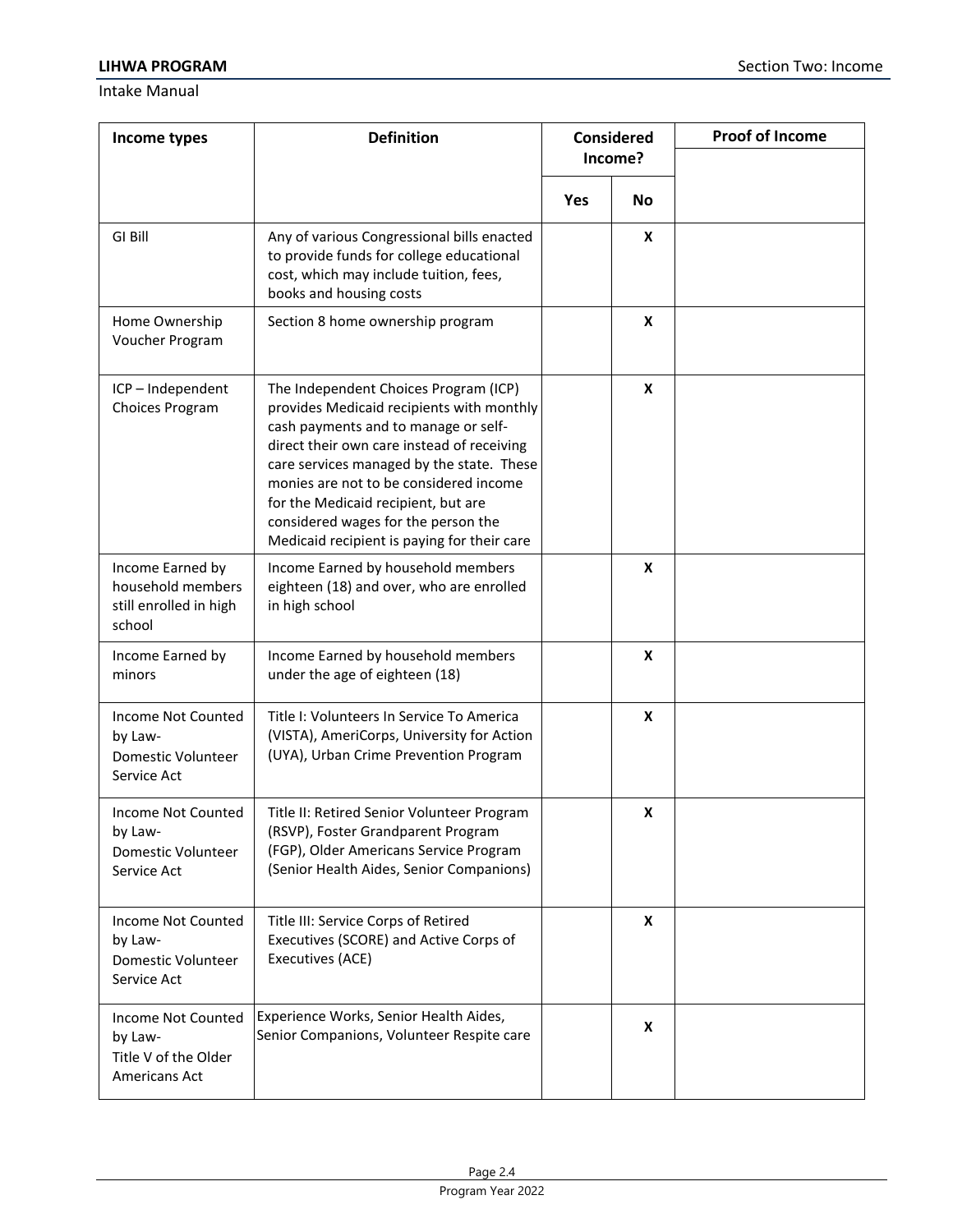| Income types                                                                                              | <b>Definition</b>                                                                                                                                                                                                                         | <b>Considered</b> |    | <b>Proof of Income</b>                                                |
|-----------------------------------------------------------------------------------------------------------|-------------------------------------------------------------------------------------------------------------------------------------------------------------------------------------------------------------------------------------------|-------------------|----|-----------------------------------------------------------------------|
|                                                                                                           |                                                                                                                                                                                                                                           | Income?           |    |                                                                       |
|                                                                                                           |                                                                                                                                                                                                                                           | Yes               | No |                                                                       |
| <b>Income Not Counted</b><br>by Law $-$<br>Title I of the<br>Workforce<br>Investment Act of<br>1998 (WIA) | Supportive services to WIA participants.<br>Services include transportation, health<br>care, childcare, handicapped assistance,<br>meals, temporary shelter, counseling, etc.                                                             |                   | X  |                                                                       |
| Indian Per Capita<br><b>Judgment Payments</b>                                                             | Payments made to any tribe or group<br>whose trust relationship with the Federal<br>Government has been terminated and for<br>which Legislation in effect before October<br>12, 1973, authorized the disposition of its<br>judgment funds |                   | X  |                                                                       |
| Informal income                                                                                           | Income resulting from occasional sources<br>such as yard work, childcare, collecting<br>bottles/cans, donating blood and/or<br>plasma, etc.                                                                                               | X                 |    | Receipts, DHI                                                         |
| Inheritance                                                                                               | Property, monetary passing at owner's<br>death to the heir(s) on a regular basis (not<br>counted if one-time, lump sum payment)                                                                                                           | $\boldsymbol{x}$  |    | Letter, Statement from<br>lawyer, Bank Statement                      |
| In-kind Income                                                                                            | Food or rent received in lieu of wages                                                                                                                                                                                                    |                   | X  |                                                                       |
| Interest                                                                                                  | The sum of money paid to one for the use<br>of their money                                                                                                                                                                                | X                 |    | Bank statement (only if<br>amount is over \$200, and is<br>withdrawn) |
| Job-related expenses<br>for non-self-<br>employed applicants                                              | Business expenses comparable to self-<br>employment, such as a salesperson, truck<br>driver, cab driver, or mechanic                                                                                                                      |                   | X  |                                                                       |
| Job related<br>Reimbursements                                                                             | Job related expenses such as mileage,<br>meals, uniforms, medical expenses, etc.                                                                                                                                                          |                   | X  |                                                                       |
| Lump Sum-<br>Non-recurring                                                                                | Income considered of a nature not likely<br>to occur or happen again (i.e. lump sum<br>insurance payments, workers<br>compensation settlements, lottery<br>winnings, sale of property, house or car,<br>etc.)                             |                   | X  |                                                                       |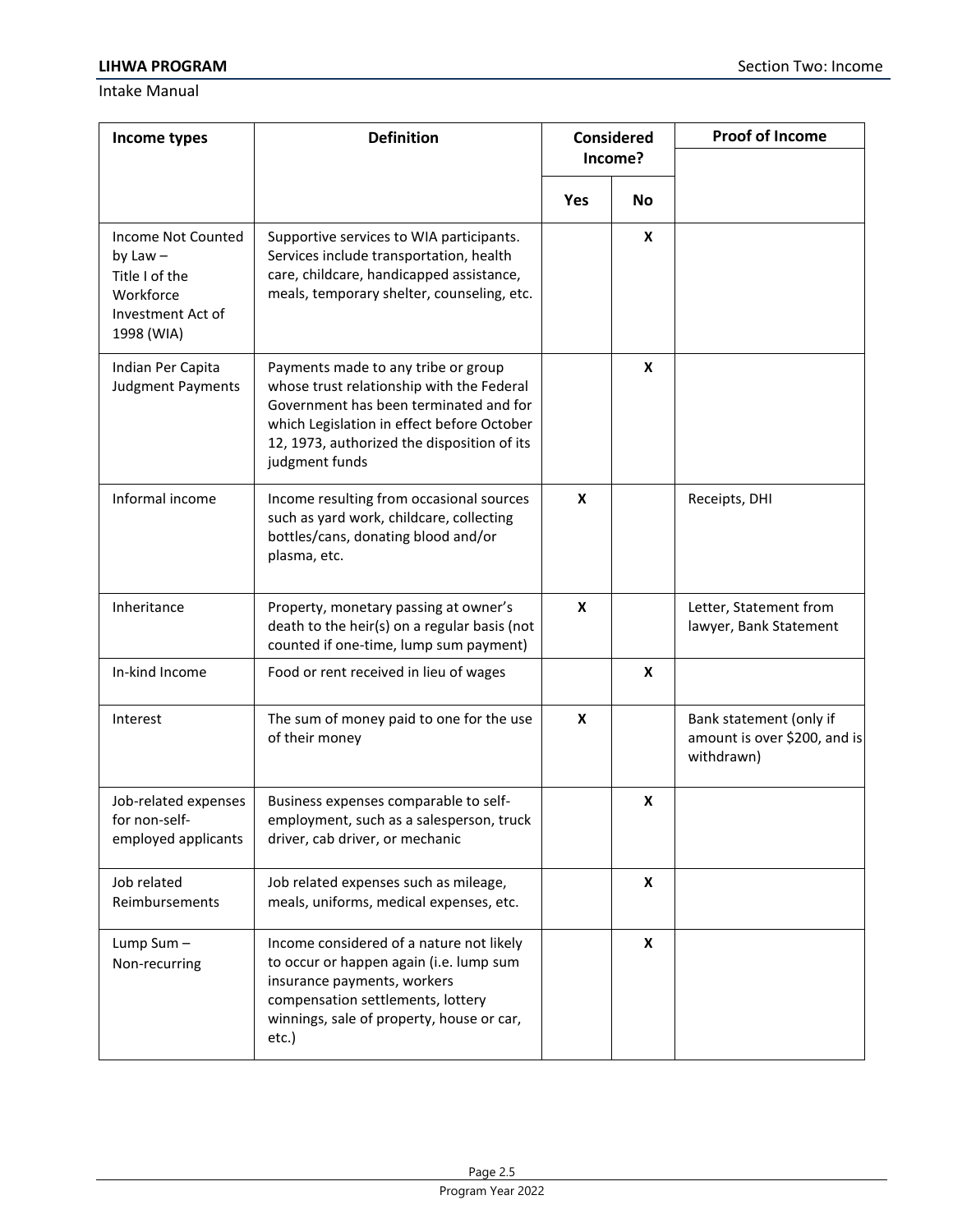| Income types              | <b>Definition</b>                                                                                                                                                                                                         | <b>Considered</b><br>Income? |                  | <b>Proof of Income</b>                                                                                                                                                                               |  |
|---------------------------|---------------------------------------------------------------------------------------------------------------------------------------------------------------------------------------------------------------------------|------------------------------|------------------|------------------------------------------------------------------------------------------------------------------------------------------------------------------------------------------------------|--|
|                           |                                                                                                                                                                                                                           | Yes                          | <b>No</b>        |                                                                                                                                                                                                      |  |
| Lump Sum-<br>Recurring    | Income received annually from the same<br>source (i.e. wages, trust funds, etc.) Use<br>OPUS income frequency "one time"                                                                                                  | X                            |                  | See definition of type of<br>income received                                                                                                                                                         |  |
| <b>Military Pay</b>       | Benefits paid to a person who is serving in<br>a military force                                                                                                                                                           | X                            |                  | Official document(s) stating<br>amount (e.g. leave and<br>earnings statement)                                                                                                                        |  |
| Pensions                  | Assistance, paid at regular intervals to a<br>person or to the person's surviving<br>dependents in consideration of past<br>services, age, merit, poverty, injury, or loss<br>sustained, etc.                             | X                            |                  | Statement from source,<br>bank statement as a last<br>resort, only if supported<br>with client<br>statement/documentation<br>about any deductions<br>(1099R is a good back-up<br>for bank statement) |  |
| Rebates & Refunds         | Income Tax rebates and refunds                                                                                                                                                                                            |                              | X                |                                                                                                                                                                                                      |  |
| Rental Income             | Income received from rental properties                                                                                                                                                                                    | X                            |                  | Receipts, DHI, Self-<br>Employment form)                                                                                                                                                             |  |
| Retirement                | A monthly payment made to someone<br>who is retired from work                                                                                                                                                             | X                            |                  | Statement from source,<br>bank statement- as a last<br>resort only and must<br>include written justification                                                                                         |  |
| Reverse Mortgage          | A mortgage in which a homeowner,<br>usually an elderly or retired person,<br>borrows money in the form of annual<br>payments which are charged against the<br>equity of the home                                          |                              | $\boldsymbol{x}$ |                                                                                                                                                                                                      |  |
| Royalties                 | A compensation or portion of the<br>proceeds paid to an owner of a right, as a<br>patent, oil or mineral right, for the use of<br>it or an agreed portion of the income from<br>a work paid to its author, composer, etc. | X                            |                  | Statement from source,<br>bank statement.                                                                                                                                                            |  |
| Self-Employment<br>Income | Income from a business, less<br>business expenses                                                                                                                                                                         | X                            |                  | Agency developed<br>Self-employment form and<br>any supporting<br>documentation that local<br>agency may require.                                                                                    |  |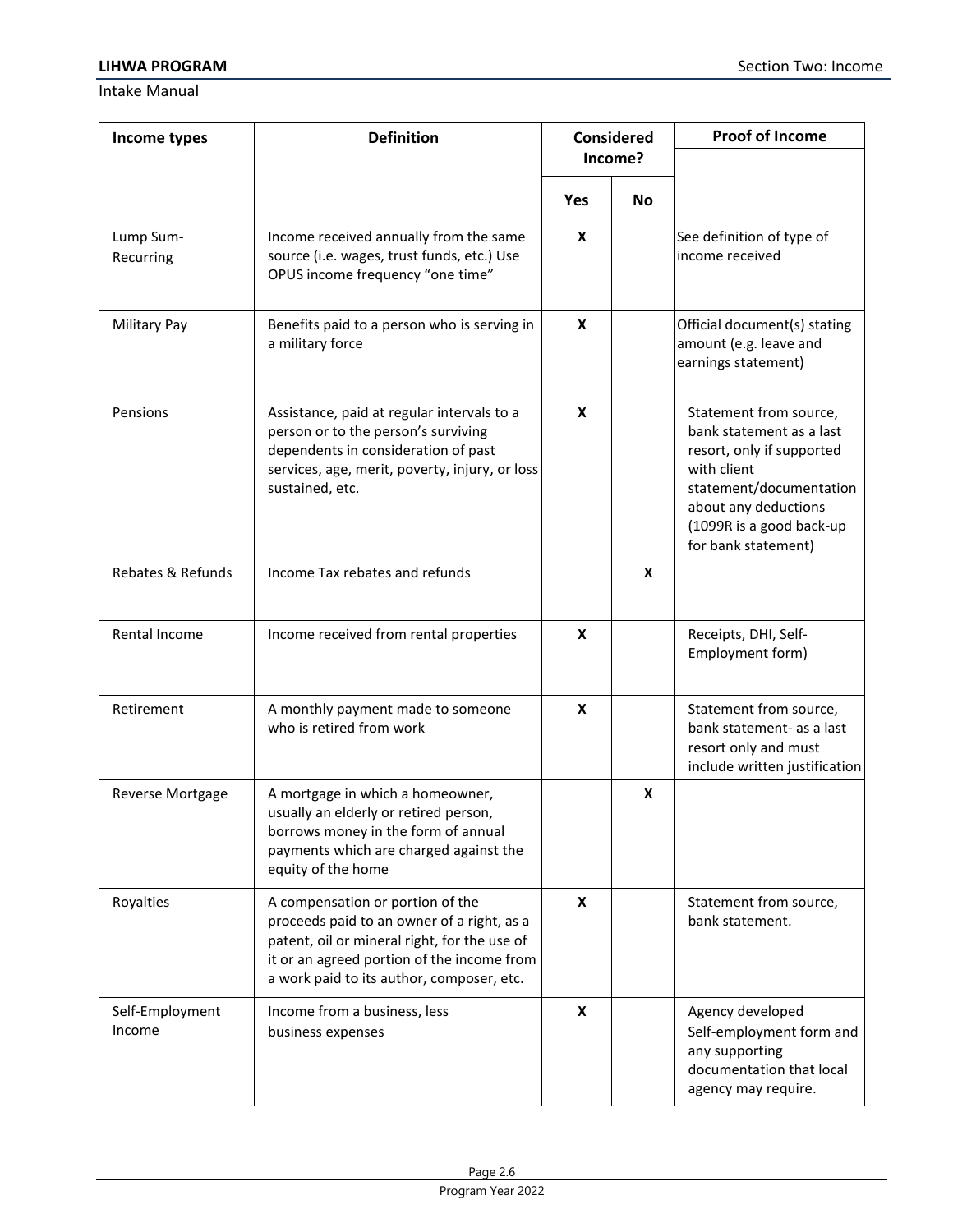| Income types                                             | <b>Definition</b>                                                                                                                                                                                                                                                                                                                                                                                                                                                                                                       | <b>Considered</b><br>Income? |     | <b>Proof of Income</b>                                                                                                                                                                                                                                |
|----------------------------------------------------------|-------------------------------------------------------------------------------------------------------------------------------------------------------------------------------------------------------------------------------------------------------------------------------------------------------------------------------------------------------------------------------------------------------------------------------------------------------------------------------------------------------------------------|------------------------------|-----|-------------------------------------------------------------------------------------------------------------------------------------------------------------------------------------------------------------------------------------------------------|
|                                                          |                                                                                                                                                                                                                                                                                                                                                                                                                                                                                                                         | <b>Yes</b>                   | No. |                                                                                                                                                                                                                                                       |
| Senior Companion<br>Program                              | A program which offers an opportunity for<br>volunteers aged 60 and over to provide<br>companionship and support to<br>homebound adults, most of whom are<br>also seniors                                                                                                                                                                                                                                                                                                                                               |                              | X   |                                                                                                                                                                                                                                                       |
| <b>SNAP</b><br>(Formerly Food<br>Stamps)                 | <b>Supplemental Nutrition Assistance</b><br>Program.                                                                                                                                                                                                                                                                                                                                                                                                                                                                    |                              | X   |                                                                                                                                                                                                                                                       |
| <b>Social Security</b><br>Disability Insurance<br>(SSDI) | Social Security pays benefits to people<br>who can't work because they have a<br>medical condition that's expected to last<br>at least one year or result in death.<br>Federal law requires this very strict<br>definition of disability. While some<br>programs give money to people with<br>partial disability or short-term disability,<br>Social Security does not.<br>Certain family members of disabled<br>workers can also receive money from<br>Social Security.<br>NOTE: Deductions CAN be taken from<br>SSDI. | X                            |     | Official documentation for<br>the current year such as<br>the benefit verification<br>letter or from Social<br>Security Administration<br>(SSA)<br>For more information<br>about benefit verification,<br>see My Social Security or<br>use this link. |
| Social Security<br>retirement benefits)                  | The Social Security Retirement Insurance<br>Benefits are a federally funded program<br>administered by the U.S. Social Security<br>Administration (SSA). These are benefits<br>that apply to individuals who have earned<br>enough Social Security credits and are at<br>least age 62.                                                                                                                                                                                                                                  | X                            |     | Official documentation for<br>the current year such as<br>the benefit verification<br>letter from Social Security<br>Administration (SSA)<br>For more information<br>about benefit verification,<br>see My Social Security                            |
| Supplemental<br>Security Income (SSI)                    | Supplemental Security Income (SSI) is a<br>federal income supplement program funded<br>by general tax revenues (not Social Security<br>taxes):<br>It is designed to help aged, blind,<br>$\bullet$<br>and disabled people, who have<br>little or no income; and<br>It provides cash to meet basic<br>$\bullet$<br>needs for food, clothing, and<br>shelter.<br>(Note: no deductions are taken from SSI)                                                                                                                 | X                            |     | Official documentation for<br>the current year such as<br>benefits verification letter<br>from SSA, bank statement<br>or as a last resort, SNAP<br>documents may be used.                                                                             |
| <b>Strike Benefits</b>                                   | <b>Benefit from Union Action</b>                                                                                                                                                                                                                                                                                                                                                                                                                                                                                        | X                            |     | Copy of check, statement<br>from Union                                                                                                                                                                                                                |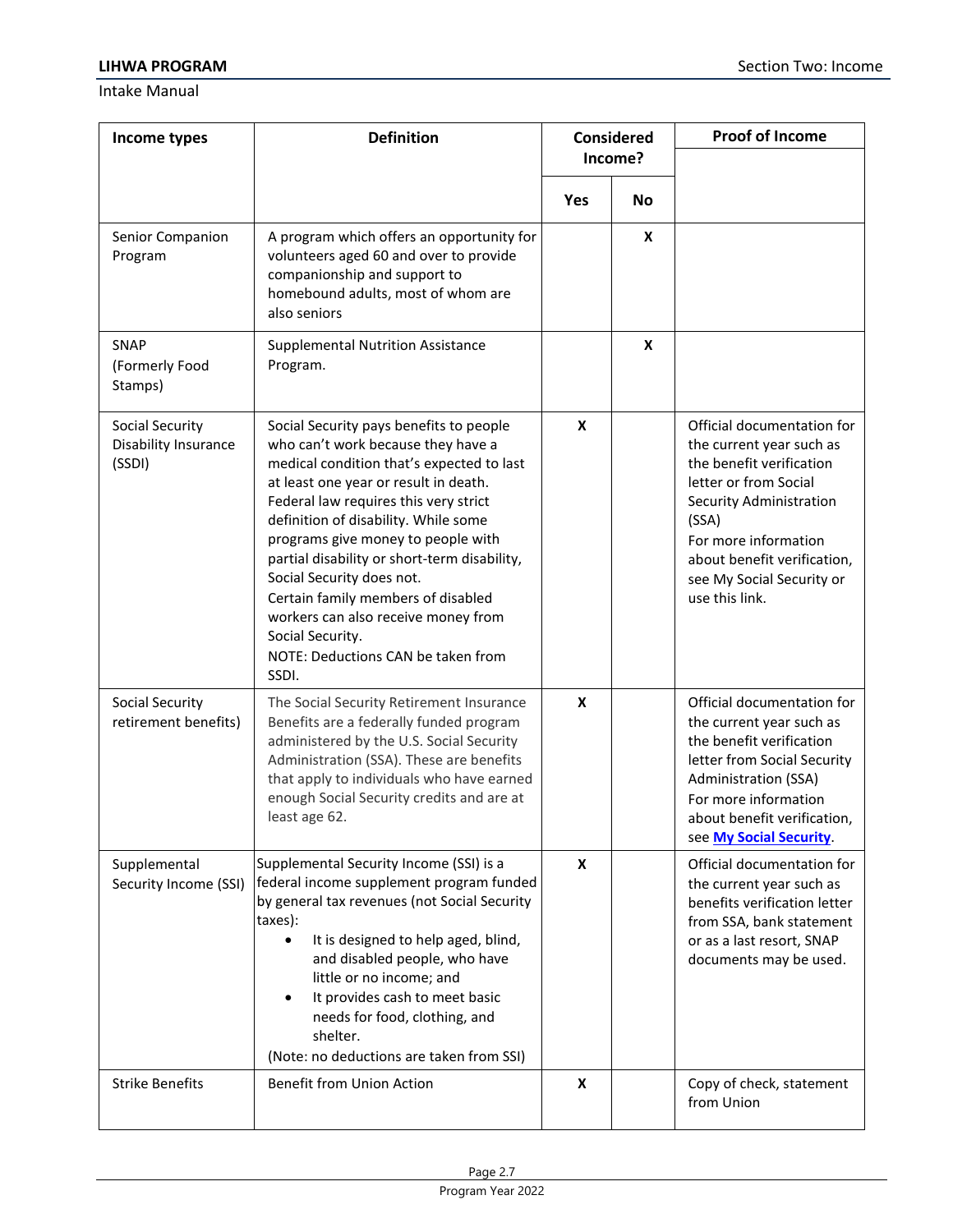| Income types                                                | <b>Definition</b>                                                                                                                                                                      | <b>Considered</b> |   | <b>Proof of Income</b>                                                                                                                 |  |
|-------------------------------------------------------------|----------------------------------------------------------------------------------------------------------------------------------------------------------------------------------------|-------------------|---|----------------------------------------------------------------------------------------------------------------------------------------|--|
|                                                             |                                                                                                                                                                                        | Income?           |   |                                                                                                                                        |  |
|                                                             |                                                                                                                                                                                        | Yes<br><b>No</b>  |   |                                                                                                                                        |  |
| <b>Student Aid</b><br>(See also Work<br>Study.)             | The full amount of all financial assistance<br>paid directly to the student or to the<br>educational institution. This includes<br>scholarships, grants, or loans, or GI Bill<br>funds |                   | X |                                                                                                                                        |  |
| <b>Temporary Assistance</b><br>For Needy Families<br>(TANF) | A program which provides assistance to<br>needy families so that children may be<br>cared for in their own homes or in the<br>home of relatives                                        |                   | X | <b>NOTE: This is different</b><br>from LIHEAP; for LIHEAP,<br><b>TANF</b> is counted as<br>income.<br>List as "Do Not Count"<br>income |  |
| <b>Third Party Payments</b>                                 | Payment that goes directly to landlord,<br>utility bill, etc. on behalf of the household                                                                                               |                   | X |                                                                                                                                        |  |
| <b>Tribal General</b><br>Assistance (Tribal<br>TANF)        | A program that provides assistance to<br>tribal families                                                                                                                               | X                 |   | Official documentation<br>from a tribal office showing<br>the amount of assistance                                                     |  |
| Tribal per capita<br>payments from<br>casinos               | Casino profits paid by a tribe directly,<br>including payments made to minors                                                                                                          | X                 |   | Statement from tribe<br>regarding payment<br>amounts                                                                                   |  |
| <b>Trust Fund</b>                                           | Money, securities, property, etc. held in<br>trust and received on a regular basis (not<br>counted if one-time, lump sum payment)                                                      | X                 |   | Letter, statement from<br>lawyer, bank statement                                                                                       |  |
| Unemployment<br>Insurance                                   | An allowance of money, usually weekly, to<br>an unemployed worker by a state or<br>federal agency                                                                                      | X                 |   | Printout or statement from<br>the employment office.<br>(Ensure that gross weekly<br>benefit amount is used)                           |  |
| <b>Utility Allowance</b>                                    | An allowance of money, usually monthly,<br>used to subsidize a person's utility costs.                                                                                                 |                   | X |                                                                                                                                        |  |
| <b>Veterans Benefits</b>                                    | Benefits paid directly to a person who has<br>served in a military force or a surviving<br>family member                                                                               | X                 |   | Benefit award letter,<br>correspondence from the<br>VA office, benefit payment<br>check, bank statement                                |  |
| Women, Infant, and<br>children (WIC)<br>Program             | Women, Infants, and children<br>(supplemental food program)                                                                                                                            |                   | X |                                                                                                                                        |  |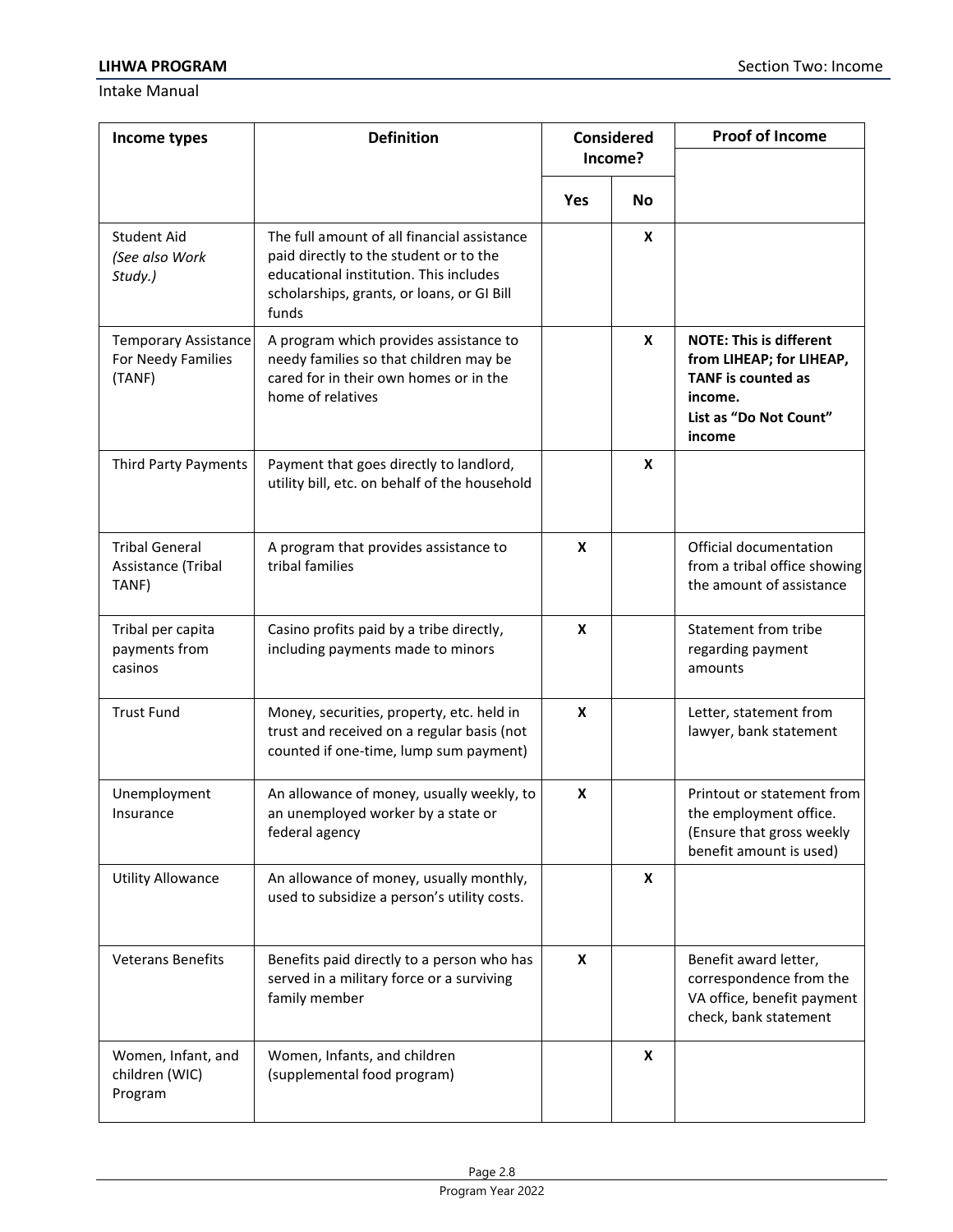| Income types                    | <b>Definition</b>                                                                                                                                                           | Considered |           | <b>Proof of Income</b>                                                                       |
|---------------------------------|-----------------------------------------------------------------------------------------------------------------------------------------------------------------------------|------------|-----------|----------------------------------------------------------------------------------------------|
|                                 |                                                                                                                                                                             | Income?    |           |                                                                                              |
|                                 |                                                                                                                                                                             | Yes        | <b>No</b> |                                                                                              |
| Workers<br>Compensation         | Compensation for time lost due to a work-<br>related illness or injury                                                                                                      | X          |           | Check stubs, statement<br>from Workers<br>Compensation, bank<br>statement (as a last resort) |
| Work Study<br>(See Student Aid) | The Work-Study program helps to provide<br>graduates and undergraduates with part-<br>time employment during the school year<br>by paying a portion of the student's salary | X          |           | Pay stubs                                                                                    |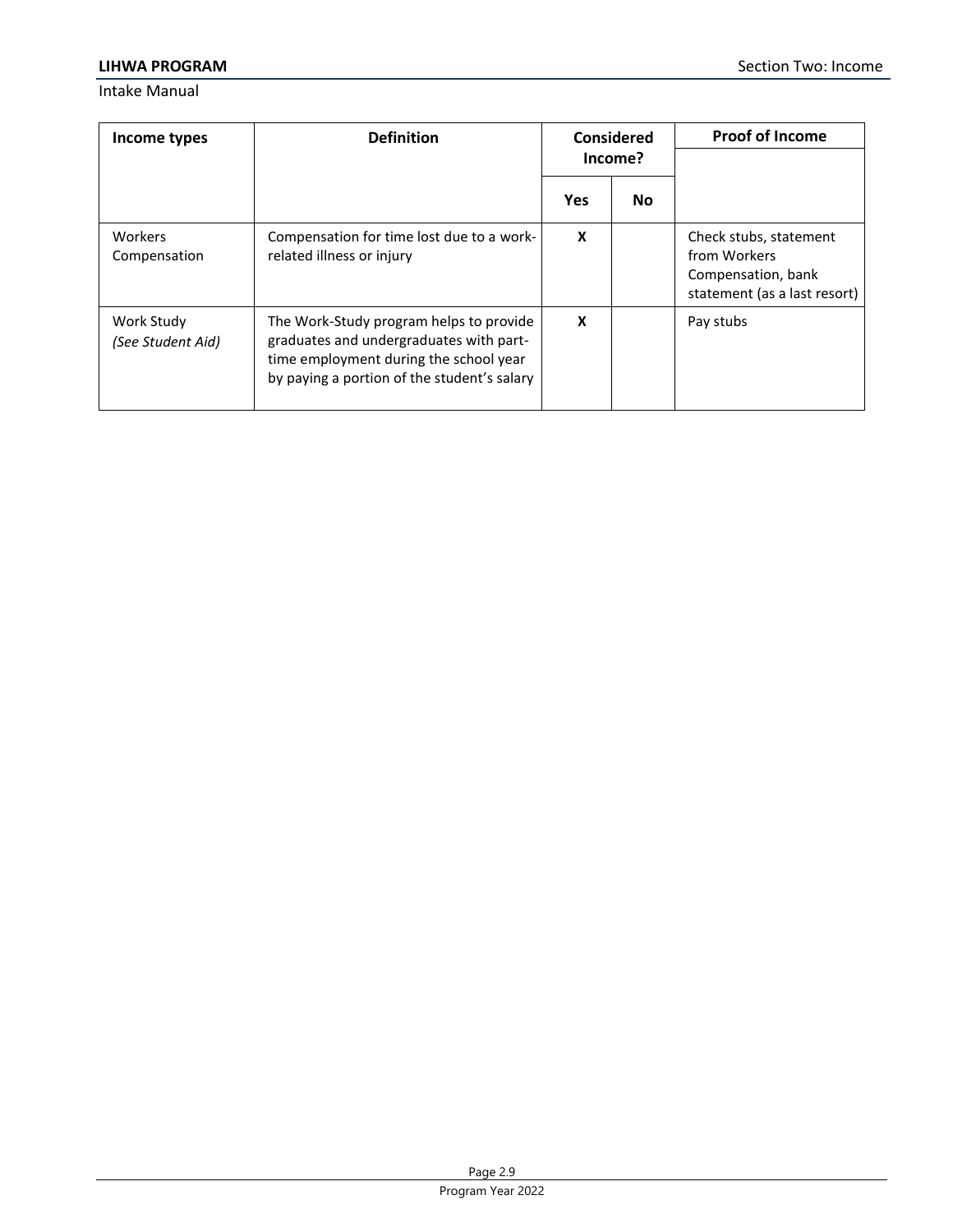### <span id="page-36-0"></span>**Proof of Income**

Count income for all household residents. The following items are acceptable as proof (*verification*) of income. If other items are submitted, please check with your supervisor for approval.

All income that comes to the head of household or adult household member, in the name of a minor household member, must be counted as income.

- **Adoption Assistance –** Official state and/or court documents.
- **Alimony –** Court order stating amount of support paid or received, written statement from person paying support, or if client is receiving support as part of an informal agreement and obtaining documentation creates a hardship on the client, a Declaration of Household Income (DHI) Form **must be** completed and signed.
- **Annuities –** Statement from the investment firm listing amount and frequency or bank statement (as a last resort).
- **Cash Gifts: Regular –** Written statement from person providing support, (DHI) form, and/or other local agency form (s). Gifts given for three consecutive months or more will be counted as income.
- **Child Support –** Court order stating amount of support paid or received, documentation from the Department of Child Support, bank statement (as a last resort), Reliacard statement, written statement from person paying support; or if the client receiving support as part of an informal agreement and obtaining documentation creates a hardship on the client, a (DHI) and/or other local agency form(s) **must be** completed and signed.
- **Contract for Deed –** Contract documents, receipts.
- **Disability Insurance (private) –** see "Private Disability Insurance and Gross Income" at the end of Section Two
- **Dividends –** Letter from corporation listing amount, bank statement.
- **Declaration of Household Income (DHI) and/or other local agency form(s) – Must be** completed and signed.
- **Earned Income –** Wages, Salaries, Commissions, Bonuses, Profit Sharing, Tips, Vacation Pay, Overtime Pay, Severance Pay, Sick Leave – Wage stubs or statement from employer specifying gross wages for one of the following time periods; one (1) month, three (3) months or twelve (12) months. (Wages earned through an employer.) *Local agencies will establish additional policies or documentation requirements to ensure accuracy and consistency.*
- **Foster Care –** Official state and/or court documents.
- **Informal Income –** Receipts, Declaration of Household Income (DHI).
- **Inheritance-** Letter, statement from lawyer, bank statement.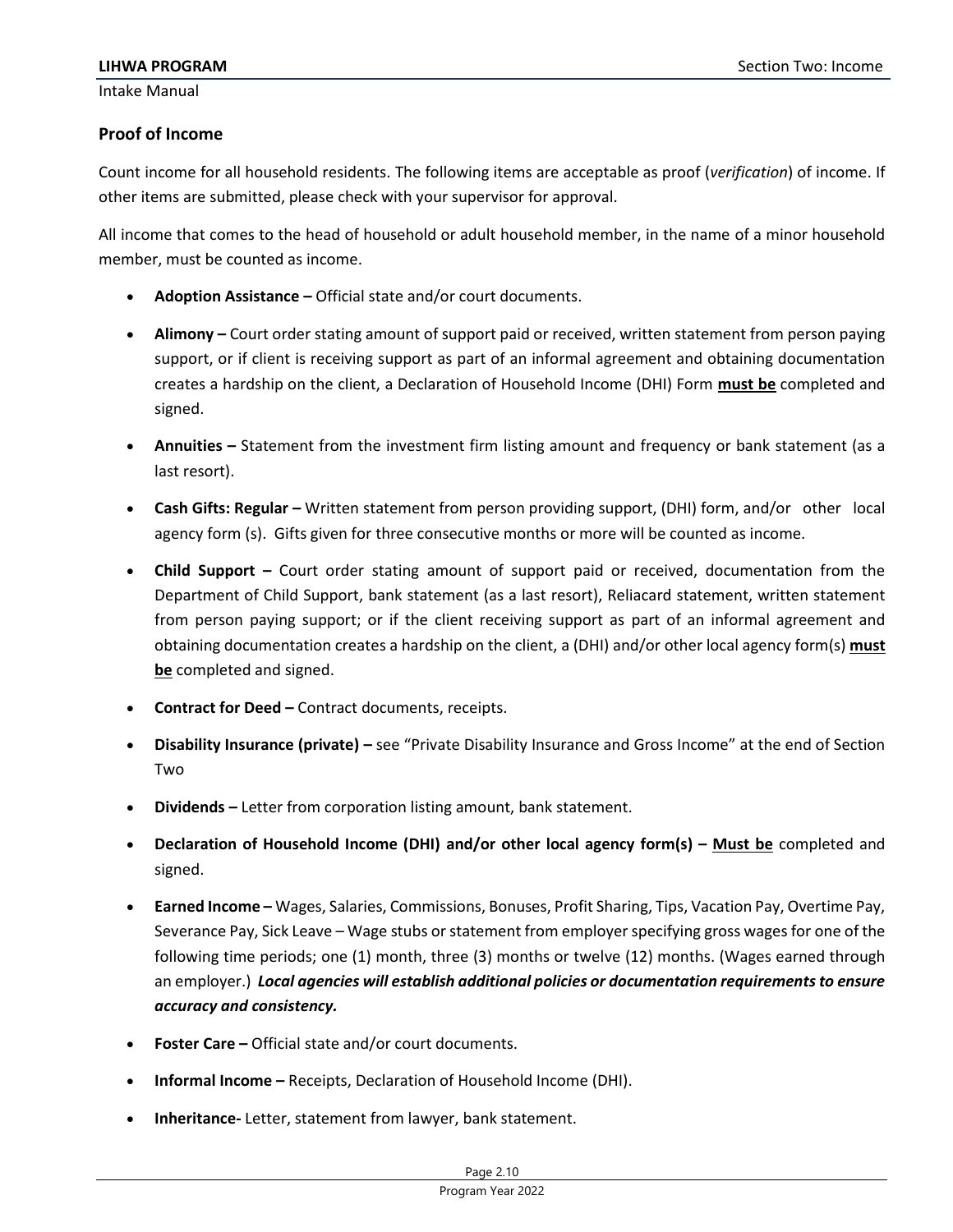- **Interest –** Bank statement(s). Only to be counted if over \$200.00 per year and is withdrawn.
- **Lump Sum Recurring-** See definition of type of income received for proof required if it is income received annually from the same source (e.g., wages, trust fund, etc.) Use OPUS income frequency "one time"
- **Military Pay –** Official document(s) stating amount (e.g., leave and earnings statement, bank statement). When a household member is deployed, that person remains a household member. The deployed person's gross income is counted as household income.
- **Pensions –** Statement from source, bank statement as last resort with documentation.
- **Rental Income –**Receipts, DHI, or self-employment form.
- **Retirement –** Statement from source or bank statement as a last resort with written justification.
- **Royalties –** Statement from source, bank statement.
- **Self-Employment Income –** Agency developed self-employment form and any supporting documentation that local agency may require.
- **Social Security Disability Insurance -** Official documentation for the current year such as the benefit verification letter from Social Security Administration (SSA). For more information about benefit verification, see My Social Security or use this link. Note that deductions CAN be taken from SSDI.
	- 1. **Social Security retirement benefits –** The following list is acceptable benefit verification if the applicant reports **receipt** of Social Security (SS) retirement benefits SSA Benefit Verification letter for the current year. For more information about benefit verification, see My Social Security or use this link.
	- 2. SS Calculator (Follow **this link** to an Excel version of the calculator and refer to the addendum at the end of this section for policies around using the calculator.)
- **Supplemental Security Income (SSI)-** SSI Benefit verification letter for the current year, or bank statement as a last resort (because no deductions are taken from SSI).
- **Strike Benefits –** Copy of check, statement from Union.
- **Tribal per capita payments from casinos –** Statement from tribe regarding payment amounts.
- **Trust Fund-** Letter, statement from lawyer, bank statement.
- **Unemployment –** Printout or statement from the employment office; ensure that gross weekly benefits amount is used to calculate income.
- **Veterans Benefits –** Benefit award letter, correspondence from the VA office, benefit payment check, bank statement.
- **Workers Compensation –** Benefit Statement, check stub or bank statement (as a last resort).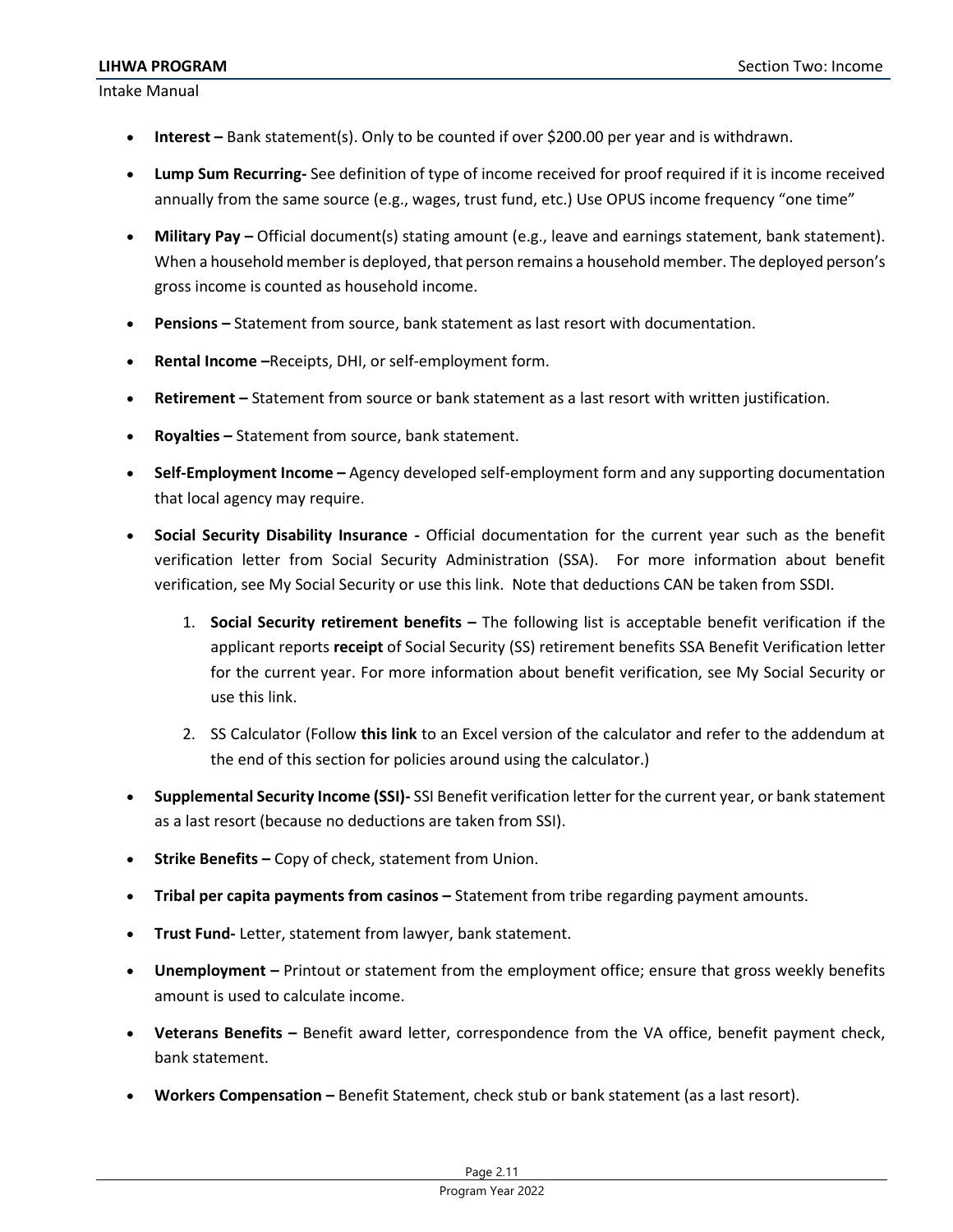• **Work Study –** Pay stubs.

### <span id="page-38-0"></span>**What Is Not Income:**

- **Cash Gifts: Irregular –** Irregular cash gifts or payment on behalf of the household, includes loans and cash draw down on credit cards. Gifts given for three consecutive months or more will be counted as income.
- **DHS cash assistance –** SNAP in the form of cash instead of food stamps.
- **Earned Income Credit (EIC) –** A tax credit for low-income households.
- **Employers paid fringe benefits –** Health insurance, retirement, etc.
- **Energy Grant(s) –** Money received under last year's Low-Income Energy Assistance Program (LIHEAP), Oregon Energy Assistance Program (OEAP), or from private utility energy assistance programs.
- **Federal Disaster Payments -** Payments made by federal agencies under a residential declaration of disaster including, but not limited to, individual family grants from the Federal Emergency Management Agency (FEMA).
- **Food Stamps (SNAP) –**See SNAP on page 2.13.
- **Foster Grandparents Program –** A program for limited income people ages 60 and older to serve as extended family members.
- **GI Bill-** Any of various Congressional bills, enacted to provide funds for college educational cost, which may include tuition, fees, books, and housing costs.
- **Home Ownership Voucher Program –** Section 8 Program. Payments may be cash payments or payments made on behalf of the household.
- **Income Earned by household members still enrolled in high school –** Income earned by household members eighteen (18) and over who are enrolled in high school.
- **Income Earned by minors –** Income earned by household members under the age of eighteen (18).
- **Income Not Counted by Law –** Income paid within the following programs:

**Domestic Volunteer Service Act of 1973 (P.L. 93113)**

**Title I:** Volunteers in Service to America (VISTA), AmeriCorps, University Year for Action (UYA), Urban Crime Prevention Program.

**Title II:** Retired Senior Volunteer Program (RSVP), Foster Grandparent Program (FGP), Older Americans Community Service Program (Senior Health Aides, Senior Companions).

**Title III:** Service Corps of Retired Executives (SCORE) and Active Corps of Executives (ACE).

**Title V of the Older American Act:** Experience Works, Senior Health Aides, Senior Companions, Volunteer respite care providers.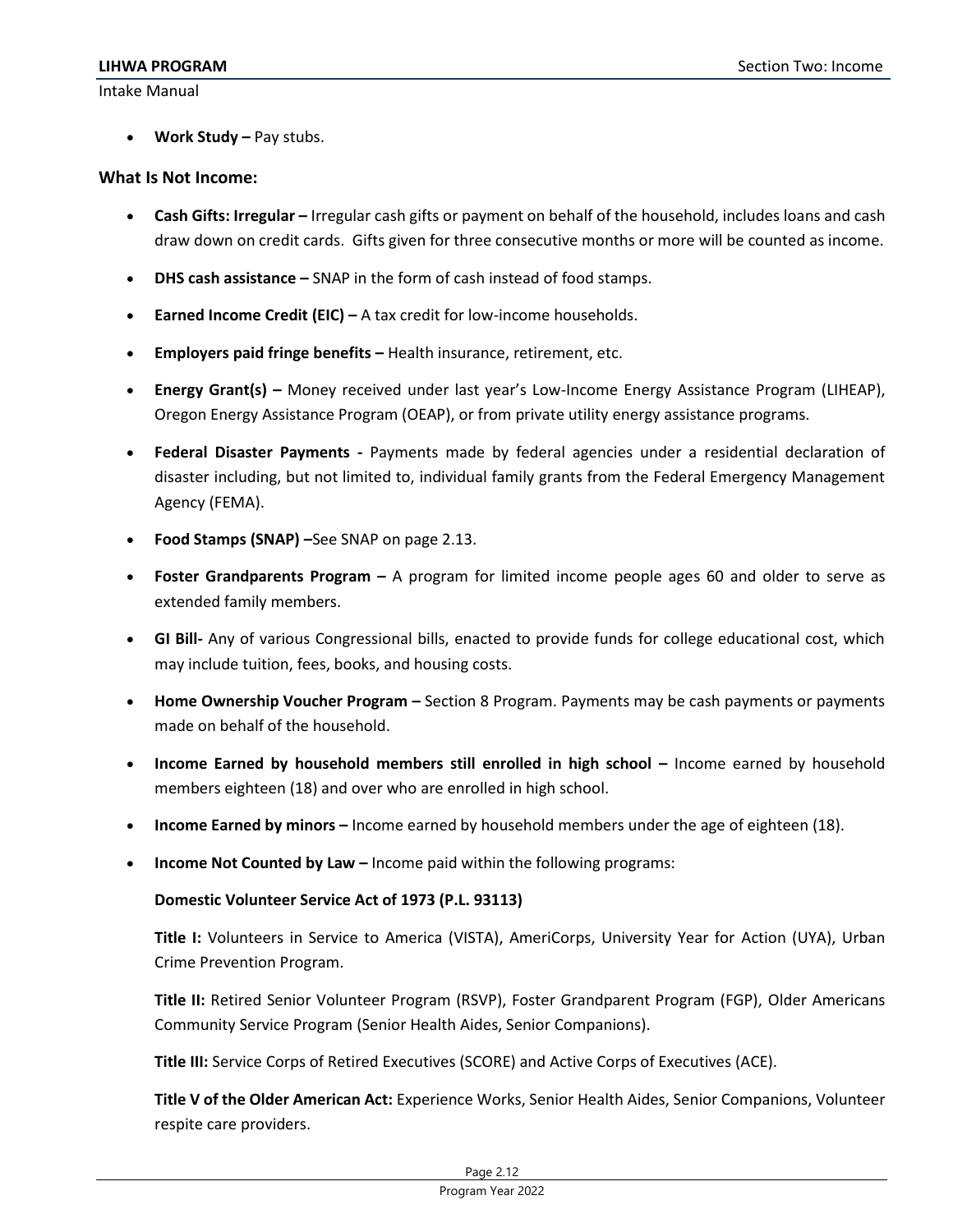**Title I of the Workforce Investment Act of 1998 (WIA**)**:** Supportive services to participants. Supportive services include assistance that enables people to participate in the program, e.g., transportation, health care, childcare, handicapped assistance, meals, temporary shelter, counseling, and other reasonable expenses or participation in the program. Exclude all WIA-supported income received by dependent household members who are 18 years old or younger or attending school K-12.

- **Indian Per Capita Judgment Payments –** Payments made to any tribe or group whose trust relationship with the Federal Government has been terminated and for which Legislation in effect before October 12, 1973, authorized the disposition of its judgment funds.
- **In**-**kind Income –** Food or rent received in lieu of wages.
- **Job Related Expenses for Non Self-Employed Applicants –** Business expenses comparable to selfemployment, such as a salesperson, truck driver, cab driver, or mechanic.
- **Job Related Reimbursements –** Job related expensessuch as mileage, meals, uniforms, medical expenses, etc.
- **Lump Sum: Non-recurring –** Income considered of a nature not likely to occur or happen again (i.e., lump sum insurance settlements; workers compensation settlements; lottery winnings; sale of property, house, or car; etc.).
- **Rebates and Refunds –** Income tax refunds, Property tax refunds, renters' refunds, security deposits of utilities and rentals.
- **Reverse Mortgage –** A mortgage in which a homeowner, usually an elderly or retired person, borrows money in the form of annual payments which are charged against the equity of the home.
- **Senior Companion Program –** A program which offers an opportunity for volunteers aged 60 and over to provide companionship and support to homebound adults, most of whom are also seniors.
- **SNAP –** Supplemental Nutrition Assistance Program Formerly known as Food Stamps. Assistance given under a federal entitlement program to eligible persons for food at designated grocery stores or markets.
- **Student Aid** (see Work Study) **–** The full amount of all financial assistance paid directly to the student or to the educational institution. This includes scholarships, grants, or loans.
- **Temporary Assistance for Needy Families (TANF)** Assistance for working families. *Note: this is different from LIHEAP, as TANF is countable income for LIHEAP.*
- **WIC –** Benefits from the Women, Infant, and Children (WIC) Nutrition Program, Child Nutrition Act.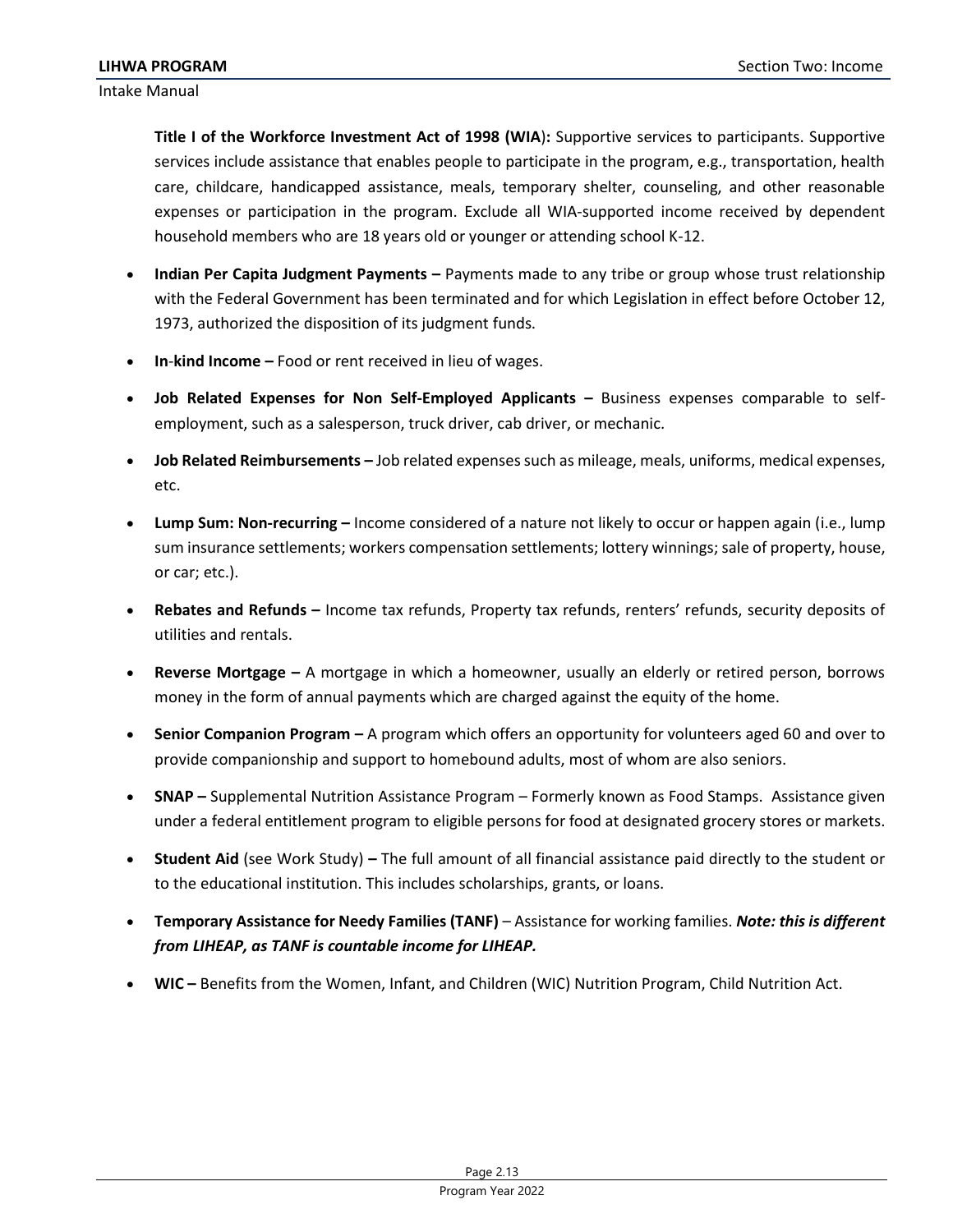### <span id="page-40-0"></span>**Private Disability Insurance and Gross Income**

Gross income is defined on page 2.1 and 7.6 of this manual as "total household income from all sources before any deductions.

An exception to this definition is with regard to certain private disability insurance payments. While the terminology and the format of the document(s) will vary between insurance companies, if we count the gross amount from the insurance company and we also count the Social Security benefit, we may be counting the Social Security benefit twice.

In some insurance documents the maximum amount the client can receive may be referred to as the *"gross amount"* or *"gross benefit"* or *"total benefit."* There may also be a deduction for a Social Security amount referred to as an *"offset"* or *"deduction"* and then an *"adjusted net"* or *"net benefit amount."*

In these specific cases, the only way to get the correct gross income amount may be to use what is often referred to as the "net" amount by some insurance companies. However, clear documentation is essential in determining accurate income for the household. It is also important to note that the amount of the "offset" or "deduction" in the insurance documents must match the amount in the SSA benefit verification letter.

The examples below were taken from actual client files:

### *Example A*

Client A receives a gross monthly benefit of \$1,166.39, less a Social Security offset in the amount of \$847.00 resulting in a net monthly benefit of \$319.39. Client A also presents a benefit verification letter from the Social Security Administration showing a benefit of \$847.00.

Under the current policy, we would use the gross amount of \$1,166.39 and add the SS income of \$847.00 for a total gross income amount of \$2,013.39.

In this case however, the maximum the client will ever receive from both sources is \$1,166.39. This is the amount that should be used to calculate the appropriate energy assistance benefit.

### *Example B*

The disability insurance benefit for Client B is determined as follows:

\$1,786.15 (Gross Monthly Benefit)

-\$825.00 (Deduction for Social Security Disability)

-\$414.00 (Deduction for Dependent Social Security Disability)

+\$162.18 (Cost of Living Adjustment)

=\$709.33 (Monthly Benefit Paid)

In this example and under the current policy, we would add the gross amount of \$1,786.15 and the \$162.18 Cost of Living Adjustment (COLA) for a total of \$1,948.33. Because we also have Social Security benefit verification

Page 2.14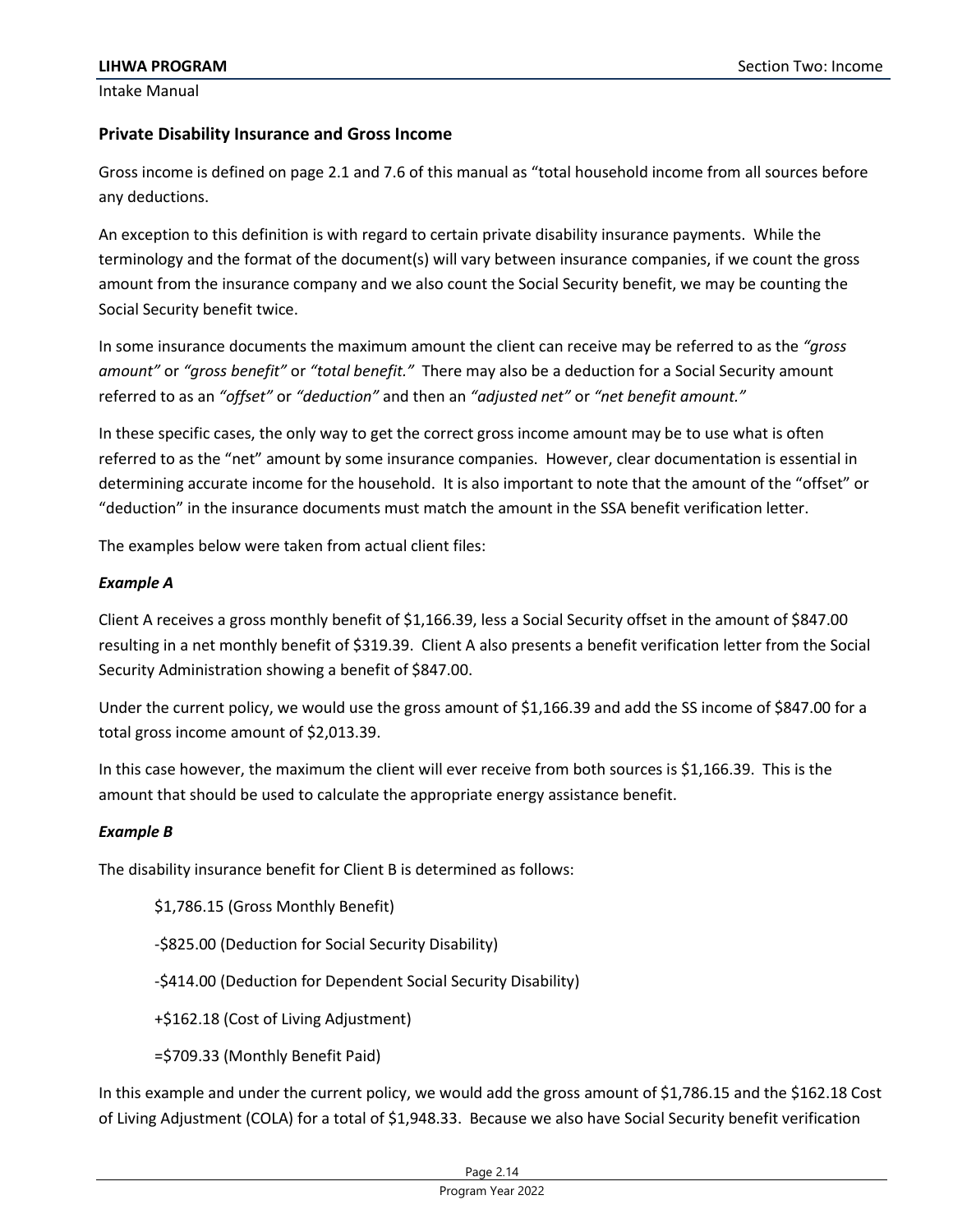letters, we would add the Social Security benefits of \$825.00 and \$414.00 for a total gross income from both sources of \$3,187.33.

Here again, the maximum the client will ever receive from both sources is \$1,948.33 (\$1,786.15 + \$162.18). This is the amount that should be used to calculate the appropriate energy assistance benefit.

### **Calculator for Social Security Retirement Benefits**

- $\triangleright$  This calculator is for use only between the timeframe of December and January when:
	- An applicant does not have a current Benefit Verification Letter AND
	- It would be an unreasonable hardship to obtain a current Benefit Verification Letter AND
	- **My Social Security** is not an option AND
	- The automated SSA telephone system 800-772-1213 is also not an option.
- $\triangleright$  SSA Cost of Living (COLA) information for the next calendar year is generally released in October.
- $\triangleright$  COLA increases take effect on January 1 for both Social Security Retirement and SSI recipients. If the applicant's current benefit amount (January 1 through December 31) is known and the amount of the COLA increase is known, the previous calendar year monthly benefit amount can be estimated.
- $\triangleright$  Benefit Verification Letters were generally released in January but are now available electronically in December.
- $\triangleright$  The calculator may not be used in two consecutive years for any client.
- $\triangleright$  If the calculator is used, a copy of the calculator must be printed and included in the client file in addition to whichever benefit verification letter was provided by the client. In OPUS, the income verification drop-down box must show that the calculator was used and must also include a brief description as to why it was necessary.
- $\triangleright$  Use of this calculator is optional. However, if an agency decides to use it, the calculator must be used consistently for all clients in similar circumstances.

### *Month-by-Month Examples:*

### **October – November**

Ideally, the Benefit Verification Letter from the previous *program* year would be available from the client file from that year.

### **December – January**

Now that SSA is moving away from mailing Benefit Verification Letters, it may be more likely that a client may come in with a letter for the *new* calendar year, effective in January, when documentation is needed for either November or December. If the letter used for the previous *program year* is not available or accessible from the old client file, the calculator may be used.

For the current SSA calculator, see the [OHCS Service Provider](https://www.oregon.gov/ohcs/energy-weatherization/Pages/energy-service-provider-resources.aspx) webpage, under "Program Manuals & Guidance." An example of the SSA calculator is shown below: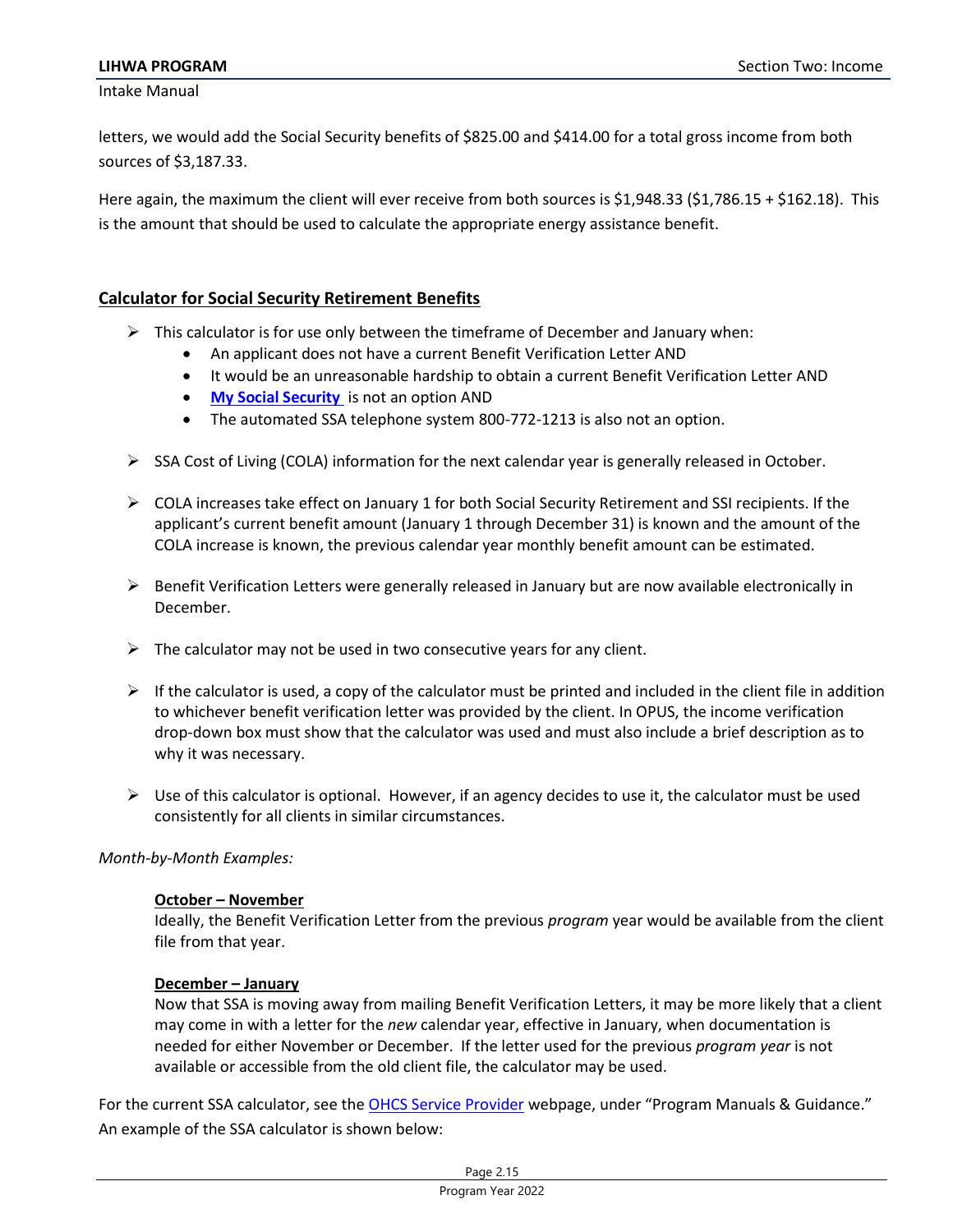|                                                                                             | <b>Social Security Income Calculation Worksheet</b>                                                                                                                                                                                                                                             |    |                      |   |                                                                                         |
|---------------------------------------------------------------------------------------------|-------------------------------------------------------------------------------------------------------------------------------------------------------------------------------------------------------------------------------------------------------------------------------------------------|----|----------------------|---|-----------------------------------------------------------------------------------------|
|                                                                                             | Social Security Retirement & Supplemental Security Income (SSI) recipients received a cost of living increase of 2.8% for Calendar Year 2019. The<br>standard 2019 Medicare Part B premium is \$135.50 for 2019.                                                                                |    |                      |   |                                                                                         |
|                                                                                             |                                                                                                                                                                                                                                                                                                 |    |                      |   |                                                                                         |
|                                                                                             |                                                                                                                                                                                                                                                                                                 |    |                      |   |                                                                                         |
|                                                                                             | <b>Social Security Retirement</b>                                                                                                                                                                                                                                                               |    |                      |   |                                                                                         |
|                                                                                             | To calculate 2019 (prior year) Social Security income amount from a 2020 benefit verification letter:                                                                                                                                                                                           |    |                      |   | A bank statement may not                                                                |
|                                                                                             |                                                                                                                                                                                                                                                                                                 |    |                      |   | be used because it will not<br>show other deductions.                                   |
| $\mathbf{1}$                                                                                | ENTER the Social Security benefit amount for 2020, minus the medicare premium.                                                                                                                                                                                                                  | a. |                      |   |                                                                                         |
| $\overline{2}$                                                                              | If the 2020 benefit verification letter shows something other than the standard Medicare Part B amount and/or other<br>deductions are shown, put the total amount in b. The standard Medicare Part B premium for 2020 will be<br>announced in October of 2019. The 2019 deduction was \$135.50. | b. |                      |   | $\leftarrow$ This could be zero.                                                        |
|                                                                                             |                                                                                                                                                                                                                                                                                                 |    |                      |   |                                                                                         |
| 3                                                                                           | CALCULATION: Adds lines a and b (Results in estimated 2020 gross benefit).                                                                                                                                                                                                                      | c. | Ś.<br>$\overline{a}$ |   |                                                                                         |
| 4                                                                                           | 1.028<br>Cost of living adjustment (COLA) factor <cola %="" 100)="1=factor" entered="" increase=""></cola>                                                                                                                                                                                      | d. | 2.8%                 |   |                                                                                         |
| 5<br>Divide line d by line c. The result is the <b>estimated</b> monthly gross 2019 income. |                                                                                                                                                                                                                                                                                                 |    | \$                   |   | Estimated monthly gross is<br>what we'd need to use for<br>reporting (as well as income |
|                                                                                             |                                                                                                                                                                                                                                                                                                 |    |                      |   | eligibility).                                                                           |
|                                                                                             |                                                                                                                                                                                                                                                                                                 |    |                      |   |                                                                                         |
|                                                                                             |                                                                                                                                                                                                                                                                                                 |    |                      |   |                                                                                         |
|                                                                                             | To calculate 2020 Social Security income amount from a 2019 benefit verification letter:                                                                                                                                                                                                        |    |                      |   | A bank statement may not                                                                |
|                                                                                             |                                                                                                                                                                                                                                                                                                 |    |                      |   | be used because it will not<br>show other deductions.                                   |
| $\mathbf{1}$                                                                                | ENTER the Social Security benefit amount for 2019, minus the medicare premium.                                                                                                                                                                                                                  | a. |                      |   |                                                                                         |
| 2                                                                                           | The standard 2019 Medicare Part B premium is \$135.50. If 2019 benefit verification letter shows something other<br>than the standard Medicare Part B amount and/or other deductions are shown, put the total amount in b.                                                                      | b. |                      |   | Part B is not                                                                           |
|                                                                                             |                                                                                                                                                                                                                                                                                                 |    |                      | ٠ | mandatory so this<br>could be zero.                                                     |
|                                                                                             | The standard 2020 Medicare Part B premium is \$xxx.xx                                                                                                                                                                                                                                           |    |                      |   |                                                                                         |
| 3                                                                                           | CALCULATION: Adds lines a and b (Results in estimated 2019 gross benefit).                                                                                                                                                                                                                      | c. | \$                   |   |                                                                                         |
|                                                                                             |                                                                                                                                                                                                                                                                                                 |    |                      |   |                                                                                         |
| 4                                                                                           | 2020 Cost of Living Adjustment (COLA) factor <cola %="" 100)="1=factor" entered="" increase=""><br/><math>\overline{1}</math></cola>                                                                                                                                                            | d. |                      |   | Estimated monthly gross is                                                              |
| 5                                                                                           | This is is the estimated monthly gross 2020 income.                                                                                                                                                                                                                                             | e. | \$                   |   | what we will use for income<br>eligibility, reporting, and                              |
|                                                                                             |                                                                                                                                                                                                                                                                                                 |    |                      |   | determining energy burden.                                                              |
|                                                                                             | This estimated gross income calculator may only be used in December and January when:                                                                                                                                                                                                           |    |                      |   |                                                                                         |
|                                                                                             | An applicant does not have a current Benefit Verification Letter AND                                                                                                                                                                                                                            |    |                      |   |                                                                                         |
|                                                                                             | It would be an unreasonable hardship to obtain a current Benefit Verification Letter AND                                                                                                                                                                                                        |    |                      |   |                                                                                         |
|                                                                                             | → My Social Security (https://www.ssa.gov/myaccount/) is not an option AND                                                                                                                                                                                                                      |    |                      |   |                                                                                         |
|                                                                                             | The automated SSA telephone system 800-772-1213 is also not an option.                                                                                                                                                                                                                          |    |                      |   |                                                                                         |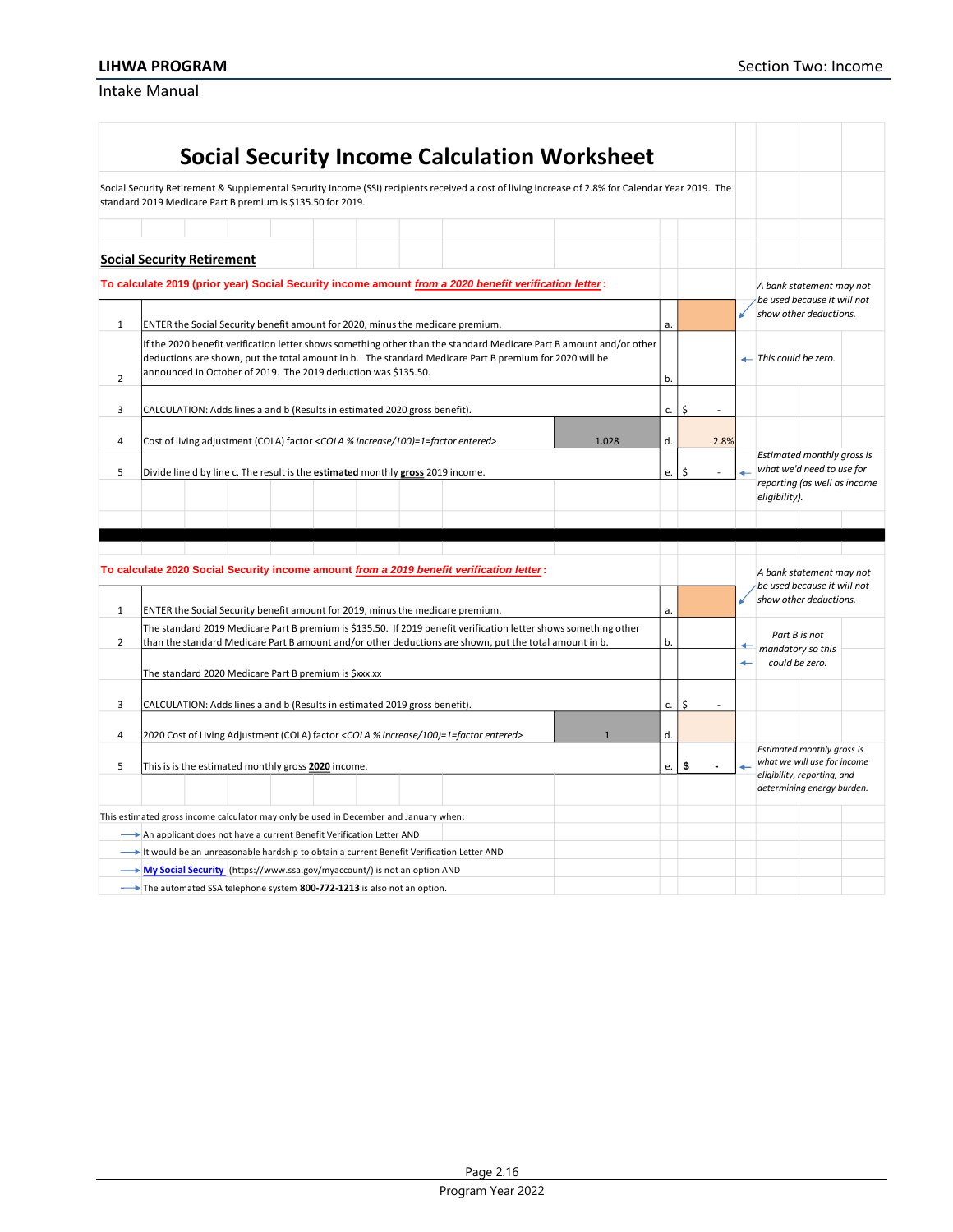## <span id="page-43-0"></span>**SECTION THREE:PAYMENT TYPES**

### **This Section contains:**

◆ [Allowable Costs](#page-43-1)

- ✓ [Determining Payment Amounts](#page-44-0)
- [Payment Types:](#page-44-2)

*Regular/Standard Crisis Combo*

### <span id="page-43-1"></span>**Allowable Costs**

The purpose of the LIHWA Program is to pay off all arrearages of drinking water and/or sewage disposal services costs. Eligible costs are those related to water and/or sewage disposal services. Examples of these include the following:

| Water base, use, and volume charges                                                | Sewer base, use, and volume charges   |
|------------------------------------------------------------------------------------|---------------------------------------|
| Stormwater base, use, and volume<br>charges                                        | Disconnection and reconnection fees   |
| Late and delinquent account fees                                                   | Residential backflow prevention fees  |
| Administration fee specific for water,<br>sewer, and stormwater                    | Utility user tax                      |
| Portland Harbor Superfund                                                          | Same day service and after-hours fees |
| Regional and local service fees related<br>to utilities (i.e., water boards, etc.) | Water, sewer, and stormwater bonds    |

Ineligible costs are those incurred for other services or unrelated costs. Examples of these include the following:

| Francise fees                            | Streetlight fee                                                            |
|------------------------------------------|----------------------------------------------------------------------------|
| City operations fee                      | Fees and charges related to meter<br>tampering                             |
| Charges, fees, or bonds for electricity, | Charges, fees, or bonds for police or                                      |
| heat, or garbage                         | fire services                                                              |
| Irrigation fee or charges                | Road construction or maintenance<br>fees                                   |
| Returned check fee                       | Fees and charges related to damaged<br>meters (related to household cause) |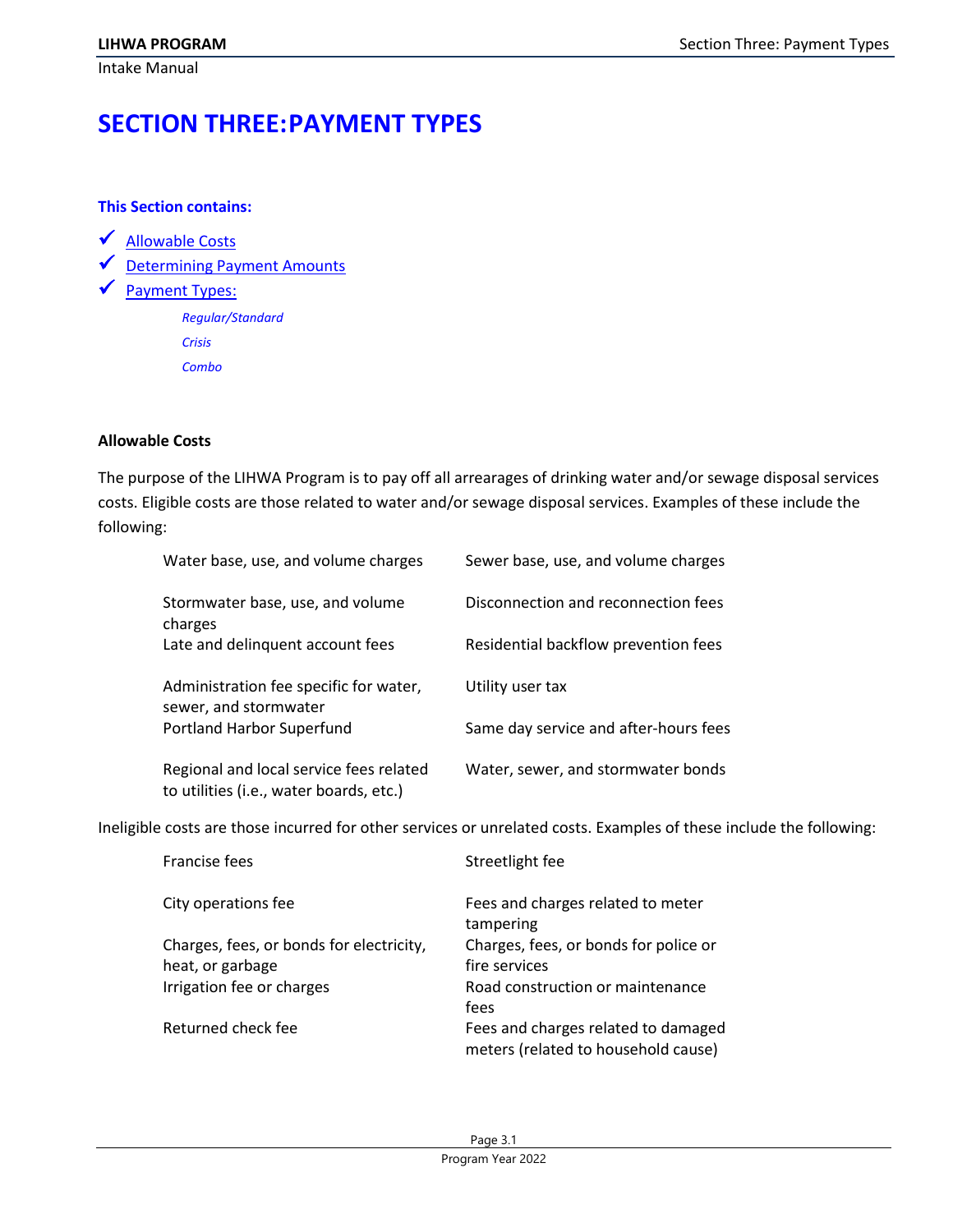Please see the [LIHWA website](https://www.oregon.gov/ohcs/energy-weatherization/Pages/Low-Income-Household-Water-Assistance-Program.aspx) for a living list of eligible and ineligible costs. Those ineligible costs related to infrastructure—those costs necessary to reinstate service or stop an ongoing leak—may be covered with CSBG or another allowable fund, but LIHWA funds may not be used to cover these costs.

### <span id="page-44-2"></span><span id="page-44-0"></span>**Determining Payment Amounts**

Agencies must determine the total account balance(s) for drinking water and/or sewage disposal services to determine the type of payment. *When households have separate vendors that provide drinking water and sewer disposal services, agencies are highly recommended to process a single LIHWA payment for both services at one time to alleviate the risk of unnecessarily using a crisis payment for the second vendor later.* Agencies may elect to apply a *stabilizing payment* in the amount of the household's average monthly eligible charges (the typical or usual monthly amount) if it is consistently applied with all households. All households may be eligible for this credit except for households with a zero (\$0) balance; in these cases, the household is eligible for the \$100 minimum standard payment.

Agencies may only commit payments to utilities in the amount of *total eligible costs*, including the optional stabilizing payment. Clients will be responsible for any remaining ineligible costs. Utilities may require account payment in full to avert disconnections or reconnect client accounts. *Agencies must develop internal policies regarding client advocacy to ensure continuity of services.*

### <span id="page-44-1"></span>**Payment Types**

The following are the different types of payments for water assistance and their definitions:

• **Regular/Standard Payment –** The standard water assistance payment has a floor (minimum) of \$100 and a ceiling (maximum) of \$1,000, determined by the individual household's utility bill need. Households who receive a regular payment are not required to have a past due or shut-off notice.

*Households may only receive one LIHWA standard payment (regardless from which funding source) with the LIHWA funds allocated during Program Year 2022. If these LIHWA funds are available into Program Year 2023, households who have already received a LIHWA standard payment will be considered ineligible for a new standard payment.*

For multifamily properties/parks: The agency must obtain a signed Landlord Authorization Form and verify an arrearage at the utility prior to qualifying the household units at the property/park. The agency may award LIHWA payments upon arrearages based on the proportionate share of eligible household units to total property/park units (i.e.: 5 units for a 20-unit property results in 25% of the arrearages paid). Properties/parks in the OHCS affordable housing portfolio are not subject to the proportion share rule; eligible household units qualify for 100% of the arrearages paid. Payments to each eligible household must reflect an equal proportion of the total eligible arrearages (i.e.: \$5,000 of arrearages for 10 qualified household units results in \$500 LIHWA payments to each household).

• **Crisis Payment –** A payment with the same floor to ceiling range as the regular/standard payment, based on actual need, may be paid to help alleviate an existing crisis. Households must have received a Regular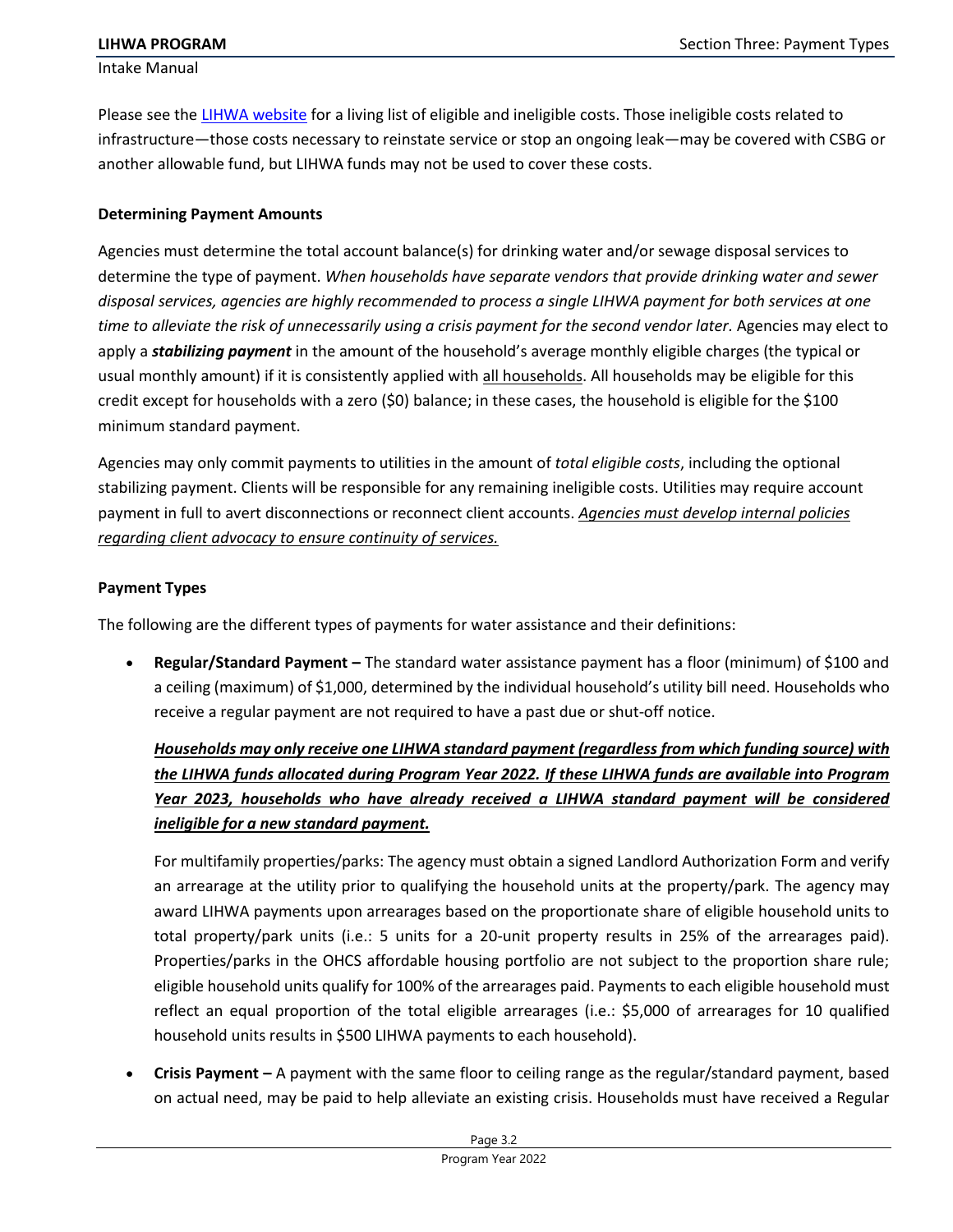Payment prior to receiving crisis payment *(See Section Four on Crisis Services.).*

*Households may only receive one LIHWA crisis payment with the LIHWA funds allocated during Program Year 2022, unless OHCS grants approval of an additional payment. The LIHWA crisis payment funding source does not have to match that of the LIHWA standard payment. If these LIHWA funds are available into Program Year 2023, households who have already received a LIHWA standard payment will be considered ineligible for a new standard payment.*

• **Combo Payment –** A payment made on behalf of a household to prevent disconnection or facilitate reconnection. A combo payment is issued as a regular and a crisis payment at the same intake appointment. The amount may not exceed the total of a regular payment plus the maximum crisis payment. Like a crisis payment, a combo payment should reflect actual need.

LIHWA payments should cover all water and/or sewer disposal services account(s) charges in full and may apply a small credit. For households who have total eligible charges greater than these amounts, program coordinators must send a request for override to the LIHWA Program Coordinator.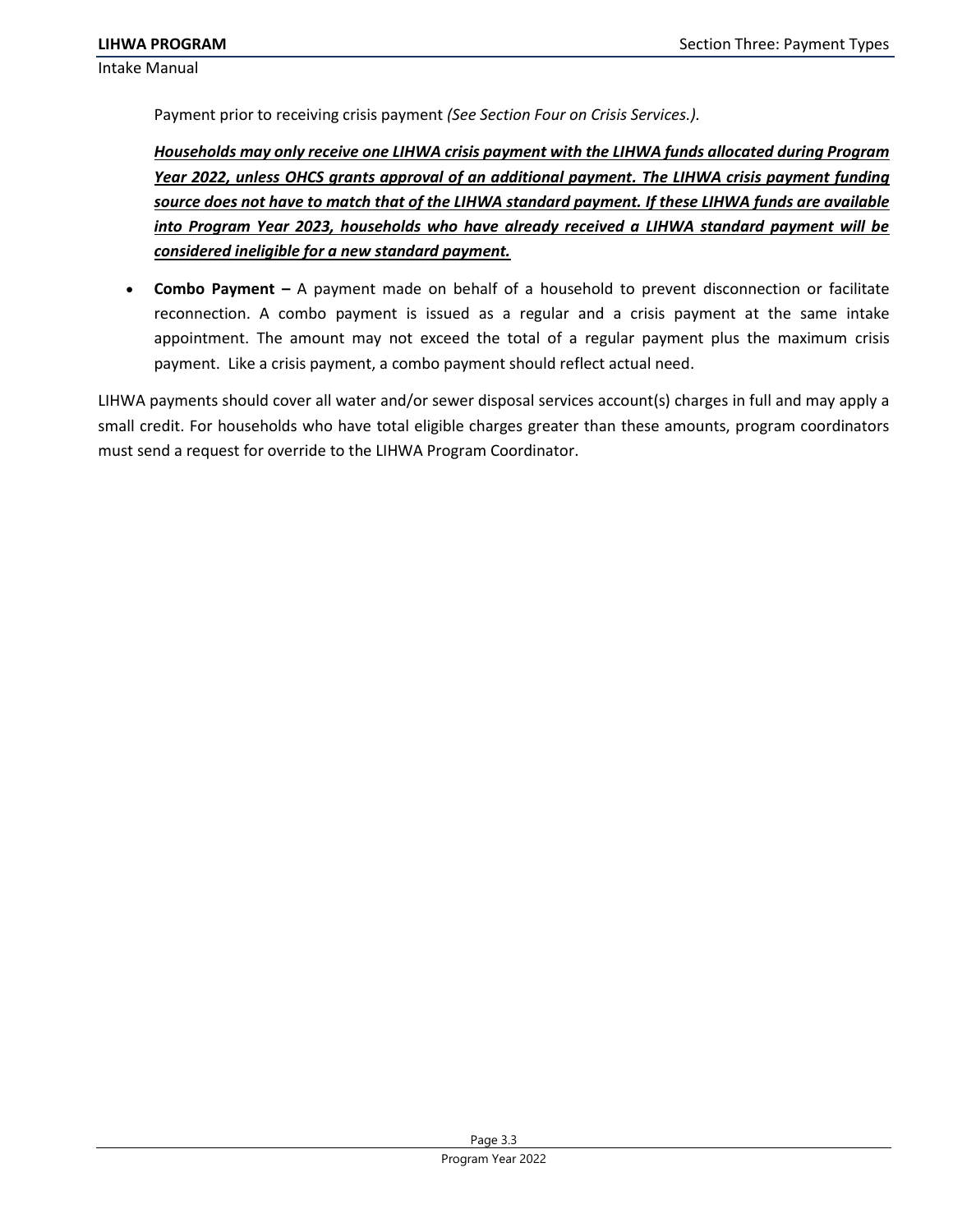## <span id="page-46-0"></span>**SECTION FOUR: CRISIS & COMBO PAYMENTS**

### **This Section contains:**

- ✓ [Crisis Payments](#page-46-1)
- ✓ [Crisis Services](#page-46-3)
- <span id="page-46-1"></span>✓ [Life Threatening Crisis](#page-46-3)

### **Crisis Payments**

A crisis situation includes, but is not limited to, events or conditions leading to drinking water or sewage disposal services disconnection, pending disconnection, or when disconnection will result in a life-threatening situation. Each agency has its own crisis policy, which may elaborate on these situations.

Eligible costs incurred for which crisis payments may apply include:

- Late and past due fees
- Disconnection and reconnection fees
- Other fees and penalties
- <span id="page-46-2"></span>• Excessive current charges

### **Combo Payments**

*If the regular benefit is sufficient to cover eligible costs during a single appointment, a household may then seek a second appointment for a crisis payment at a later date. If the regular payment does not cover all eligible costs, then a combo payment may be used.*

### **Justification for the crisis benefit and amount must be documented.**

As with standard benefits, coordinators are encouraged to contact the state LIHWA Program Coordinator if they feel extreme circumstances warrant an exception to the maximum benefit guidelines.

All Crisis Payments must be approved by the local water assistance coordinator, or their designee, with a description of the situation written in the Comments Section of the Authorization form and in OPUS.

### <span id="page-46-3"></span>**Life-Threatening Crisis**

A life-threatening crisis exists when a is either be disconnected or at imminent risk of disconnection (within 5 days of application). Life-threatening crisis situations must be addressed within either 18 (if already disconnected) or 48 (at risk of disconnection) hours of application. These timeframes must be documented to ensure compliance with the federal requirement and must include comments outlining how the situation was addressed.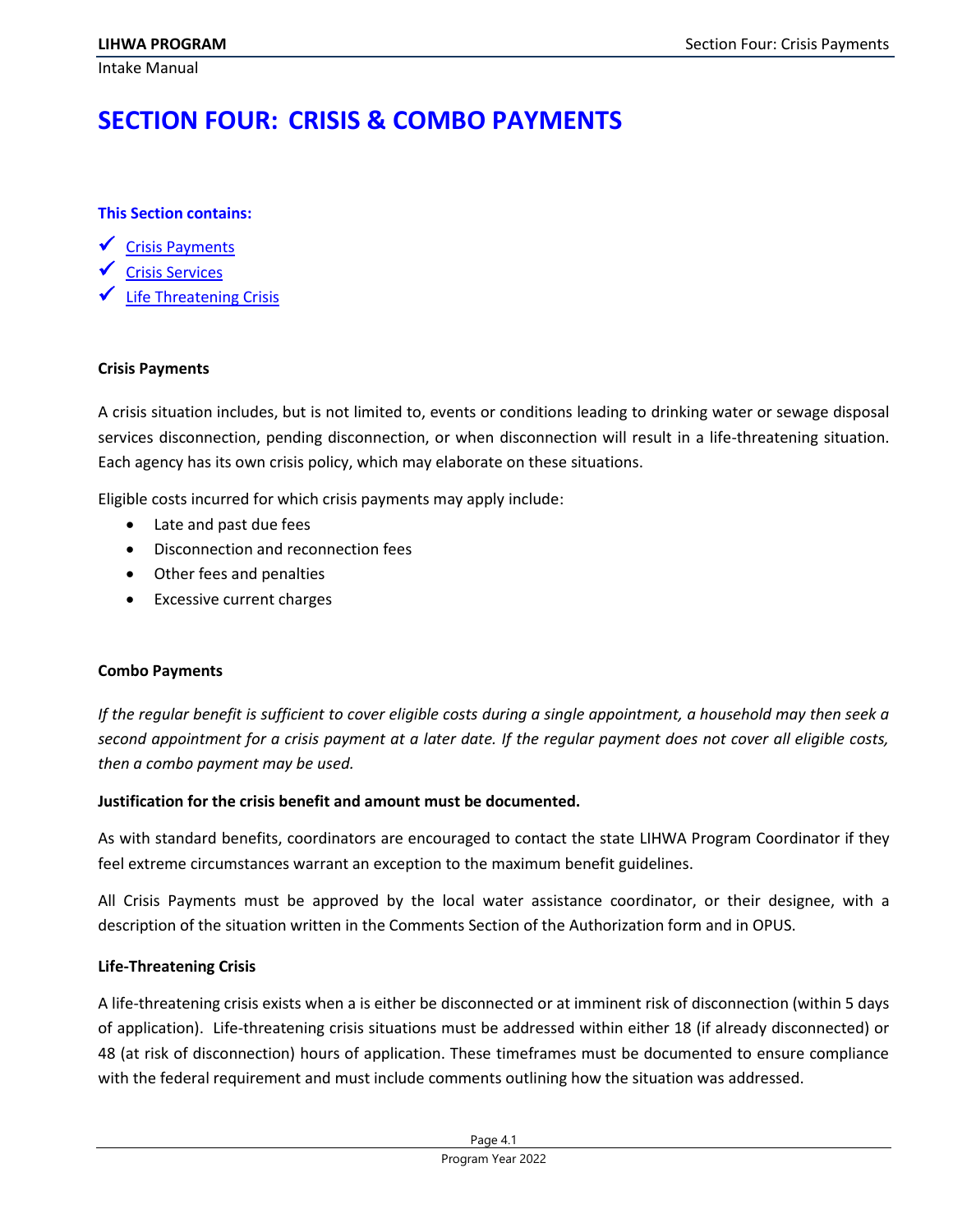Agencies are authorized to provide any of the following forms of assistance, or a combination thereof which best resolves a given emergency situation:

- Bill Payment Assistance
- Other Emergency Services--including, but not limited to, information, referral, coordination of benefits, advocacy, case management and/or other goods and services necessary to relieve immediate threat to health and safety.

*These are minimum requirements; individual agencies may have additional requirements. Staff should verify crisis-related policies and procedures with their local assistance coordinator.*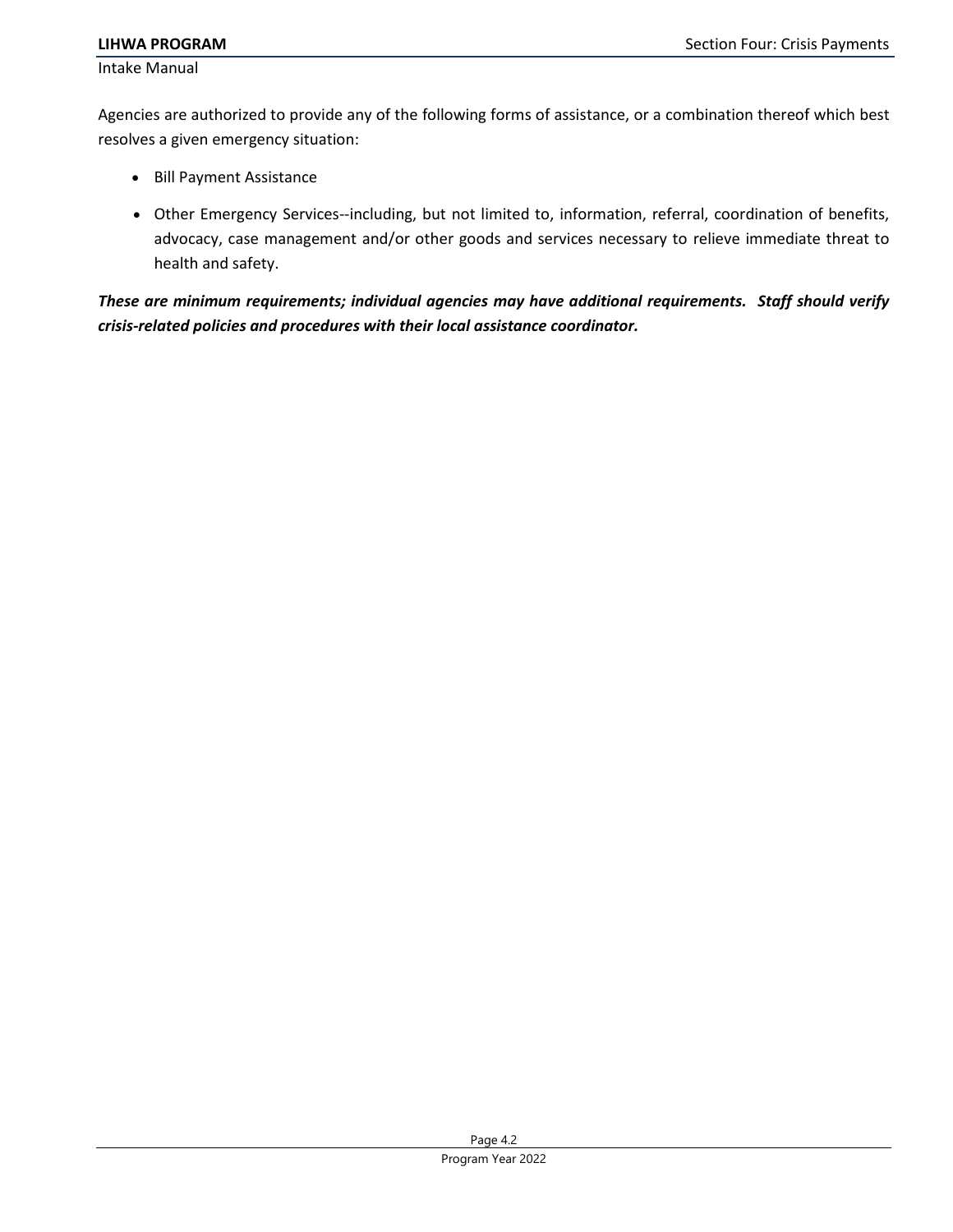## <span id="page-48-0"></span>**SECTION FIVE: ELIGIBILITY GUIDELINES AND BENEFIT MATRICES**

**This Section contains:**

<span id="page-48-1"></span>✓ [Eligibility Income Guidelines](#page-48-1)

**Eligibility Income Guidelines**

### **Income Guidelines for Oregon (Program Year 2022)**

## 60% of State Median Income by Household Size for use in Federal Fiscal Year 2022 Estimated State Median by Household Size - Source HHS

| <b>Household Unit Size</b>                                      | <b>Annual Gross Income*</b> | <b>Monthly Gross Income*</b> |  |  |
|-----------------------------------------------------------------|-----------------------------|------------------------------|--|--|
|                                                                 | \$29,334                    | \$2,445.33                   |  |  |
| 2                                                               | \$38,373                    | \$3,197.75                   |  |  |
| 3                                                               | \$47,402                    | \$3,950.17                   |  |  |
| 4                                                               | \$56,430                    | \$4,702.50                   |  |  |
| 5                                                               | \$65,459                    | \$5,454.92                   |  |  |
| 6                                                               | \$74,488                    | \$6,207.33                   |  |  |
| 7                                                               | \$76,181                    | \$6,348.42                   |  |  |
| 8                                                               | \$77,874                    | \$6,489.50                   |  |  |
| 9                                                               | \$79,567                    | \$6,630.58                   |  |  |
| 10                                                              | \$81,260                    | \$6,771.67                   |  |  |
| 11                                                              | \$82,953                    | \$6,912.75                   |  |  |
| 12                                                              | \$84,645                    | \$7,053.75                   |  |  |
| <b>Each Additional Member</b>                                   | \$1,692                     | \$141.00                     |  |  |
| * Gross Income means all household income before any deductions |                             |                              |  |  |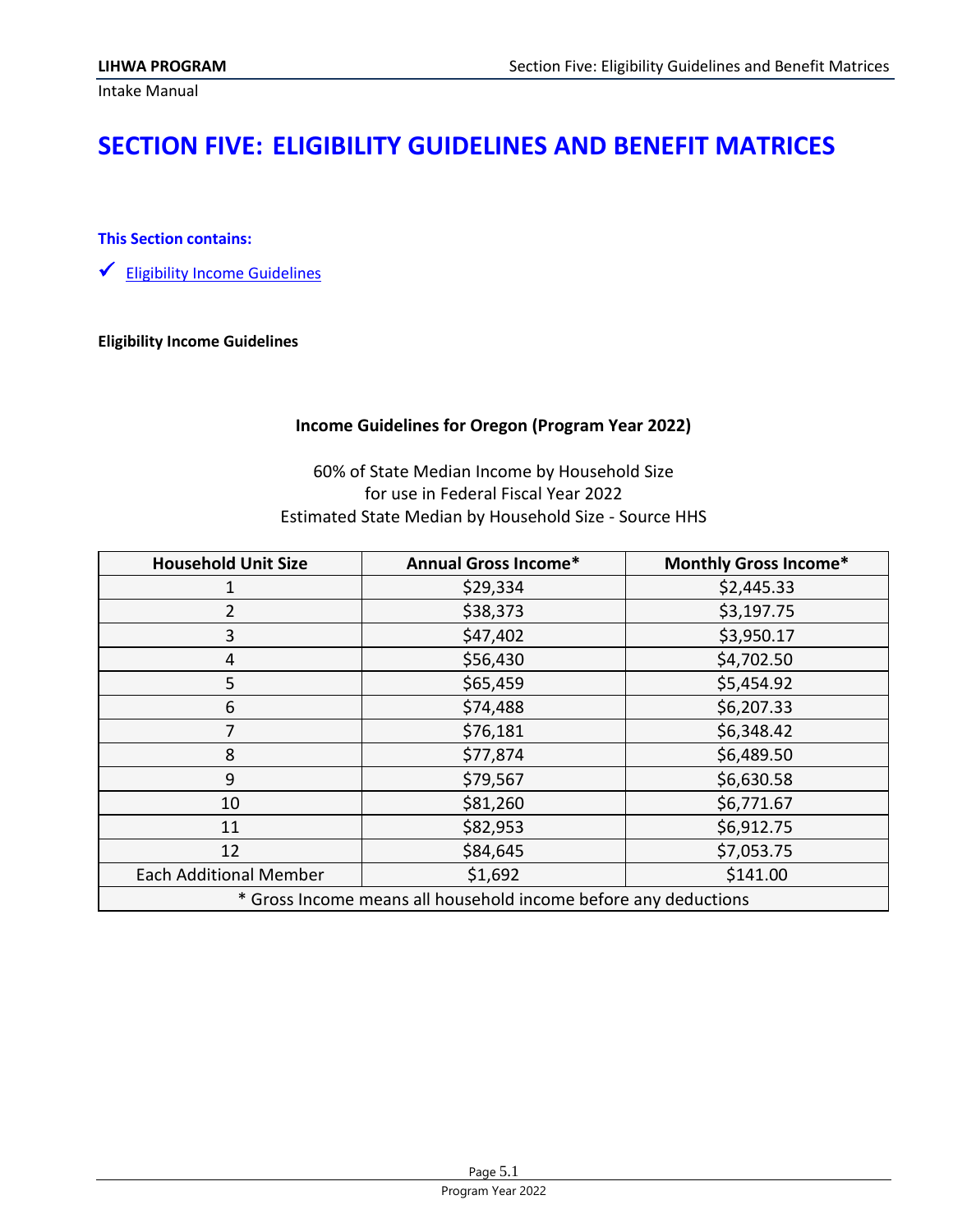(This page left blank.)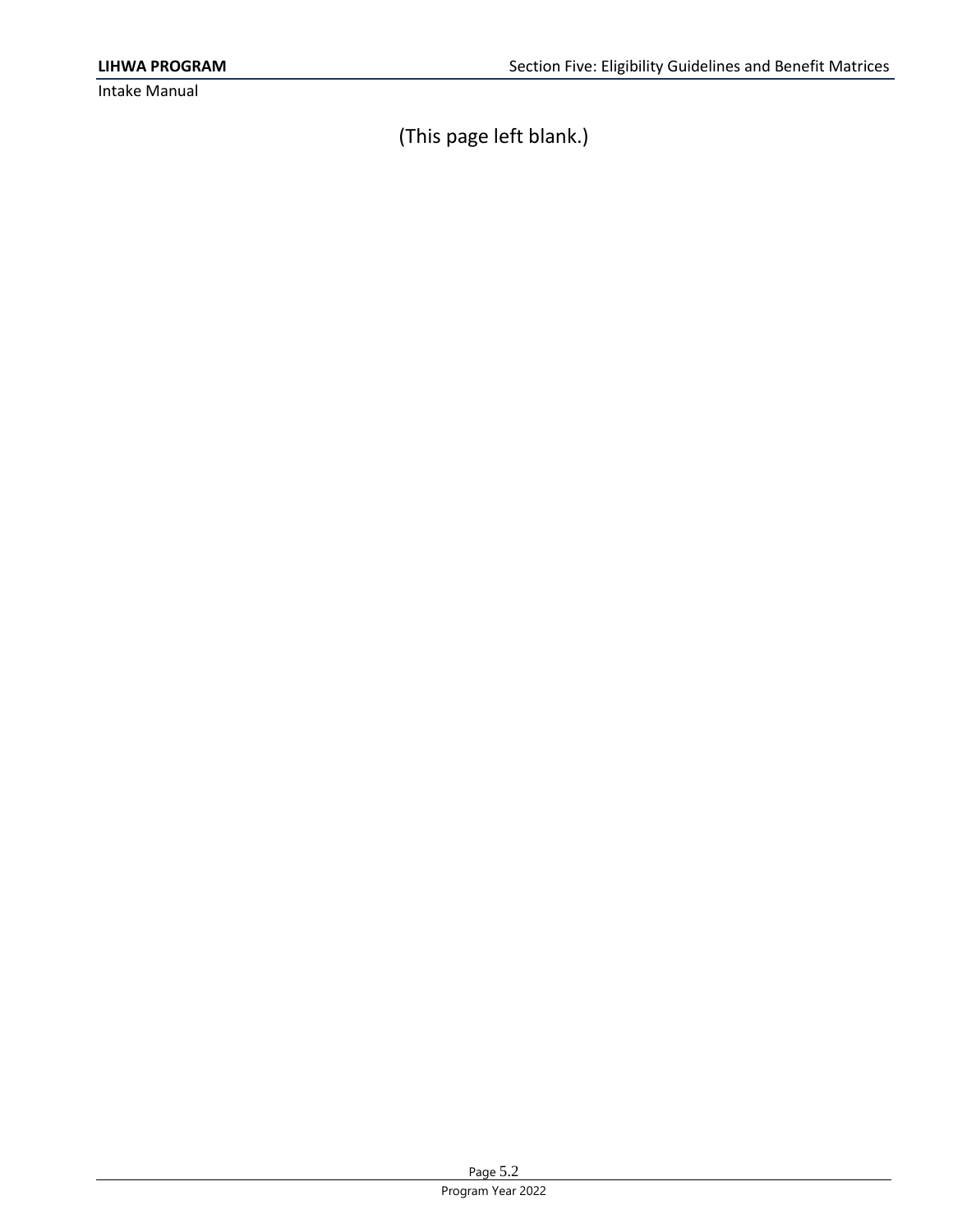## <span id="page-50-0"></span>**SECTION SIX: AGENCY NETWORK INFORMATION**

### **This Section contains:**

- ✓ [Oregon Contacts for Community Action Agencies](#page-50-1)
- ✓ [Energy Assistance Referral Listing by County](#page-51-0)

### <span id="page-50-1"></span>**Oregon Contacts for Community Action Agencies**

These low-income energy and housing resources include:

## **Link to Oregon Housing and Community Services Energy Assistance and Weatherization Programs: <https://www.oregon.gov/ohcs/Pages/energy-weatherization-programs-oregon.aspx>**

### **Oregon Energy Coordinators Association**

**[http://www.warmandsafenow.com](http://www.warmandsafenow.com/)**

### **Community Action Partnership of Oregon**

**[http://www.caporegon.org](http://www.caporegon.org/)**

### **Community-based organizations that provide water assistance programs in Oregon include:**

| <b>ACCESS</b> | Access                                               |
|---------------|------------------------------------------------------|
| CAO           | Community Action Organization in Washington County   |
| CAPECO        | Community Action Program of East Central Oregon      |
| <b>CAT</b>    | Community Action Team, Inc.                          |
| <b>CCNO</b>   | <b>Community Connection of NE Oregon</b>             |
| <b>CCSSD</b>  | <b>Clackamas County Social Services Division</b>     |
| CinA          | <b>Community In Action</b>                           |
| <b>CSC</b>    | <b>Community Services Consortium</b>                 |
| <b>KLCAS</b>  | Klamath-Lake Community Action Services               |
| <b>LCHSD</b>  | Lane County Human Services Division                  |
| <b>MCCAC</b>  | Mid-Columbia Community Action Council                |
| <b>MULTCO</b> | Multnomah County Department of County Human Services |
| <b>MWVCAA</b> | Mid-Willamette Valley Community Action Agency        |
| ΝI            | NeighborImpact                                       |
| <b>ORCCA</b>  | <b>Oregon Coast Community Action Agency</b>          |
| <b>UCAN</b>   | United Community Action Network                      |
| <b>YCAP</b>   | Yamhill Community Action Partnership                 |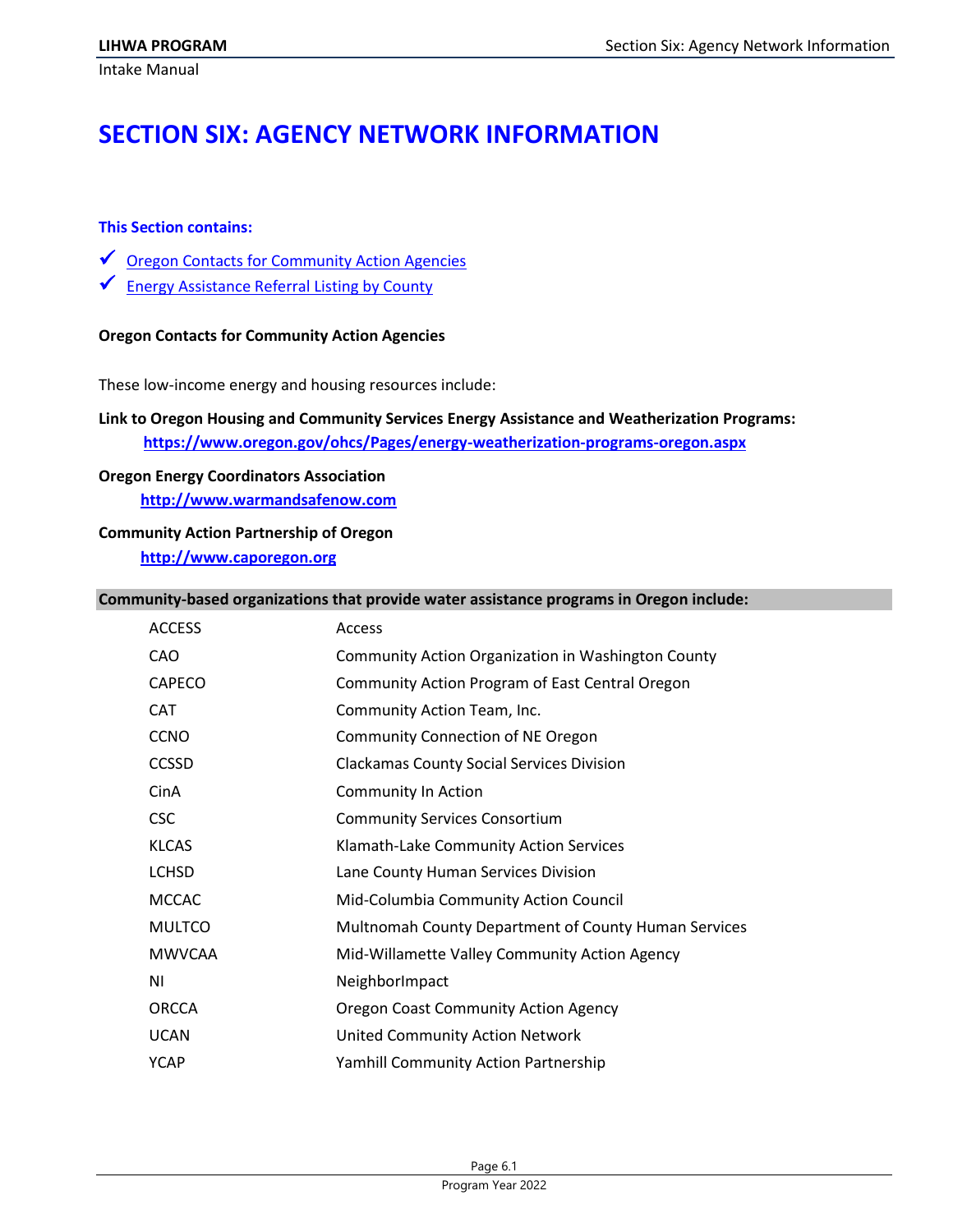<span id="page-51-0"></span>

| <b>COUNTY</b>     | <b>AGENCY</b>                                                 | <b>PHONE</b>   |
|-------------------|---------------------------------------------------------------|----------------|
| <b>Baker</b>      | Community Connection of Northeast Oregon Inc.                 | (541) 523-6591 |
| Benton            | <b>Community Services Consortium</b>                          | (541) 752-2840 |
| Clackamas         | <b>Clackamas County Social Services Division</b>              | (503) 650-5640 |
| Clatsop           | <b>Community Action Team</b>                                  | (503) 325-1400 |
| Columbia          | <b>Community Action Team</b>                                  | (503) 397-3511 |
| Coos              | <b>Oregon Coast Community Action</b>                          | (541) 435-7080 |
| Crook             | NeighborImpact                                                | (541) 504-2155 |
| Curry             | <b>Oregon Coast Community Action</b>                          | (541) 469-3155 |
| <b>Deschutes</b>  | NeighborImpact                                                | (541) 504-2155 |
| Douglas           | <b>United Community Action Network</b>                        | (541) 672-3421 |
| Gilliam           | Community Action Programs of Eastern- Central                 | (800) 752-1139 |
| Grant             | Community Connection of Northeast Oregon Inc.                 | (541) 575-2949 |
| Harney            | Community In Action - HCSC                                    | (541) 573-6024 |
| <b>Hood River</b> | Mid-Columbia Community Action Council                         | (541) 386-4027 |
| Jackson           | <b>ACCESS</b>                                                 | (541) 779-9020 |
| Jefferson         | NeighborImpact                                                | (541) 504-2155 |
| Josephine         | <b>United Community Action Network</b>                        | (541) 956-4050 |
| Klamath           | Klamath/Lake Community Action Services                        | (541) 882-3500 |
| Lake              | Klamath/Lake Community Action Services                        | (541) 882-3500 |
| Lane              | Lane County Human Services Division                           | (541) 682-3378 |
| Lincoln           | <b>Community Services Consortium</b>                          | (541) 265-3293 |
| Linn              | <b>Community Services Consortium</b>                          | (541) 926-7163 |
| Malheur           | <b>Community In Action</b>                                    | (541) 889-9555 |
| Marion            | Mid-Willamette Valley Community Action Agency                 | (503) 588-9016 |
| Morrow            | <b>Community Action Programs of Eastern-Central</b><br>Oregon | (800) 752-1139 |
| Multnomah         | Multnomah County Department of County Human<br>Services       | (503) 988-6295 |

## **Energy/Water Assistance Referral Listing By County**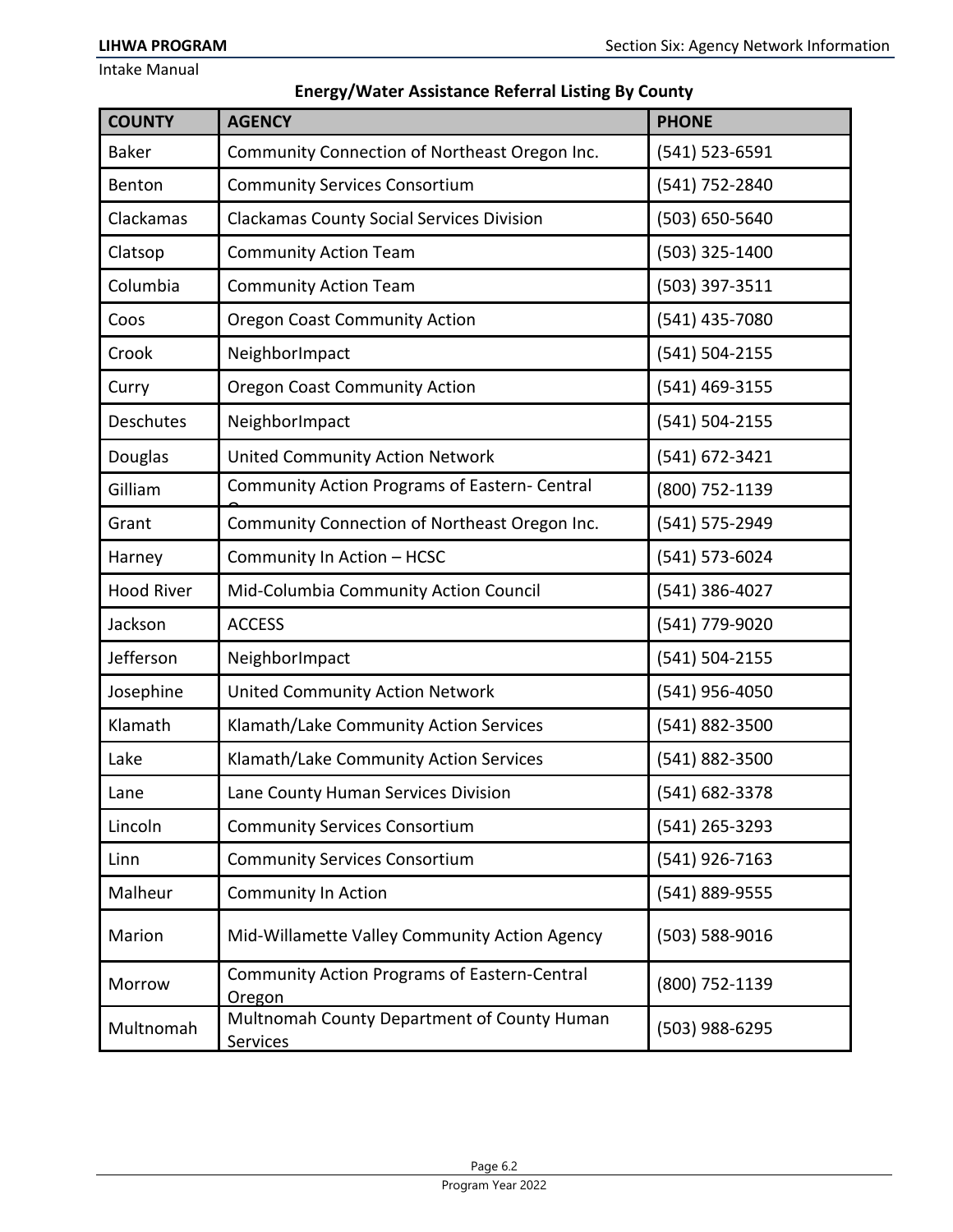| <b>COUNTY</b>    | <b>AGENCY</b>                                                 | <b>PHONE</b>                                  |
|------------------|---------------------------------------------------------------|-----------------------------------------------|
| Polk             | Mid-Willamette Valley Community Action Agency                 | (503) 588-9016                                |
| Sherman          | Mid-Columbia Community Action Council                         | (541) 298-5131                                |
| <b>Tillamook</b> | <b>Community Action Team</b>                                  | (503) 842-5261 x203                           |
| Umatilla         | Community Action Programs of eastern-Central<br>Oregon        | (541) 276-1926                                |
| Union            | Community Connection of Northeast Oregon Inc.                 | (541) 963-7532                                |
| Wallowa          | Community Connection of Northeast Oregon Inc.                 | (800) 772-3840                                |
| Wasco            | Mid-Columbia Community Action Council                         | (541) 298-5131                                |
| Washington       | <b>Community Action Of Washington County</b>                  | (503) 615-0771<br>energy@caowash.org          |
| Wheeler          | <b>Community Action Programs of Eastern-Central</b><br>Oregon | 1-800-752-1139                                |
| Yamhill          | <b>Yamhill Community Action Partnership</b>                   | (503) 687-1480<br>(855) 216-5289 ext.<br>1480 |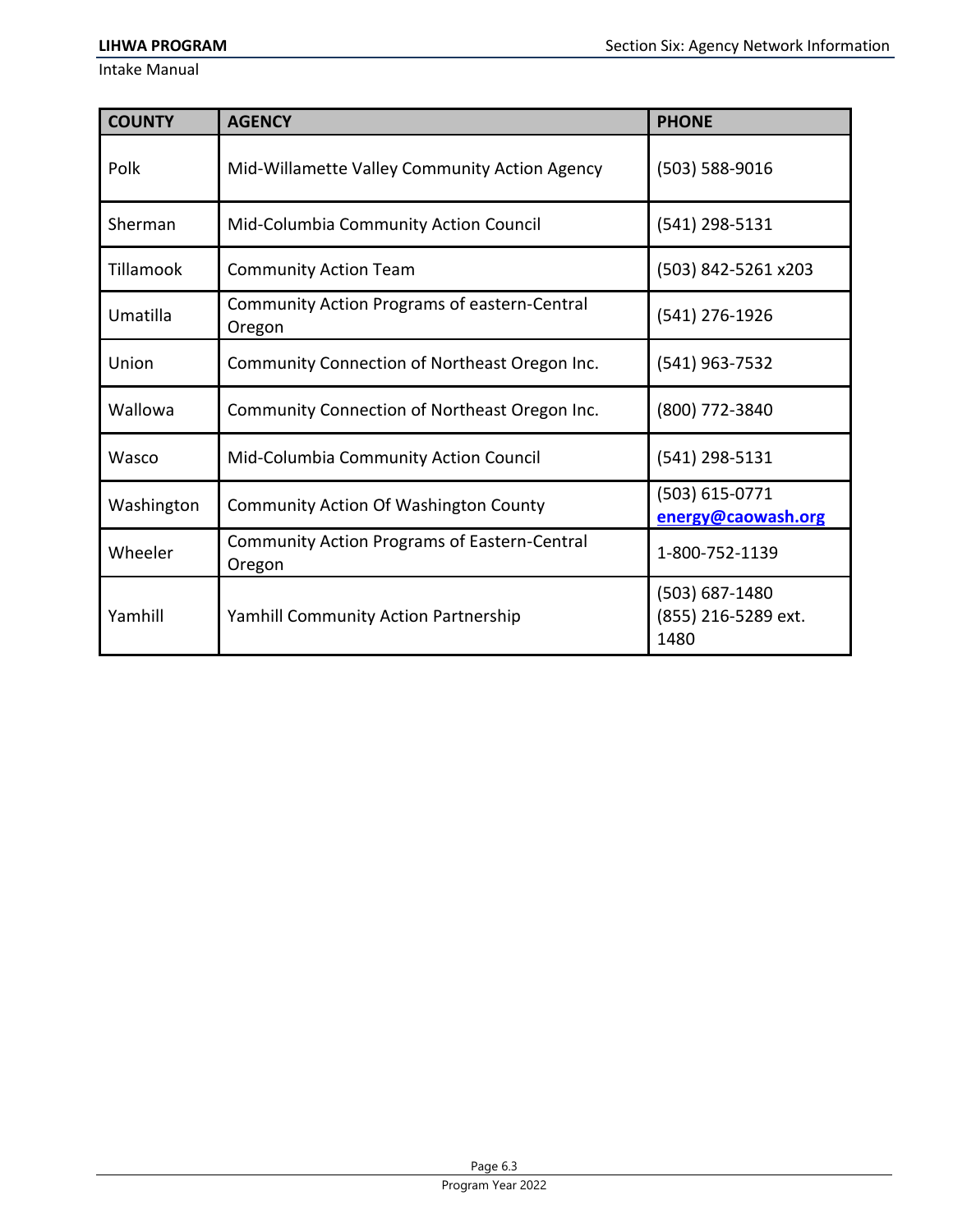## <span id="page-53-0"></span>**SECTION SEVEN: ACRONYMS AND DEFINITIONS**

### **This Section contains:**

- ✓ [Acronyms](#page-53-2)
- ✓ [Acronym Code List](#page-56-0)
- ✓ [Definitions](#page-58-0)
- ✓ Water [Burden Table](#page-61-0)

### <span id="page-53-1"></span>**Acronyms**

<span id="page-53-2"></span>Acronyms are a fact of life for many service programs, so we begin with some of the most commonly used abbreviations that you will find throughout this manual. In addition, others have been added that are commonly used in the energy assistance field.

| 2P          | <b>Two Parent</b>                         |
|-------------|-------------------------------------------|
| <b>AAA</b>  | Area Agency on Aging                      |
| <b>ACE</b>  | <b>Active Corps of Executives</b>         |
| <b>ACF</b>  | Administration for Children and Family    |
| <b>AGR</b>  | <b>Agency Grant Request</b>               |
| <b>APC</b>  | Agency/Program/County/Grant               |
| C/A         | Companion/Attendants/Caregiver            |
| <b>CAA</b>  | <b>Community Action Agency</b>            |
| <b>CAF</b>  | Children, Adults and Families - DHS-State |
| <b>CAPO</b> | Community Action Partnership of Oregon    |
| <b>CAPS</b> | <b>Community Action Programs</b>          |
| <b>COH</b>  | Co-Habitants                              |
| <b>CR</b>   | <b>Crisis Payment</b>                     |
| <b>CRD</b>  | <b>Community Resource Division</b>        |
| <b>CSBG</b> | <b>Community Services Block Grant</b>     |
| <b>CUB</b>  | <b>Citizens Utility Board</b>             |
| <b>DHI</b>  | Declaration of Household Income           |
| <b>DHS</b>  | Department of Human Services              |
| <b>EIC</b>  | <b>Earned Income Credit</b>               |
| <b>ETO</b>  | <b>Energy Trust of Oregon</b>             |
| <b>EXF</b>  | <b>Extended Family</b>                    |
| <b>FGP</b>  | <b>Foster Grandparent Program</b>         |
| FS          | <b>Food Stamps</b>                        |
| <b>FSR</b>  | <b>Financial Status Report</b>            |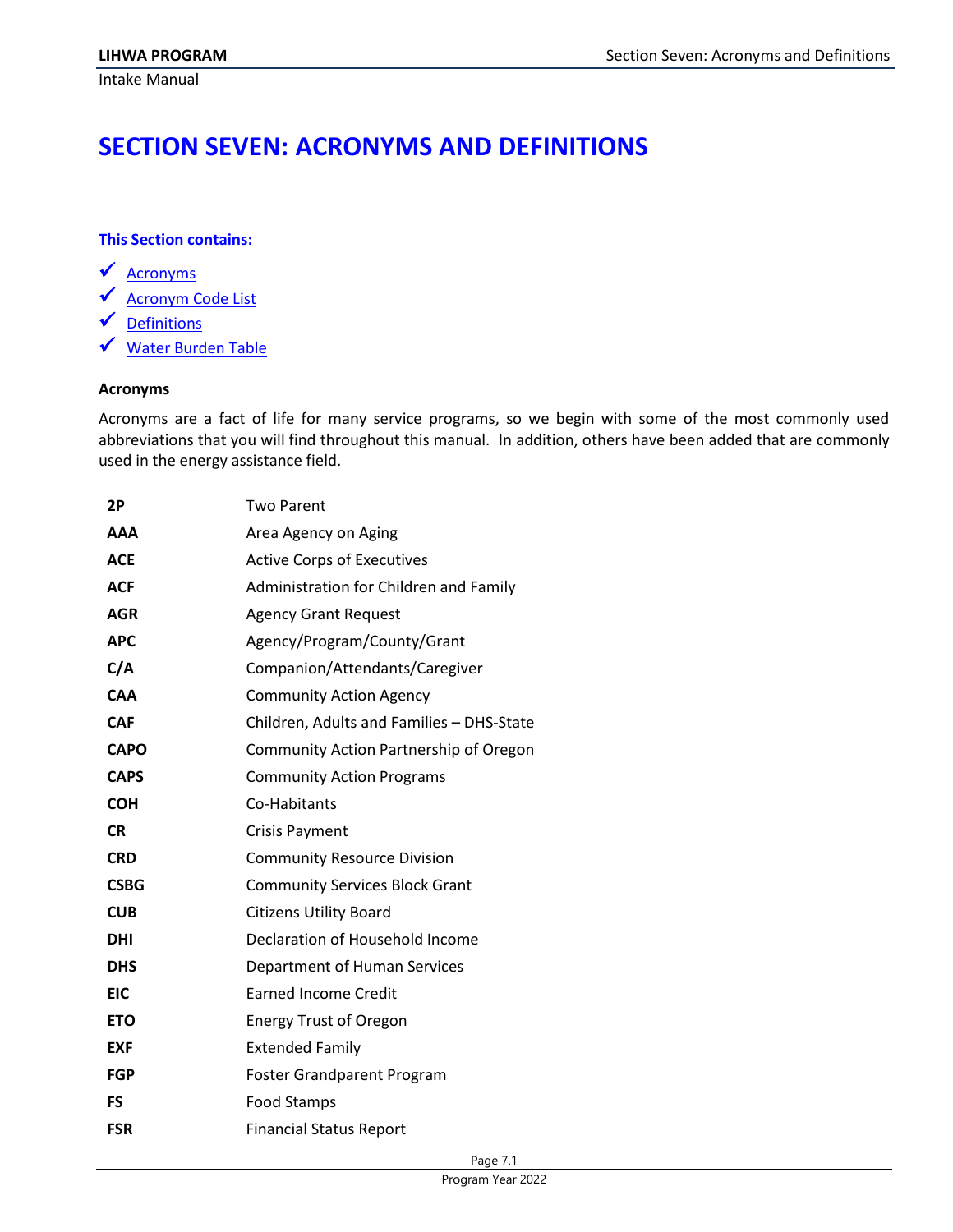| <b>FW</b>     | Farm Worker                                    |
|---------------|------------------------------------------------|
| <b>FWS</b>    | Federal Work Study                             |
| G             | <b>GED</b>                                     |
| н             | High School - Non-Grad                         |
| <b>HHS</b>    | Department of Health and Human Services        |
| HМ            | Home                                           |
| <b>HUD</b>    | Housing and Urban Development                  |
| $K-8$         | K-8 Grade                                      |
| <b>LIHWAP</b> | Low Income Household Water Assistance Program  |
| М             | Married                                        |
| M/D           | Masters/Doctorate                              |
| <b>MES</b>    | Message                                        |
| <b>MGA</b>    | <b>Master Grant Agreement</b>                  |
| <b>NOA</b>    | Notice of Action - or - Notice of Allocation   |
| <b>OECA</b>   | <b>Oregon Energy Coordinators Association</b>  |
| <b>OHCS</b>   | Oregon Housing and Community Services          |
| <b>OPUC</b>   | Oregon Public Utility Commission               |
| <b>OSIP</b>   | Oregon Supplemental Income Program             |
| <b>PUC</b>    | <b>Public Utility Commission</b>               |
| <b>RFC</b>    | <b>Request for Cash</b>                        |
| <b>RFF</b>    | <b>Request for Funds</b>                       |
| <b>ROMA</b>   | Results Oriented Management & Accountability   |
| <b>RSVP</b>   | Retired Service Volunteer Program              |
| S             | Single                                         |
| <b>SCORE</b>  | Service Corps of Retired Executives            |
| <b>SDSD</b>   | Senior and Disabled Services Division          |
| <b>SNAP</b>   | Supplemental Nutritional Assistance Program    |
| <b>SPEC'S</b> | Specifications                                 |
| <b>SPF</b>    | Single Parent Female                           |
| <b>SPM</b>    | Single Parent Male                             |
| SS            | <b>Social Security</b>                         |
| <b>SSA</b>    | Social Security Administration                 |
| <b>SSB</b>    | <b>Social Security Benefits</b>                |
| <b>SSD</b>    | <b>Social Security Disability</b>              |
| <b>SSI</b>    | Supplemental Security Income                   |
| SSN/SYSID     | Social Security Number/System ID               |
| <b>TANF</b>   | <b>Temporary Assistance for Needy Families</b> |
| TBA           | <b>Tenant Based Assistance</b>                 |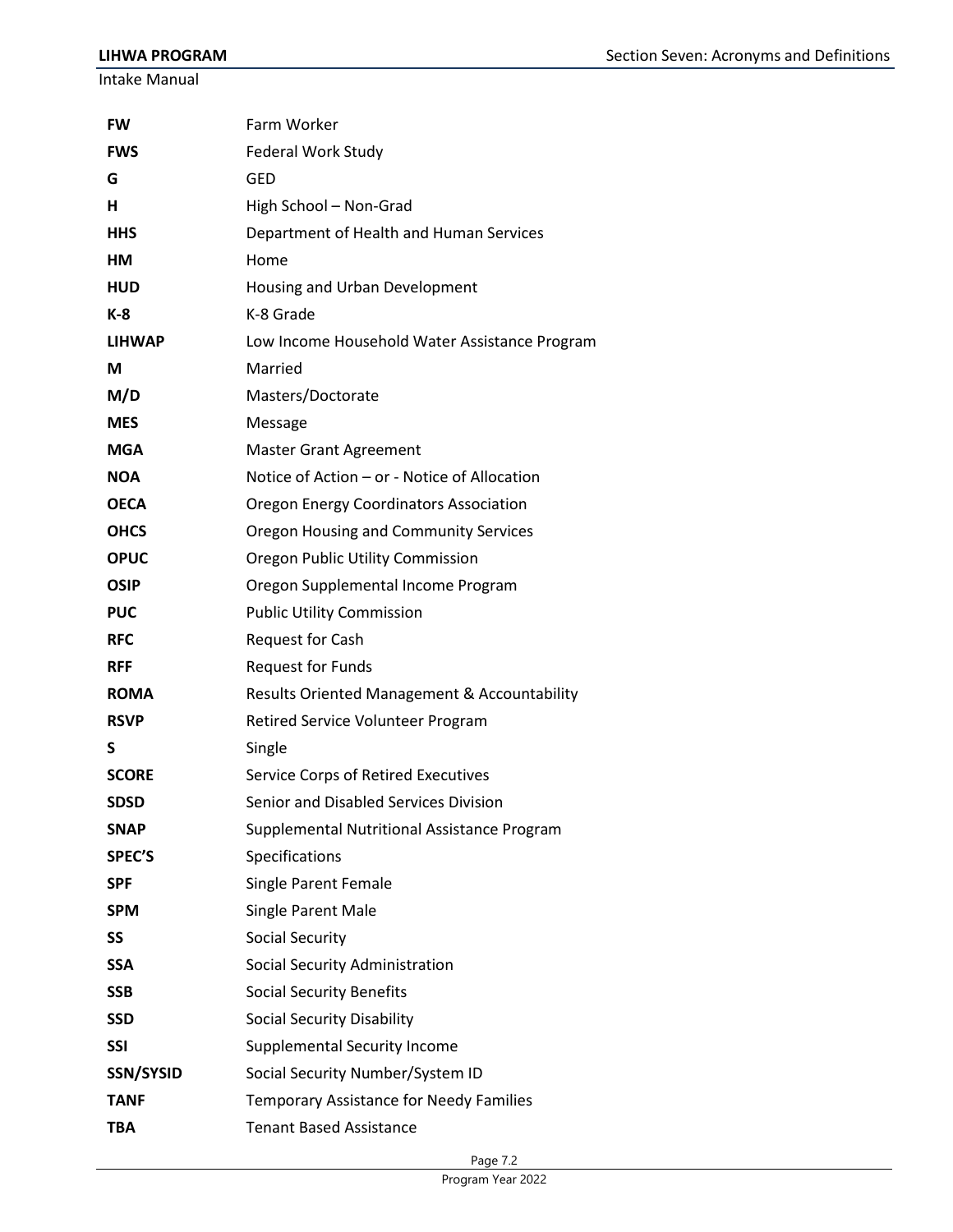| T&TA         | <b>Training and Technical Assistance</b> |
|--------------|------------------------------------------|
| U            | Unknown                                  |
| UI           | Unemployment Insurance                   |
| <b>UYA</b>   | University Year of Action                |
| VA           | <b>Veterans Administration</b>           |
| <b>VM</b>    | Voice Mail                               |
| <b>VISTA</b> | Volunteers In Service to America         |
| <b>WAP</b>   | Weatherization Assistance Program        |
| <b>WC</b>    | <b>Workers Compensation</b>              |
| <b>WIA</b>   | Workforce Investment Act                 |
| <b>WIC</b>   | Women, Infant, Children                  |
| <b>WRK</b>   | Work                                     |
| WX           | Weatherization                           |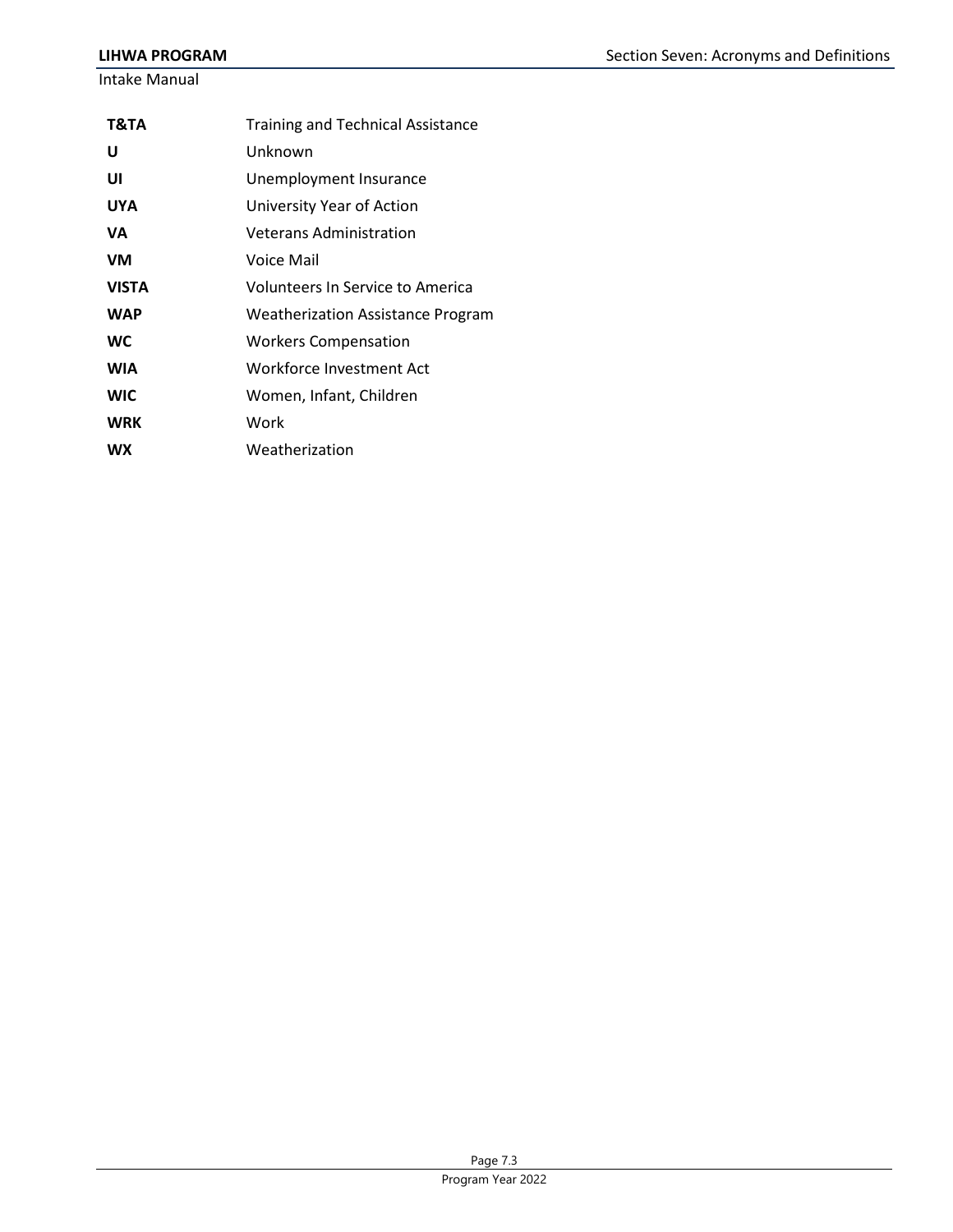### **Acronym Code List**

<span id="page-56-0"></span>**Acronym Codes -** Extracted from reverse side of Energy Assistance Program Authorization form

|   | SOCIAL SECURITY NUMBER CODE | <b>VETERAN</b> |                                 |
|---|-----------------------------|----------------|---------------------------------|
| N | No                          | N              | No.                             |
| ٧ | Yes                         |                | Yes                             |
| Е | Exception                   | DK             | Don't Know                      |
|   |                             | nг             | $D = f \cdot \cdot \cdot \cdot$ |

## **LANGUAGE**<br>AM American Sign

| AM | American Sign | <b>HOMEBOUND</b> |                         |  |
|----|---------------|------------------|-------------------------|--|
| AR | Arabic        | N                | No                      |  |
| C  | Chinese       | Υ                | Yes                     |  |
| Е  | English       | DK               | Don't Know              |  |
| F  | Farsi         | RF               | Refused                 |  |
| н  | Hmong         |                  |                         |  |
| J  | Japanese      |                  |                         |  |
| К  | Khmer         |                  | <b>HOUSEHOLD TYPE</b>   |  |
| КO | Korean        | М                | Married                 |  |
| LA | Laotian       | S                | Single                  |  |
| М  | Mien          | <b>SPM</b>       | Single Parent Male      |  |
| МA | Mayan Group   | <b>SPF</b>       | Single Parent Fema      |  |
| O  | Other         | <b>EXF</b>       | <b>Extended Family</b>  |  |
| R  | Russian       | 2P               | <b>Two Parent</b>       |  |
| RU | Romanian      | <b>COH</b>       | Co-Habitants            |  |
| S  | Spanish       |                  |                         |  |
| v  | Vietnamese    |                  |                         |  |
| DK | Don't Know    |                  | <b>INCOME FREQUENCY</b> |  |
| RF | Refused       | E                | Every other Week        |  |
|    |               | M                | Monthly                 |  |

| F         | Female  | O | Quarter |
|-----------|---------|---|---------|
| M         | Male    |   | Twice-A |
| O         | Other   | W | Weekly  |
| <b>RF</b> | Refused |   | Yearly  |

### **ETHNICITY**

| <b>NH</b> | Non-Hispanic/Non-Latino | <b>INCOME VERIFICATION</b> |                       |
|-----------|-------------------------|----------------------------|-----------------------|
| н         | Hispanic/Latino         | AL                         | Award Letter          |
| DK        | Don't Know              | BS                         | <b>Bank Statement</b> |
| RF        | Refused                 | СM                         | Case Mgr/Worker       |

| AA        | African-American                 | <b>DHI</b>  | Declaration of Household Income |
|-----------|----------------------------------|-------------|---------------------------------|
| AS        | Asian                            | <b>FSRN</b> | <b>FSRN</b>                     |
| AI        | American Indian/Alaska Native    | <b>FSUP</b> | <b>FSUP</b>                     |
| NH/PI     | Native Hawaiian/Pacific Islander | P           | Phone                           |
| <b>WH</b> | White                            | <b>SEWS</b> | Self-Employment WS              |
| DK        | Don't Know                       | SΑ          | <b>State Agency</b>             |
| <b>RF</b> | Refused                          | <b>SWS</b>  | Student WS                      |

| N  | No         |
|----|------------|
| v  | Yes        |
| DK | Don't Know |
| RF | Refused    |

**RF** Refused

| <b>HOMEBOUND</b> |  |
|------------------|--|
|                  |  |

| N  | <b>NO</b>  |
|----|------------|
| ٧  | Yes        |
| DK | Don't Know |
| RF | Refused    |

### **HOUSEHOLD TYPE**

| КO | Korean      | м          | Married                |
|----|-------------|------------|------------------------|
| LА | Laotian     | S          | Single                 |
| М  | Mien        | <b>SPM</b> | Single Parent Male     |
| MA | Mayan Group | <b>SPF</b> | Single Parent Female   |
| O  | Other       | <b>EXF</b> | <b>Extended Family</b> |
| R  | Russian     | 2P         | <b>Two Parent</b>      |
| RU | Romanian    | <b>COH</b> | Co-Habitants           |

### **INCOME FREQUENCY**

- **M** Monthly<br>**O** One Time
- **GENDER O** One Time
	- **Q** Quarterly
	- **T** Twice-A-Month
	-
	-

## **INCOME VERIFICATION**<br>AL Award Latter

| н          | Hispanic/Latino                  | AL          | Award Letter                  |
|------------|----------------------------------|-------------|-------------------------------|
| DK         | Don't Know                       | BS          | <b>Bank Statement</b>         |
| RF         | Refused                          | <b>CM</b>   | Case Mgr/Worker               |
|            |                                  | <b>CPS</b>  | Check Pay Stub                |
| RACE       |                                  | <b>CD</b>   | Court Doc                     |
| ΑА         | African-American                 | <b>DHI</b>  | Declaration of Household Inco |
| AS         | Asian                            | <b>FSRN</b> | <b>FSRN</b>                   |
| Al         | American Indian/Alaska Native    | <b>FSUP</b> | <b>FSUP</b>                   |
| NH/PI      | Native Hawaiian/Pacific Islander | P           | Phone                         |
| WН         | White                            | <b>SEWS</b> | Self-Employment WS            |
| DK         | Don't Know                       | SA          | <b>State Agency</b>           |
| RF         | Refused                          | <b>SWS</b>  | <b>Student WS</b>             |
|            |                                  | TXF         | Tax Forms W2 1099             |
| DISABILITY |                                  | <b>UED</b>  | <b>Unemployment Documents</b> |
| Ν          | No                               | UM          | Update Mail Out               |
| Y          | Yes                              | <b>WP</b>   | <b>Wage Printout</b>          |
| DK         | Don't Know                       | OМ          | Other Method                  |
|            |                                  |             |                               |

Page 7.4

Program Year 2022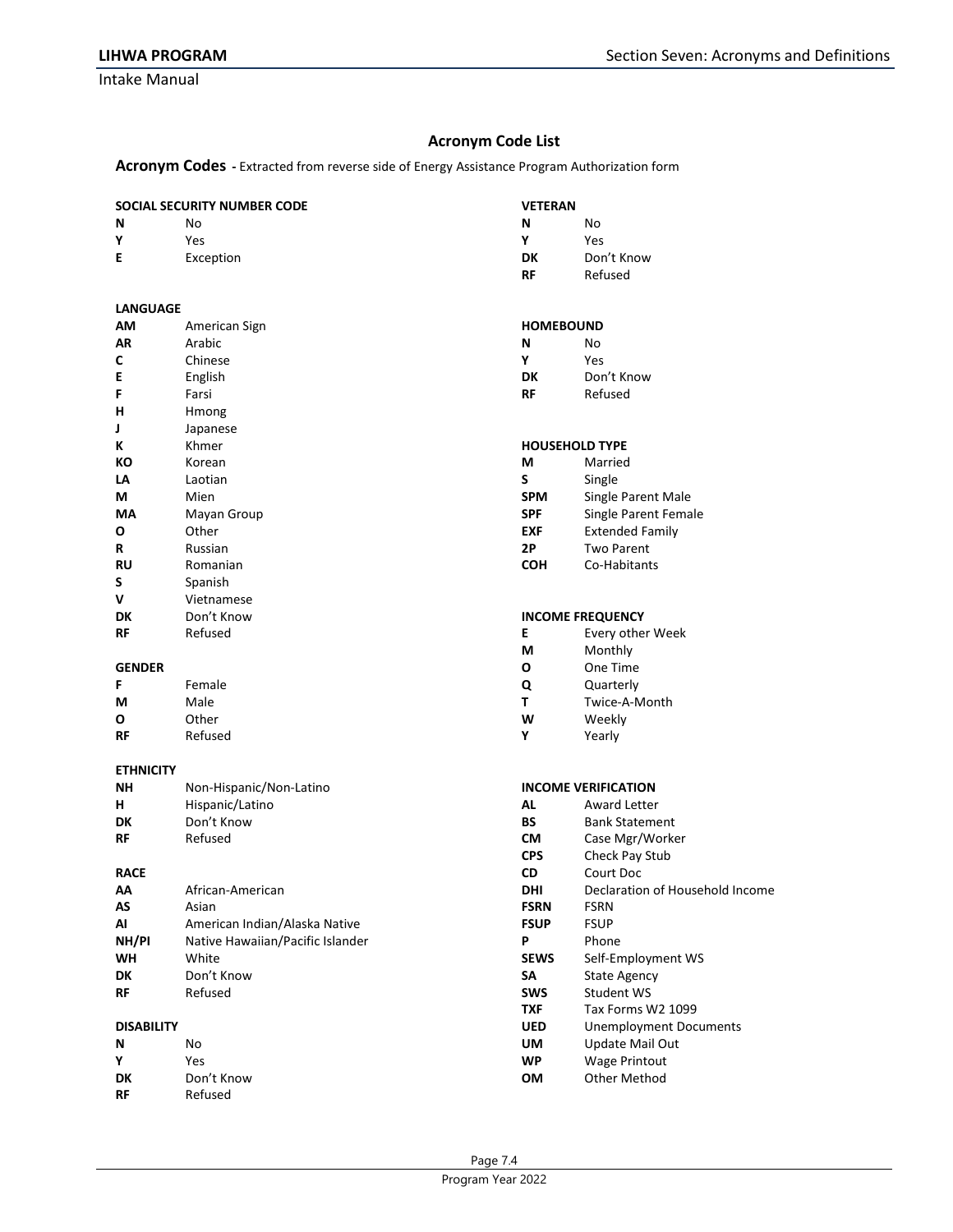### **NON-CASH BENEFITS INCOME TYPE**

| <b>SNAP</b>  | Supplemental Nutritional Assistance Program        | AD        | Adoption                          |
|--------------|----------------------------------------------------|-----------|-----------------------------------|
| <b>OHP</b>   | Oregon Health Plan                                 | AL        | Alimony or other Spousal Support  |
| <b>MCARE</b> | Medicare Health Insurance Program                  | AN        | Annuities                         |
| <b>WIC</b>   | Special Supplemental Nutrition Program for         | CG        | Cash Grant                        |
|              | Women, Infants and Children                        | <b>CS</b> | Child Support                     |
| <b>VAMS</b>  | <b>Veteran's Administration Medical Services</b>   | DB        | Death Benefit                     |
| <b>TNFC</b>  | <b>TANF Child Care Services</b>                    | E.        | Education                         |
| <b>TNFT</b>  | <b>TANF Transportation Service</b>                 | FC        | <b>Foster Care</b>                |
| <b>TNFO</b>  | <b>OTHER TANF-Funded Services</b>                  | GТ        | <b>General Assistance Tribal</b>  |
| <b>PRA</b>   | Section 8, Public Housing, or Other Ongoing Rental | IN        | Private Disability Insurance      |
|              | Assistance                                         |           | Interest                          |
| <b>OHI</b>   | <b>Other Health Insurance</b>                      | OS        | Other Source                      |
| <b>OS</b>    | Other Source                                       | РP        | <b>Private Pension</b>            |
| <b>TRA</b>   | <b>Temporary Rental Assistance</b>                 | PS        | <b>Property Sale</b>              |
| DK.          | Don't Know                                         | SS        | Social Security Income            |
| RF           | Refused                                            | SSI       | Supplemental Security Income      |
| N            | None                                               | SSDI      | Social Security Disability Income |

### **EDUCATION**

| <b>NO</b>  | No Schooling Completed                | U          | Unemployment Insurance               |
|------------|---------------------------------------|------------|--------------------------------------|
| PК         | Preschool                             | <b>VDP</b> | Veteran's Disability Payment         |
| К          | Kindergarten                          | <b>VP</b>  | Veteran's Pension                    |
| 1          | 1st Grade                             | W          | <b>Wages</b>                         |
| 2          | 2nd Grade                             | <b>WC</b>  | <b>Workers Compensation</b>          |
| 3          | 3rd Grade                             |            |                                      |
| 4          | 4th Grade                             |            |                                      |
| 5          | 5th Grade                             |            | <b>INCOME REPORTED</b>               |
| 6          | 6th Grade                             | N          | No                                   |
| 7          | 7th Grade                             | Υ          | Yes                                  |
| 8          | 8th Grade                             | <b>ZIS</b> | Zero Income Statement                |
| 9          | 9th Grade                             | DK         | Don't Know                           |
| 10         | 10th Grade                            | RF         | Refused                              |
| 11         | 11th Grade                            |            |                                      |
| 12         | 12th Grade - No Diploma               |            |                                      |
| <b>GED</b> | GED                                   |            | <b>OREGONTRIBES</b>                  |
| <b>HSD</b> | High School Diploma                   | ВP         | <b>Burns Paiute Tribe</b>            |
| PS         | Post-Secondary - No Degree            | <b>CO</b>  | Coquille Tribe                       |
| AA         | <b>Associates Degree</b>              | <b>CC</b>  | Cow Creek Band of Umpqua             |
| BA         | Bachelor's Degree                     |            | Confederated Tribes of the C         |
| MA         | Master's Degree                       | <b>CTC</b> | Siuslaw Indians                      |
| <b>PHD</b> | Doctorate Degree                      | <b>CTU</b> | Confederated Tribes of the U         |
| <b>OPD</b> | <b>Other Grad/Professional Degree</b> | <b>GR</b>  | Confederated Tribes of Gran          |
| <b>ATC</b> | <b>Advanced Training Certificate</b>  | КT         | <b>Klamath Tribes</b>                |
| <b>SAC</b> | <b>Skilled Artisan Certificate</b>    | S          | <b>Confederated Tribes of Siletz</b> |
| DK         | Don't Know                            | <b>WS</b>  | <b>Confederated Tribes of Warr</b>   |
| <b>RF</b>  | Refused                               | OT         | <b>Other Oregon Tribes</b>           |

| AD          | Adoption                                       |
|-------------|------------------------------------------------|
| AL          | Alimony or other Spousal Support               |
| ΑN          | Annuities                                      |
| CG          | Cash Grant                                     |
| CS.         | Child Support                                  |
| DB          | Death Benefit                                  |
| F           | Education                                      |
| FC          | <b>Foster Care</b>                             |
| GТ          | <b>General Assistance Tribal</b>               |
| IN          | Private Disability Insurance                   |
| п           | Interest                                       |
| OS          | Other Source                                   |
| РP          | <b>Private Pension</b>                         |
| PS          | <b>Property Sale</b>                           |
| SS          | Social Security Income                         |
| SSI         | <b>Supplemental Security Income</b>            |
| <b>SSDI</b> | Social Security Disability Income              |
| SE          | Self-Employment                                |
| TANF        | <b>Temporary Assistance for Needy Families</b> |
| ТF          | <b>Trust Fund</b>                              |
| U           | Unemployment Insurance                         |
| <b>VDP</b>  | Veteran's Disability Payment                   |
| VP          | Veteran's Pension                              |
| w           | <b>Wages</b>                                   |
| wc          | <b>Workers Compensation</b>                    |
|             |                                                |

### **INCOME REPORTED**

| N   | No                |
|-----|-------------------|
| ν   | Yes               |
| ZIS | Zero Income State |

- **9 9th Brade Brade Brade Brade Brade Brade Brade Brade Brade Brade Brade Brade Brade Brade Brade Brade Brade Br**<br>Refused
- 

## **GREGONTRIBES**<br>**BP** Burns

- **CO** Coquille Tribe
- **CC** Cow Creek Band of Umpqua Indians
- **BACHELORY CONFEDERATED CONFEDERATES CONFEDERATION CTC CONFEDERATION CONFERENCES Siuslaw Indians**
- **PHDU** Confederated Tribes of the Umatilla Indians<br>**GR** Confederated Tribes of Grand Ronde
- **Confederated Tribes of Grand Ronde**
- **KT** Klamath Tribes
- **S** Confederated Tribes of Siletz
- **WS** Confederated Tribes of Warm Springs
- **OT** Other Oregon Tribes
- **MT** Multiple Oregon Tribes<br>**DK** Don't Know
- **Don't Know**
- **RF** Refused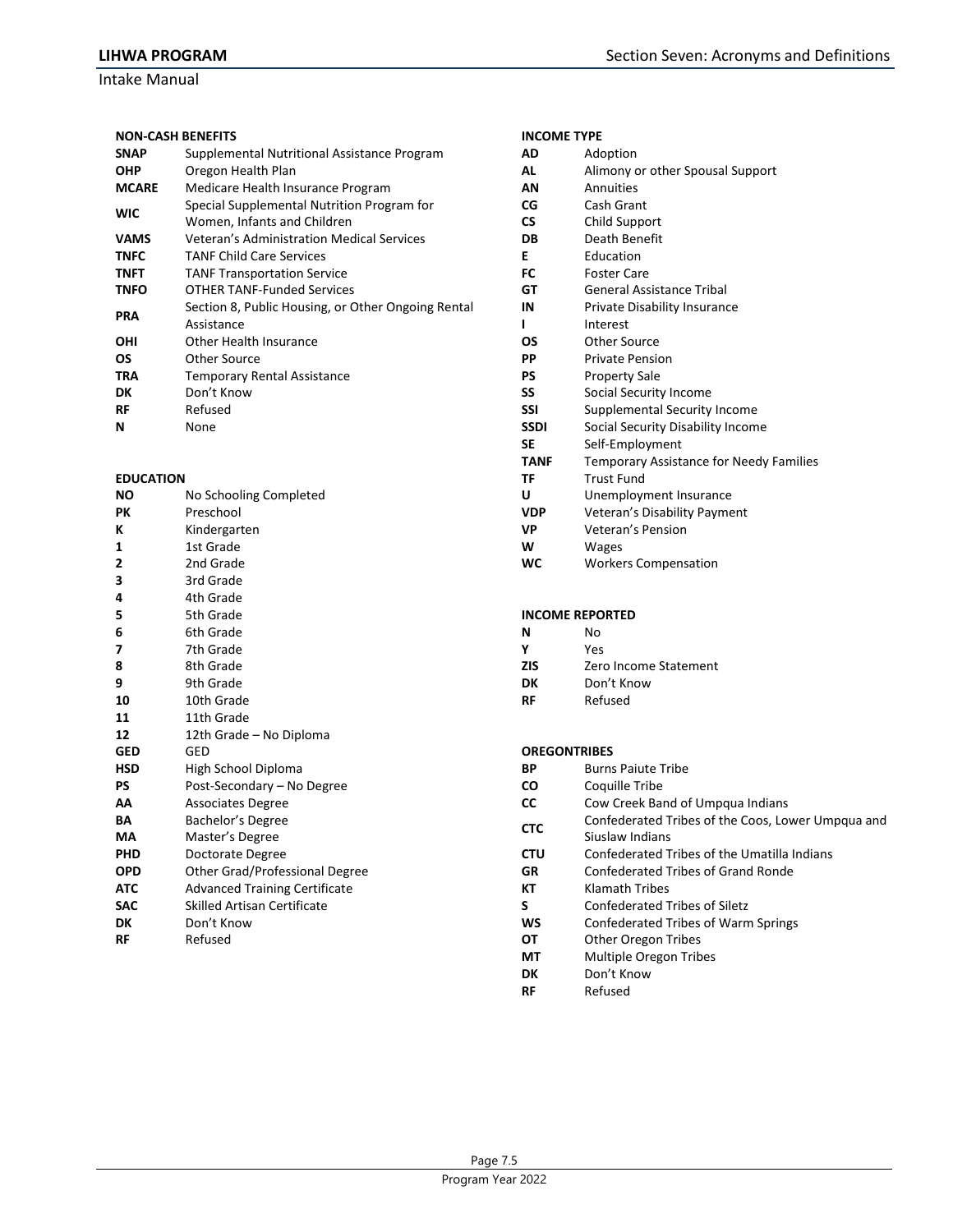### <span id="page-58-0"></span>**Definitions**

**Authorization Form –** The official term for an energy assistance application. The term **may** be used interchangeably with water assistance application form.

**Boarder –** A roomer/boarder is a person who rents a room from the building owner. A roomer/boarder does not have a separate site address from other occupants of the building—however, a roomer/boarder does not share in providing, or being provided for, the necessities of life (e.g. food, living costs) with other residents of the structure.

**Caregiver/Personal Care Attendant –** An attendant is a person who works during the **day** and/or lives at the residence. Both types of attendants may be paid for by any of the following: applicant, relatives, State or company providing home assistance payments. An attendant (regardless of who pays) is an independent employee.

**Completed Application –** An application is completed when responses to all application questions have been verified, appropriate documentation has been provided, and both the applicant and intake worker have signed the application.

**Commitment Date –** The date a utility vendor has been notified of an agency commitment.

**Crisis Assistance Payment –** The assistance provided to help low-income households resolve crisis situations, including but not limited to, situations as described in the manual.

**Declaration of Household Income Form (DHI) –** A form required for households claiming no income, or irregular/personal income (*See Personal Income definition.).*

**Denied Application –** An application is denied when it has been completed and signed, but the applicant fails to meet program eligibility requirements.

**Disabled –** Persons who are unable to engage in any substantial paid activity by reason of any medically determinable physical or mental impairment.

**Eligible –** Households whose verified income is in accordance with the LIHWA Benefits Matrix Form and are partially or fully responsible for their home heating or cooling expenses.

**Employed –** Having a job that pays wages or a salary on a regular basis.

**Gross Income –** Total Household income from all sources before any deductions.

**Home Energy Supplier –** Companies who deliver fuel in bulk, such as oil, propane, wood, pellet, etc., or provide electricity or natural gas continuously via wire or pipes. Home Energy Supplier and Vendor are used interchangeably.

**Homeless –** An individual, family, or household that lacks a fixed, regular residence, or has a nighttime residence that is an emergency shelter or institution, and that is without the means to secure and/or maintain affordable, safe shelter.

**Household –** Any individual, or group of individuals who are living together as one economic unit, for whom residential water is customarily provided in common, or who make undesignated payments for water in the form of rent and share a common account.

**Incidental Fees –** Reconnection charges, deposits, late fees, and other charges from water/water treatment

Page 7.6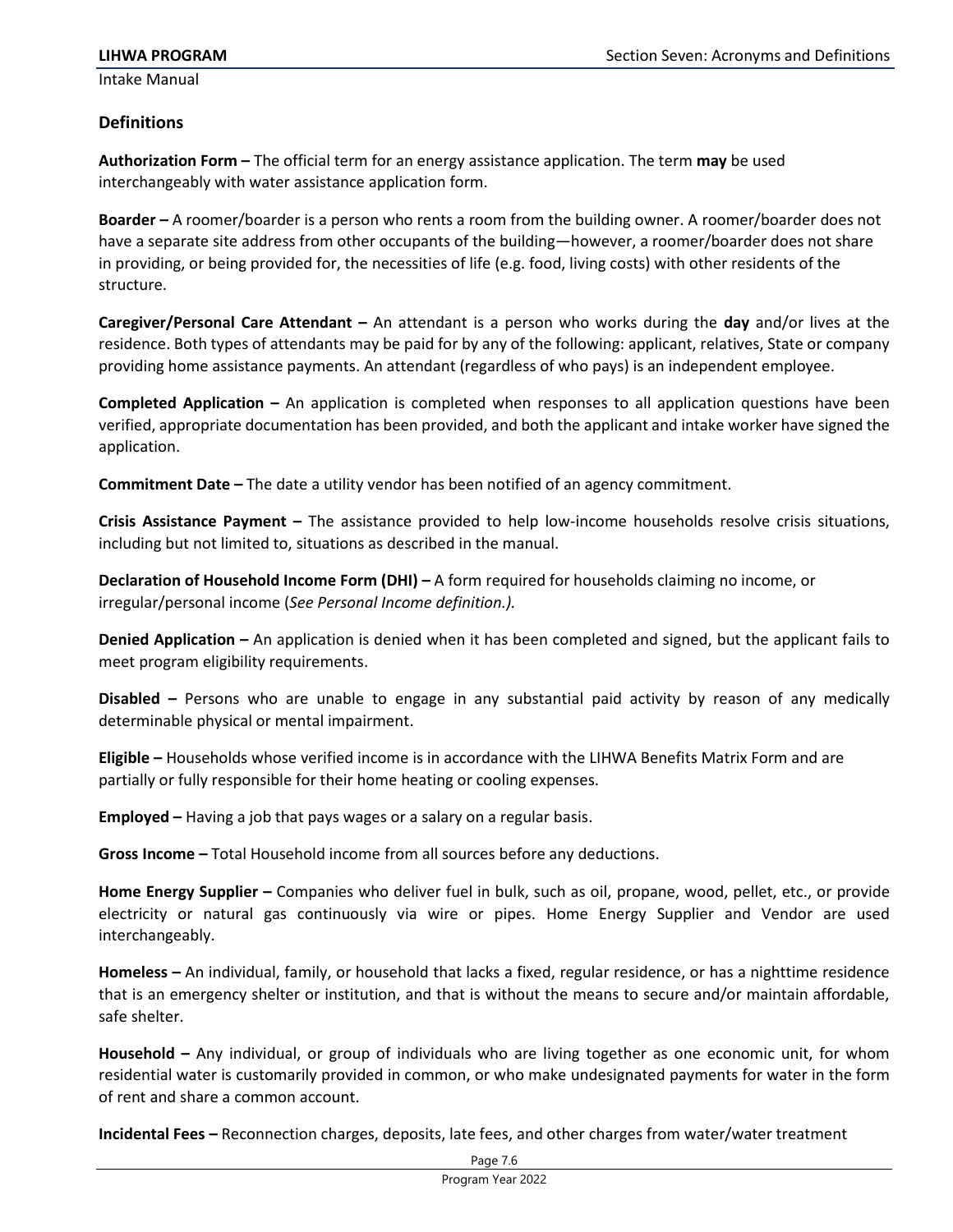utilities. This does not include actual cost of water/sewage disposal service.

**Indian Per Capita Judgment Payments –** Payments made to any tribe or group whose trust relationship with the Federal Government has been terminated and for which Legislation in effect before October 12, 1973 authorized the disposition of its judgment funds.

**Intake Date –**This is the date the application is received and or completed by the local agency pending available funding (As determined by agency).

**Life-Threatening –** Conditions where there is likelihood of death.

**Net Income –** Total household income after deductions, from all sources.

**Notice of Action –** A notice sent to a client and/or vendor that informs of any change or adjustment to the client's application after it was submitted.

**OPUS –** The web-based data collection system used by energy assistance providers to **process** client data and calculate energy assistance benefits.

**Outreach –** Any water assistance, education, or public information efforts that do not require an in-office visit (i.e. assistance or education taking place at temporary or seasonal facilities, in-home efforts, mailings, advertising, and interpretive/translation services).

**Payment Receipt –** An OPUS generated report that provides important information to an applicant who receives water assistance.

**Payment Type –** The category of water assistance based on eligibility conditions including: Regular, Crisis, or Combo.

**Personal Income –** Irregular income from occasional sources such as yard work, child**care**, collecting cans/bottles, and donating blood.

**Program Year** – Program year for LIHWA refers to the funding period beginning on October 1<sup>st</sup> and ending on September  $30<sup>th</sup>$  of the following year.

**Public Drinking Water/Water Treatment Utility (or Utility) –** Companies who provide drinking water and/or water treatment services continuously via pipes. Public drinking water/water treatment utility and Vendor are used interchangeably.

**Regular Assistance –** The standard energy assistance payment determined by OPUS or from the payment matrix for an eligible household.

**Reverse Mortgage –** A mortgage in which a homeowner, usually an elderly or retired person, borrows money in the form of annual payments which are charged against the equity of the home.

**Roomer –** A roomer/boarder is a person who rents a room from the building owner. A roomer/boarder does not have a separate site address from other occupants of the building—however, a roomer/boarder does not share in providing, or being provided for, the necessities of life (e.g., food, living costs) with other residents of the structure.

**Sewage** – A term used interchangeably with wastewater, including used household water and stormwater.

**Tribal per capita payments from casinos –** Casino profits paid by a tribe directly to enrolled tribal members.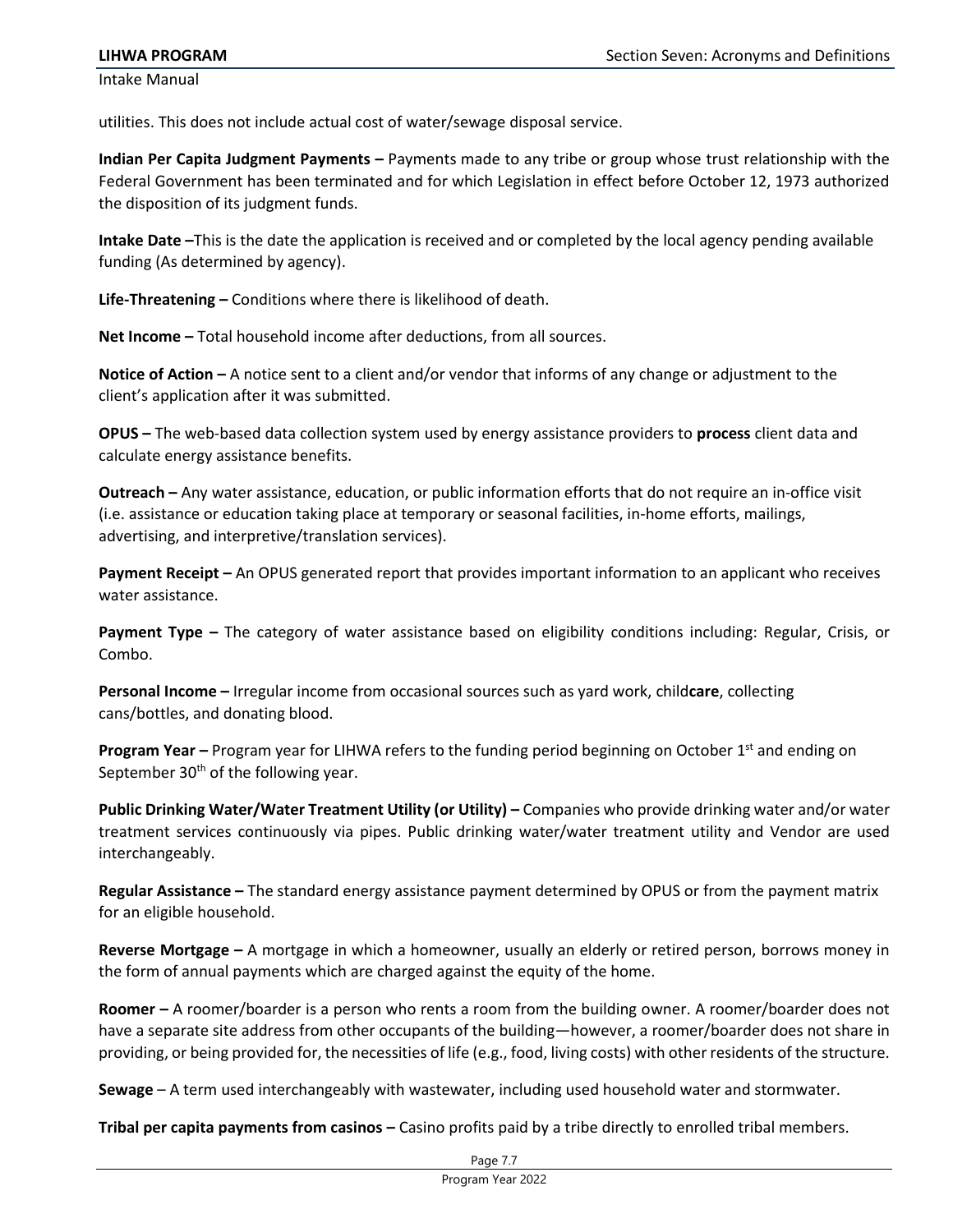**Vendor –** A company who provides public drinking water and/or water treatment services continuously via pipes. Water/water treatement utility and Vendor are used interchangeably.

**Voided Application –** An application that has been determined to be incomplete, in error, or withdrawn after it has been signed by an intake worker.

**Wastewater** – A term used interchangeably with sewage, including used household water and stormwater.

**Water Assistance Payment –** A payment made under the LIHWA program to or on behalf of an eligible household.

**Water costs included in rent–** drinking water/sewage removal services costs are included as an undifferentiated part of their rent payment.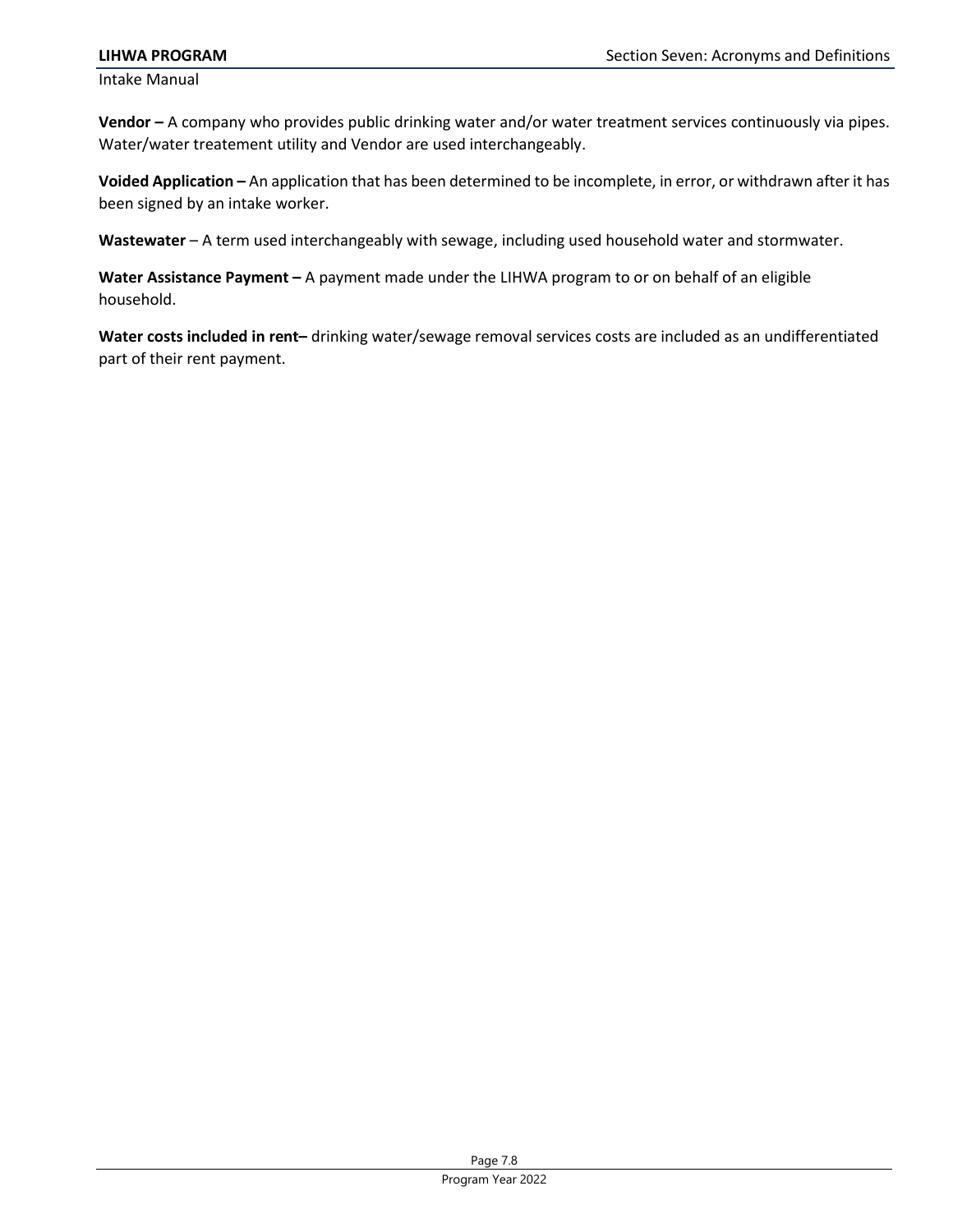<span id="page-61-0"></span>

| <b>Applicant Water Situation</b>                                                                                                                                            | Water<br><b>Burden?</b> | <b>Rationale</b>                                                                                                                              | <b>Documentation</b>                                 |
|-----------------------------------------------------------------------------------------------------------------------------------------------------------------------------|-------------------------|-----------------------------------------------------------------------------------------------------------------------------------------------|------------------------------------------------------|
| Applicant pays a vendor<br>directly for utilities                                                                                                                           | Yes                     | HH water bills will rise and fall<br>with market.                                                                                             | Utility bill                                         |
| Water costs included in<br>rent (non-subsidized)                                                                                                                            | Yes                     | HH rent may increase with an<br>increase in water costs.                                                                                      | Rent bill &<br>Landlord letter                       |
| Applicant lives in<br>subsidized housing and<br>water is included in rent.                                                                                                  | Yes                     | HH rent and HH water bill will not<br>increase with an increase in water<br>costs, but arrearages may accrue<br>as cost of services increase. | Rent bill &<br><b>Subsidized housing</b><br>contract |
| Applicant lives in<br>subsidized housing and<br>pays a vendor directly<br>for utility costs (receives<br>a utility allowance).                                              | Yes                     | HH water costs will rise with<br>market.                                                                                                      | Utility bill &<br>Subsidized housing<br>contract     |
| Applicant lives in<br>subsidized housing and<br>pays a landlord for utility<br>costs (receives a utility<br>allowance).                                                     | Yes                     | HH water costs will rise with<br>market.                                                                                                      | Subsidized housing<br>contract &<br>Landlord letter  |
| Applicant lives in<br>subsidized housing and<br>pays a vendor directly<br>for all utility costs and<br>does not receive a utility<br>allowance.                             | Yes                     | HH water bills will rise and fall<br>with market.                                                                                             | Utility bill &<br>Subsidized housing<br>contract     |
| Applicant lives in<br>subsidized housing and<br>pays the landlord for all<br>utility costs based on<br>usage and does not<br>receive a utility<br>allowance (this is rare). | Yes                     | HH water bills will rise and fall<br>with market.                                                                                             | Subsidized housing<br>contract &<br>Landlord letter  |

## **Water Burden Table**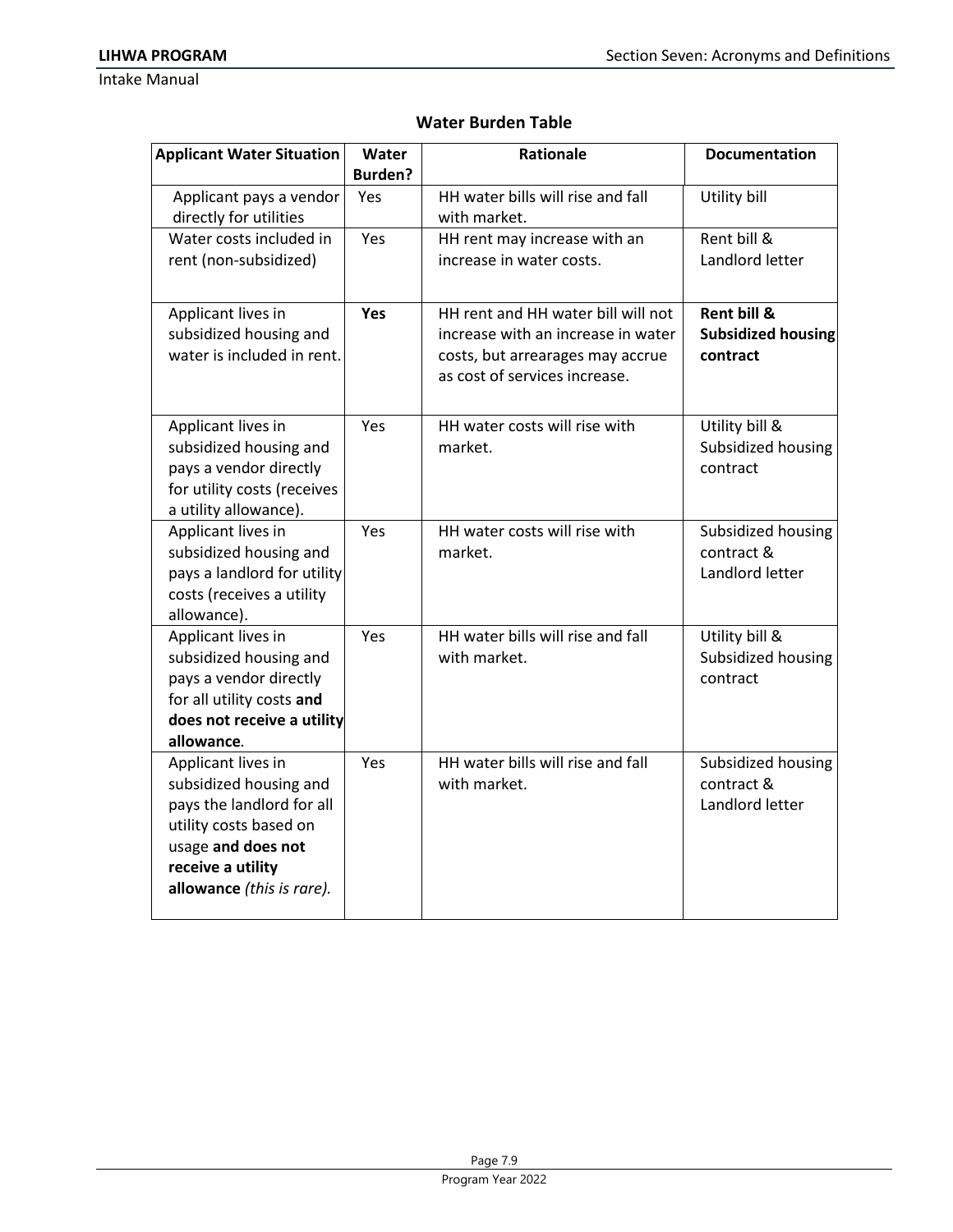(This page left blank)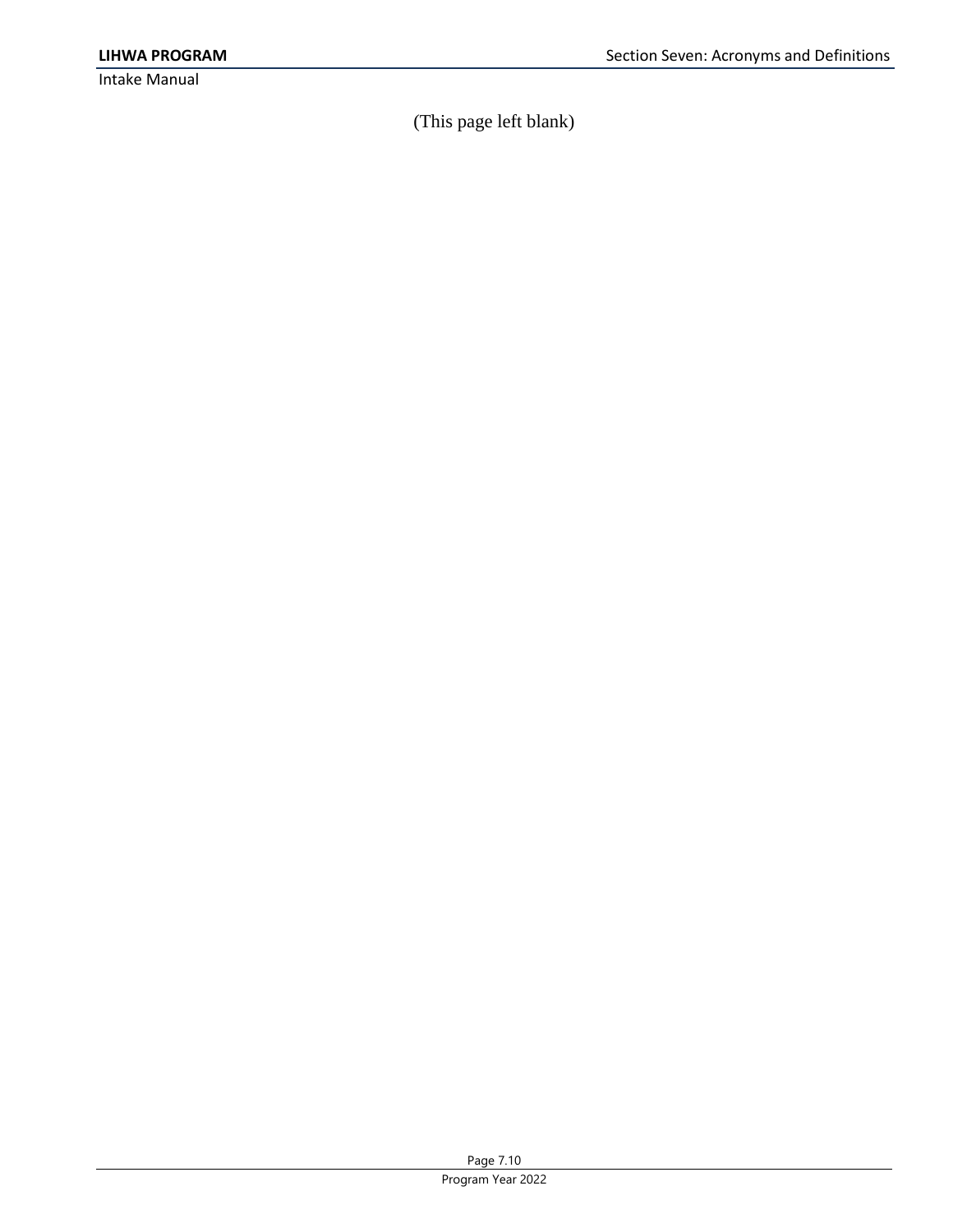### <span id="page-63-0"></span>**INDEX**

**A**

**Acronyms,** *7.1* **Adult Foster Care,** *1.17*

### **AGENCY NETWORK INFORMATION,** *6.1*

**Agency Staff as Applicants,** *1.18* **Appeals Process, 1.10 applicant disclaimer, 1.10 Authorization Amount, 1.10 authorization form, 1.5**

### **B**

**C**

**Boarder,** 1.17**,** 7.6

**Calculating Income, 1.7 client information, 1.2 Combo Payment,** 3.1 **Comments, 1.7 completed files, 1.13 Confidentiality, iii, 1.2 Crisis Assistance Payment,** 7.6

### **D**

**data entry of forms, 1.16 declaration of household income, 1.20** *DEMOGRAPHIC DATA***,** *1.6* **denied application, 1.16 Denied Application,** 7.6 **Disabled,** 7.6 **distribution of authorization copies, 1.13 duplicate applications, 1.5**

### **E**

**Eligibility, 2.1 Employed,** 7.6 **Energy Assistance Payment,** 7.8 **Energy Assistance Referral, 6.2 Ethnicity,** 7.4

### **gross income, 1.7 Gross Income,** 7.6 **Group Homes,** 1.17

### **H**

**G**

**Home Energy Supplier,** 7.6**,** 7.8 **Homeless,** 7.6 **Hotels/Motels,** 1.17 **Household,** 7.6 **Household Separation,** 1.18

**I**

**J**

**Incidental Fees,** 7.6

**Job related expenses, 2.5,** 2.13

### **L**

**Language, 1.6 Life-Threatening,** 7.7

### **M**

**Military Pay, 2.6, 2.11**

### **N**

**Net Income,** 7.7 **Notice of Action, 1.15, 7.2,** 7.7

### **O**

**OPUS,** 7.7

### **P**

**Payment Receipt,** 7.7 **payment types, 3.1 pending applications, 1.15 Personal Income – Irregular, 7.7**

Page 8.2